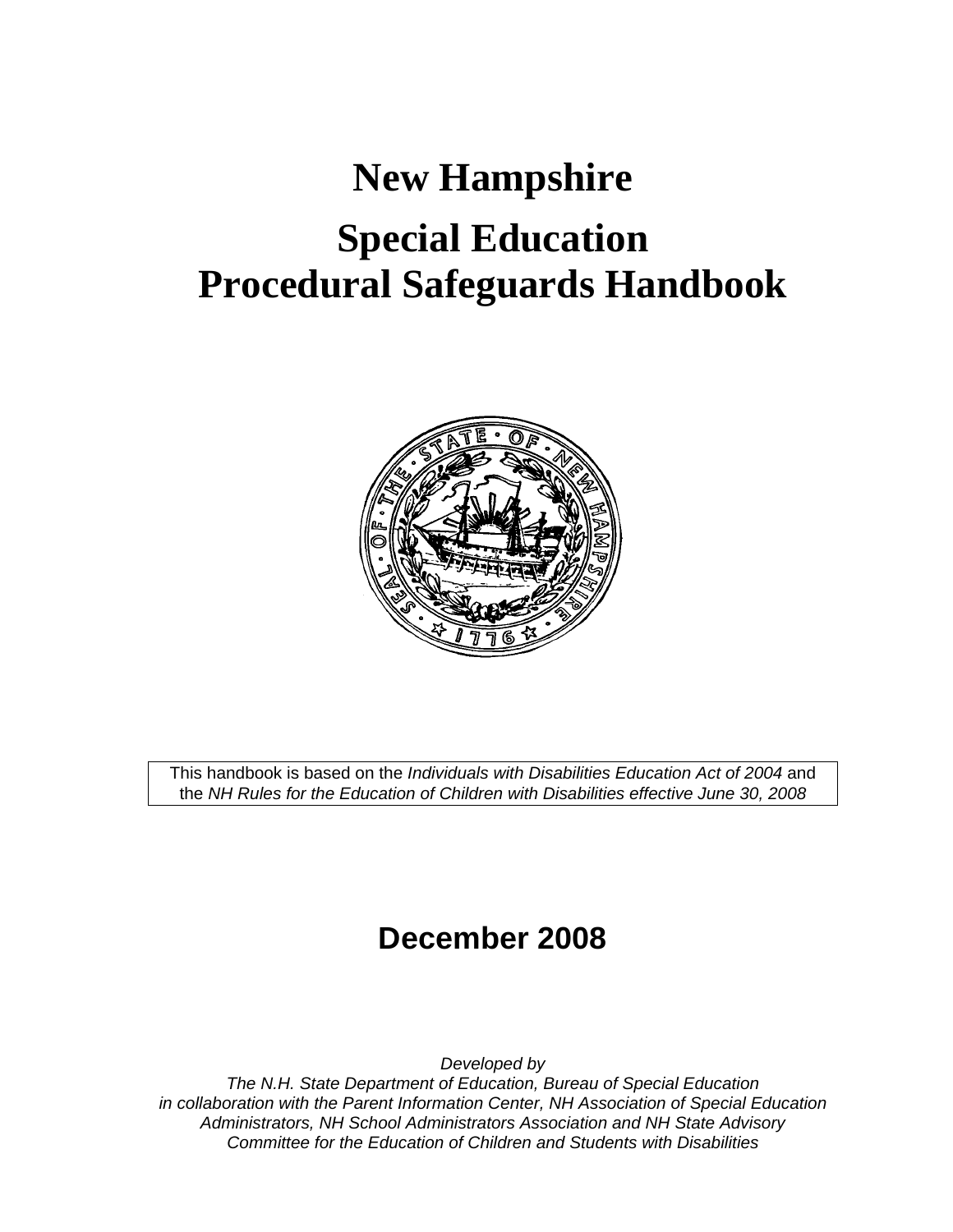### **NEW HAMPSHIRE STATE BOARD OF EDUCATION**

John E. Lyons, Jr., Chairman (At Large) Fred Bramante (At large) Helen G. Honorow (District 5) Daphne A. Kenyon - (District 3) Stephen R. L'Heureux (District 4) Tom Raffio (District 2) William Walker (District 1)

### **COMMISSIONER OF EDUCATION**

Lyonel B. Tracy

### **DEPUTY COMMISSIONER**

Mary Heath

### **DIVISION OF INSTRUCTION**

Kathleen Murphy, Director

### **BUREAU OF SPECIAL EDUCATION**

Santina Thibedeau, Administrator

### **Notice of Nondiscrimination**

The New Hampshire State Department of Education does not discriminate of the basis of race, color, religion, marital status, national/ethnic origin, age, sex, sexual orientation, or disability in its programs, activities and employment practices.

The following person has been designated to handle inquiries regarding the nondiscrimination policies: Brenda Cochrane, Human Resources Administrator (603) 271-3743 *bcochrane@ed.state.nh.us*

Distributed by: (LEA Name and Address Here)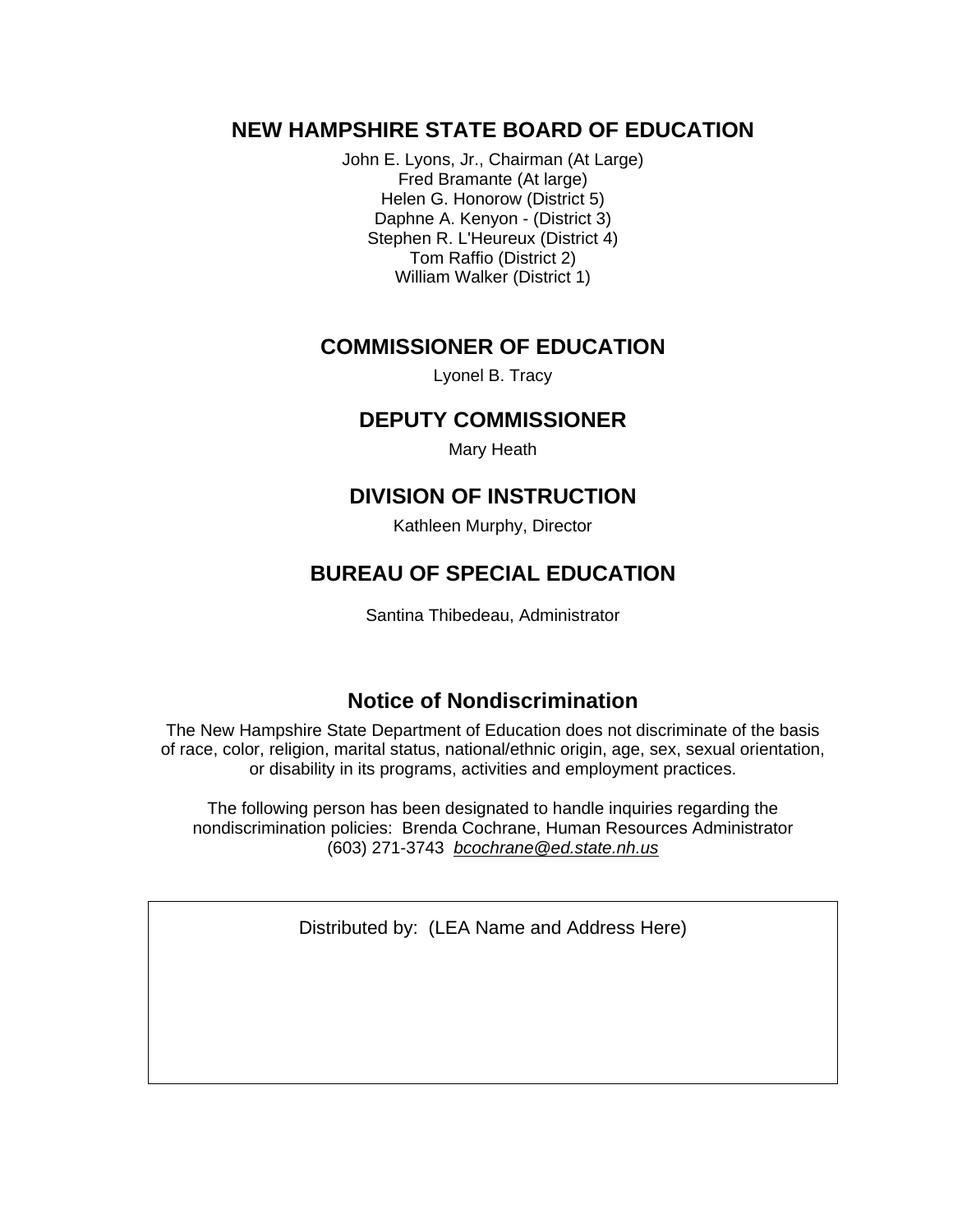### **Introduction**

Children are more likely to succeed when parents and educators work together to develop and achieve educational goals for children with disabilities. Federal and State law provide many opportunities for parents to be involved in the planning and decision making concerning their child's special education needs.

This handbook has been developed to provide parents, adult students with disabilities, educators and others with information about parent/child rights in the special education process. These rights are called "procedural safeguards." Parents are integral members of the IEP Team. The IEP Team is the group that makes most of the major decisions about a child's special education needs and services. Parents are full members of the IEP Team.

The IEP Team determines evaluation, eligibility, the Individualized Education Program (IEP), and educational placement of the child. The formal name of the Team is the IEP Team, but it may be referred to by other names depending on the function or activity being addressed. You are an important member of the IEP Team; your voice needs to be included. The special education process offers parents an opportunity to share their knowledge and expertise about their child with others on their child's Team. The law was established to offer opportunities for parents to participate in the special education process and promote communication between schools and parents on behalf of their child. The special education process is most effective when parents and school personnel are well informed and able to work together.

It is particularly important that parents and others involved in the special education process understand their rights and be aware of the statutes of limitations and other restrictions in order to fully access a free appropriate education at public expense (FAPE).

The Individuals with Disabilities Education Act (IDEA 2004) requires that school districts provide parents a copy of the procedural safeguards (parental rights) only one time a school year. There are additional times when a copy must be given to you: (1) upon initial referral or parent request for evaluation; (2) upon receipt of the first State complaint or the first due process complaint in a school year; (3) when a decision is made to take a disciplinary action that constitutes a change of placement; and (4) upon parent request.

Please note that while this handbook meets the requirement under the *Individuals with Disabilities Education Act of 2004* (IDEA 2004) that parents be provided a written document that describes the procedural safeguards to which they are entitled, it does not include the entire text of either the Federal or the State special education laws or regulations. There are instances where the NH Rules for the Education of Children with Disabilities exceed IDEA 2004.

A complete text of the NH Rules for the Education of Children with Disabilities may be found on the NH Department of Education website:

#### *www.ed.state.nh.us/education/doe/organization/instruction/documents/NHRulesBoxesJuly 172008.pdf*

For a free bound copy of the N.H. Rules for the Education of Children with Disabilities (NH Rules) please call the N.H. State Department of Education at 271-3741.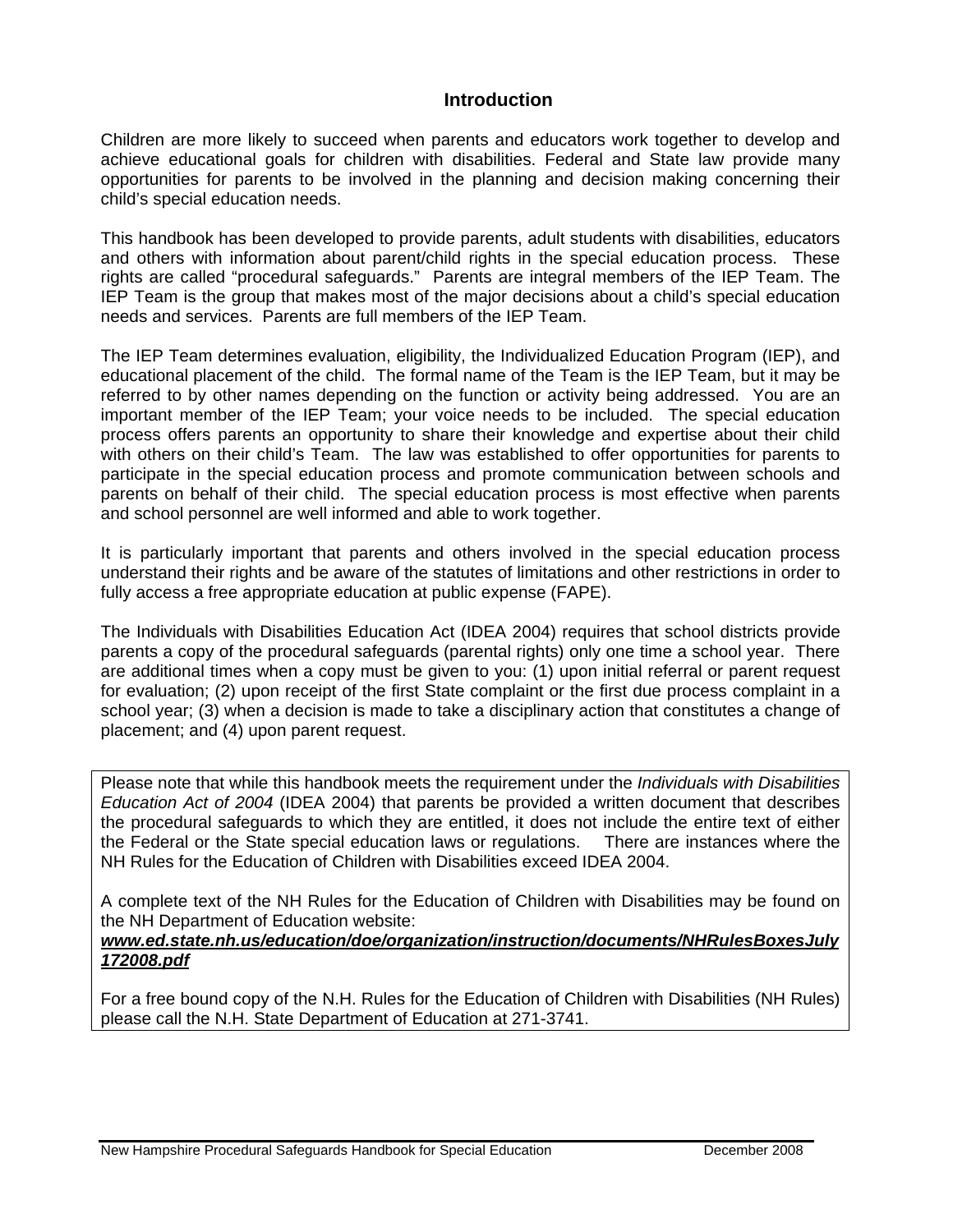| <b>Table of Contents</b>                                                                        | Page |
|-------------------------------------------------------------------------------------------------|------|
| <b>Overview Of The NH Special Education Process</b>                                             | 1    |
| <b>Parental Consent</b>                                                                         | 5    |
| <b>Written Prior Notice</b>                                                                     | 7    |
| <b>Independent Educational Evaluation</b>                                                       | 7    |
| <b>Electronic mail</b>                                                                          | 9    |
| <b>Educational Surrogate Parents</b>                                                            | 8    |
| <b>Confidentiality of Information</b>                                                           | 9    |
| <b>Complaint Procedures</b>                                                                     | 12   |
| <b>Alternative Dispute Resolution</b>                                                           | 14   |
| <b>Due Process Complaint Procedures</b>                                                         | 15   |
| <b>Impartial Due Process Hearing</b>                                                            | 19   |
| <b>Attorney's Fees</b>                                                                          | 21   |
| Procedures when Disciplining Children with Disabilities                                         | 23   |
| <b>Statue of Limitations</b>                                                                    | 25   |
| Requirement for Unilateral Placement of Children in Private<br><b>Schools at Public Expense</b> | 26   |
| General                                                                                         |      |
| Appendix A: Free or Low Cost Assistance/Resources                                               | 28   |
| Appendix B: Definition of and Types of "Days"                                                   | 29   |
| <b>Appendix C: Acronyms</b>                                                                     | 31   |
| Appendix D: Rights of Home-Schooled Students with Disabilities                                  | 33   |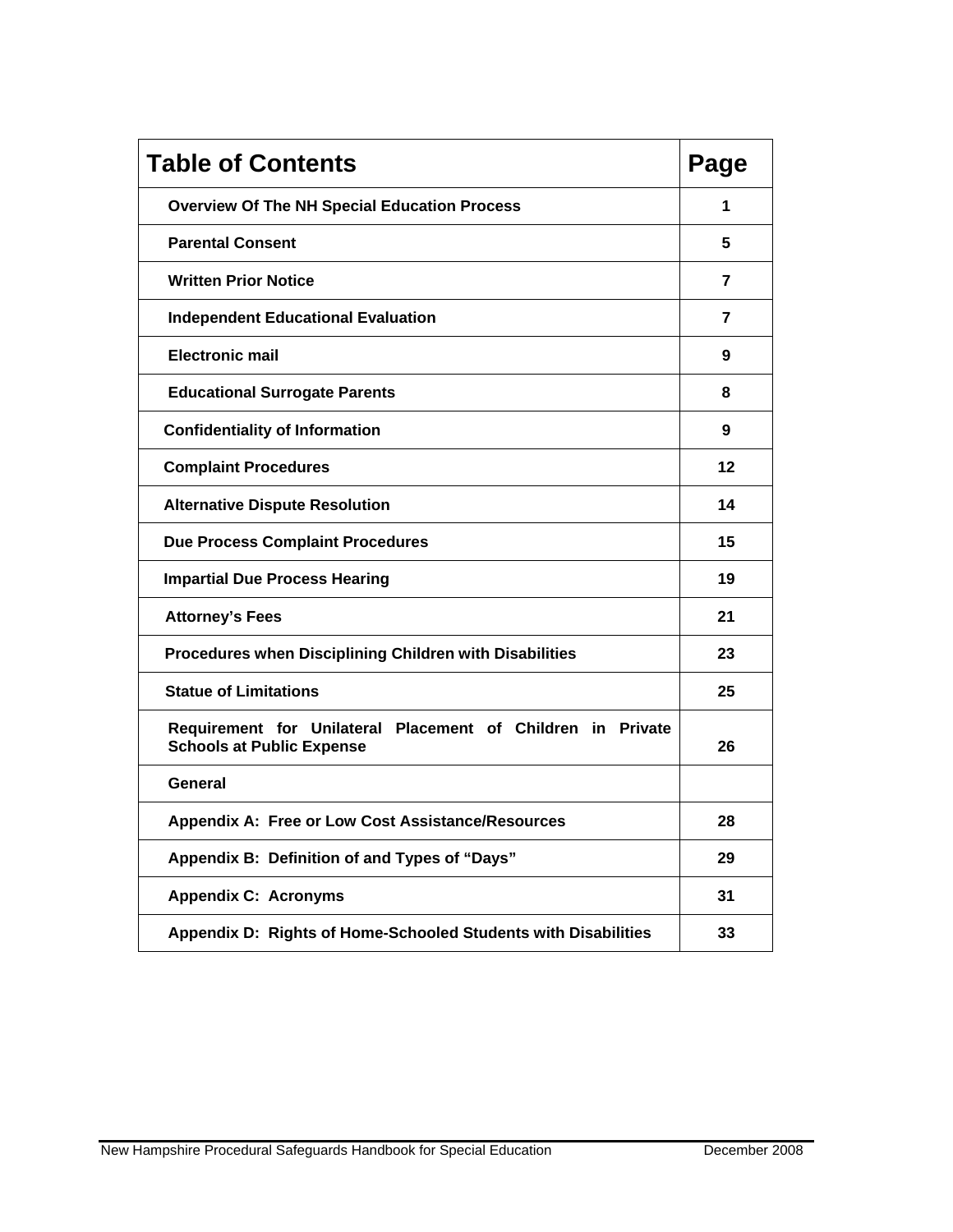# Overview of the NH Special Education Process

**The intent of this section is to give you a concise overview of the special education process as a reference when reading the New Hampshire Procedural Safeguards. There are additional resources in the appendix to help you develop a comprehensive understanding of special education.** 

The special education process includes specific steps, each with their own requirements. Each step in the special education process includes procedures for you and school districts to work together. The sequence of the special education process is:



The special education process includes an annual review of the IEP and placement, which is based on information about your child such as formal and informal evaluations, observations and progress on the current IEP goals and objectives.

**Identification/Child Find** Anyone may refer a child if they suspect that he/she may have a disability and need special education. Additionally, all school districts using the special education process, shall find, identify, and evaluate all children suspected to be children with disabilities who are 2.5 years of age or older, but less than 21 years of age, to ensure that eligible children are found, identified, and provided needed services.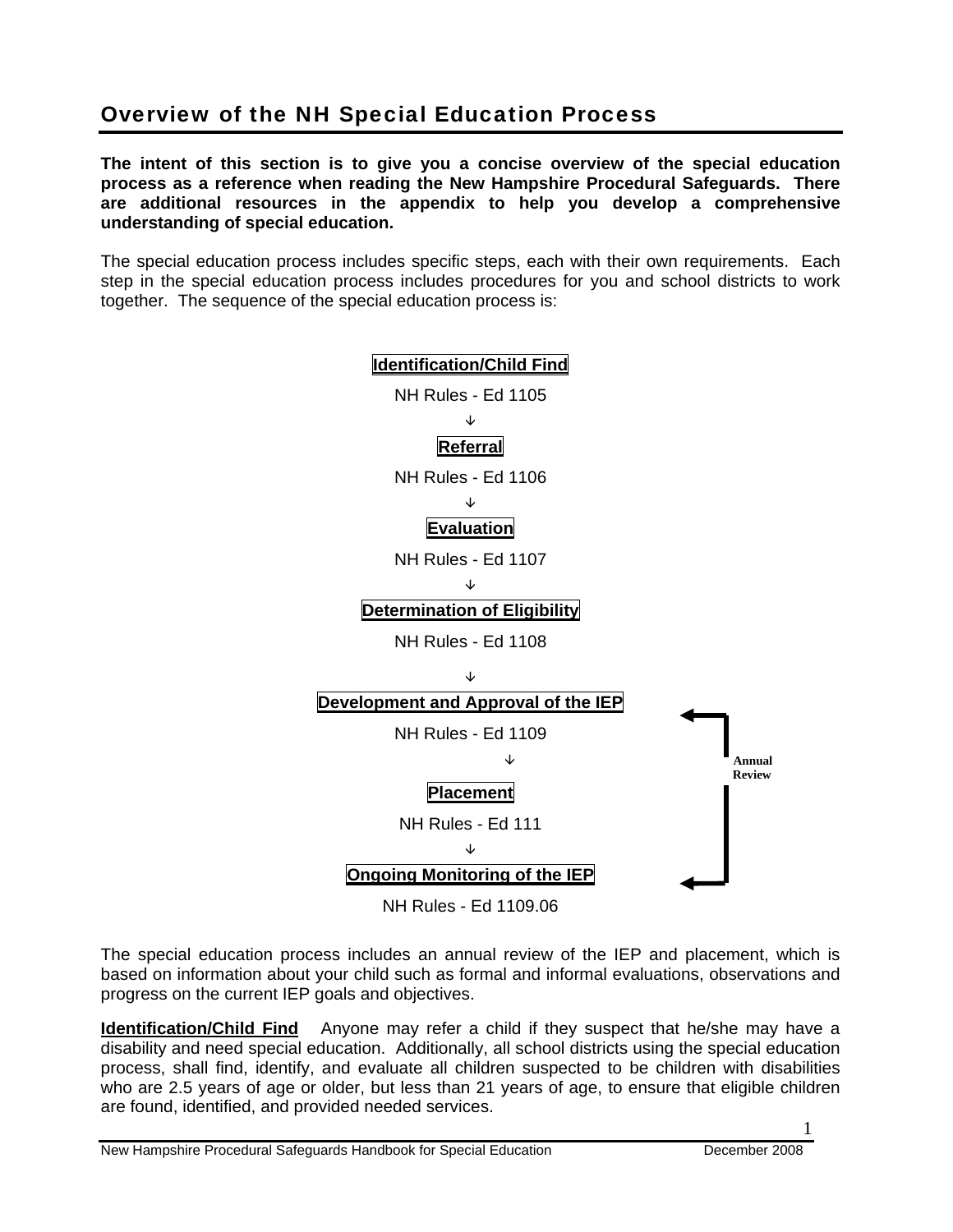**Referral and Disposition of Referral** When you, a teacher, or other person suspects a child may have a disability and need special education, a referral to the school district may be made. If the referral comes from someone other than you, including from the child's teacher, you are immediately notified, in writing, that a referral has been made. A disposition of referral meeting, to which you will be invited, must be held within 15 calendar days of receiving the referral. This meeting (like all IEP team meetings) must be held at a date, time, and place mutually agreeable to you and the school. The IEP Team may decide that there is no indication that your child has a disability and needs special education or special education and related services and that at this time the school can meet your child's needs through regular educational services. Otherwise, they would determine that there is reason to suspect your child may have a disability and should be evaluated.

The school must give you written notice of the IEP Team's decision. This notice is the "Written Prior Notice" described on page 7 in this booklet. If the IEP Team decides that additional testing is necessary, then the written prior notice will also include a request for parental consent to conduct any individual evaluations needed to determine if your child is a child with a disability.

**Evaluation** An evaluation is one component of determining if your child is eligible to receive special education. When your child is being considered for special education, your written consent is required before testing may occur. Your school district will arrange testing, at no cost to you, to be conducted by trained and knowledgeable, certified or licensed evaluators. After the school district has received your written consent for the evaluations, testing must be completed within 45 calendar days (unless you and the school district have agreed to a one time extension of not more than 15 days). Once the testing is completed, you will be given a written summary. Upon your written request, the school district must provide access to test results and other relevant educational records 5 days prior to the IEP Team meeting. If you disagree with the evaluation conducted by the school district, you may request the school district provide an independent educational evaluation at no cost to you.

Once your child begins receiving special education, the IEP Team will meet to discuss eligibility at least once every three years to ensure the IEP Team continues to have current information on which to base their decisions. If new concerns arise, you or the school district may request an evaluation.

**Determination of Eligibility and Disability Category** When the evaluations are complete, the IEP Team uses that information to determine whether or not your child is eligible for special education. To be eligible, your child must have a disability and require special education or special education and related services to benefit from education. Your child will then be identified with one or more of specific disability classifications listed in the NH Rules Ed 1102.01(f).

**Development of the Individualized Education Program (IEP)** Within 30 days after your child is found eligible for special education, the IEP Team meets to develop an Individualized Education Program (IEP) for your child. The initial IEP does not become effective until it is agreed upon and signed by you. The IEP includes specific required components listed in the NH Rules Ed 1109.01 and 1109.03. If the IEP Team determines that your child needs more than the traditional school day/year, the school district will provide your child with Extended School Year Services (ESY).

Once your child has an IEP, it is reviewed/revised in an IEP team meeting at least annually. Your child must have an agreed upon IEP in place at the start of each school year.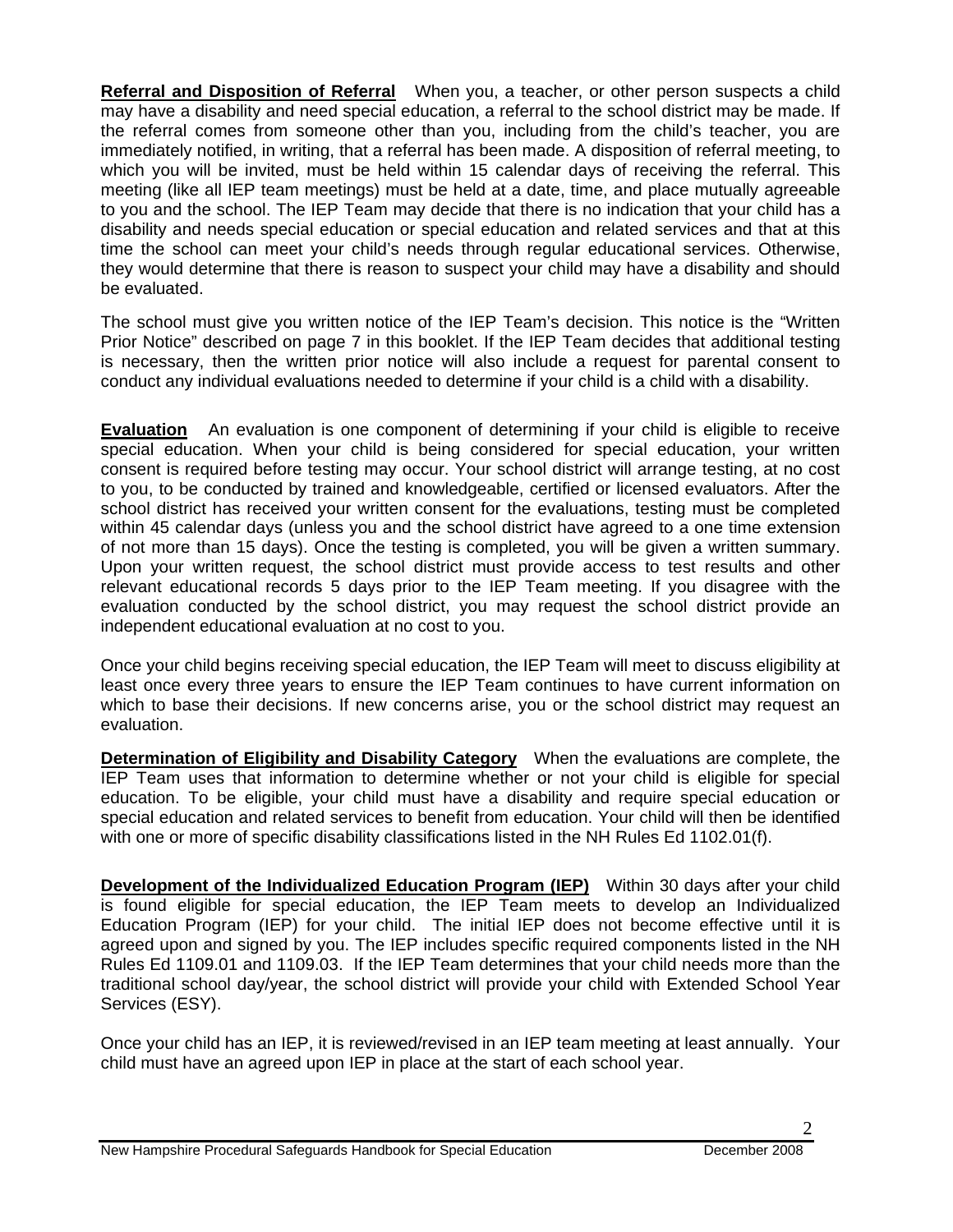**Determination of Educational Placement** After the IEP has been developed, the IEP Team meets to determine placement in the least restrictive environment (LRE) in which your child can receive the special education and related services described in his/her IEP. The continuum of educational environments for preschool and school age children with disabilities are listed in NH Rules Ed 1103.

**Implementation and Monitoring** You, your child's teachers, and others involved with your child's education monitor progress on an ongoing basis to ensure his/her educational needs are met. If concerns about your child's progress arise, a meeting of the IEP Team may be requested. When you request an IEP team meeting in writing, the district must respond within 21 days by either holding the meeting or responding with a written prior notice detailing why the district is refusing to convene a meeting.

**Members of the Individualized Educational Program (IEP) Team – Ed 1103.01** The IEP Team is responsible for making all major decisions in the special education process. Members of the IEP Team:

- $\triangleright$  You, (parent(s), legal guardian or surrogate parent);
- ¾ Your child, if he/she is an adult student, when transition services are being discussed or when otherwise appropriate;
- $\triangleright$  At least one of your child's regular education teachers; (for preschoolers, an individual qualified to teach a child of that child's age);
- $\triangleright$  At least one of your child's special education teachers or service providers;
- $\triangleright$  A representative of your school district who is qualified to provide or supervise specially designed instruction and is knowledgeable about the general curriculum and the availability of school district resources;
- $\triangleright$  Someone who can interpret the instructional implications of evaluation results;
- $\triangleright$  Other people who have knowledge or special expertise regarding your child, (invited by you or your school district);
- $\triangleright$  Someone knowledgeable about the vocational education being considered (when a vocational education component is being considered);
- $\triangleright$  Representatives from adult service agencies who may be either paying for or providing transition services but only with consent from you or the adult student.

When eligibility for special education is being determined, the IEP Team must also include:

- $\triangleright$  A teacher certified in each area of suspected disability, and
- $\triangleright$  Someone knowledgeable about your child from having had contact with your child in school, or for preschoolers, in an appropriate setting.

When the IEP Team is making the determination of eligibility for your child suspected of having a learning disability, additional membership must include:

- $\triangleright$  The child's regular teacher, or if the child does not have a regular teacher, a regular classroom teacher (for school age children) or individual (for preschoolers) qualified to teach a child of his/her age, and
- $\triangleright$  At least one person qualified to conduct individual diagnostic examinations of children (such as a school psychologist or reading specialist).

For a child who previously received Early Support and Services, upon your request, the program coordinator or other representatives must be invited to the initial IEP meeting.

The State must have procedures to appoint you or another appropriate individual if you are not available, to represent your child's educational interests while the child remains eligible for special education, if after reaching the age of majority, your child has not been determined incompetent but can be determined not to have the ability to provide informed consent in the special education process.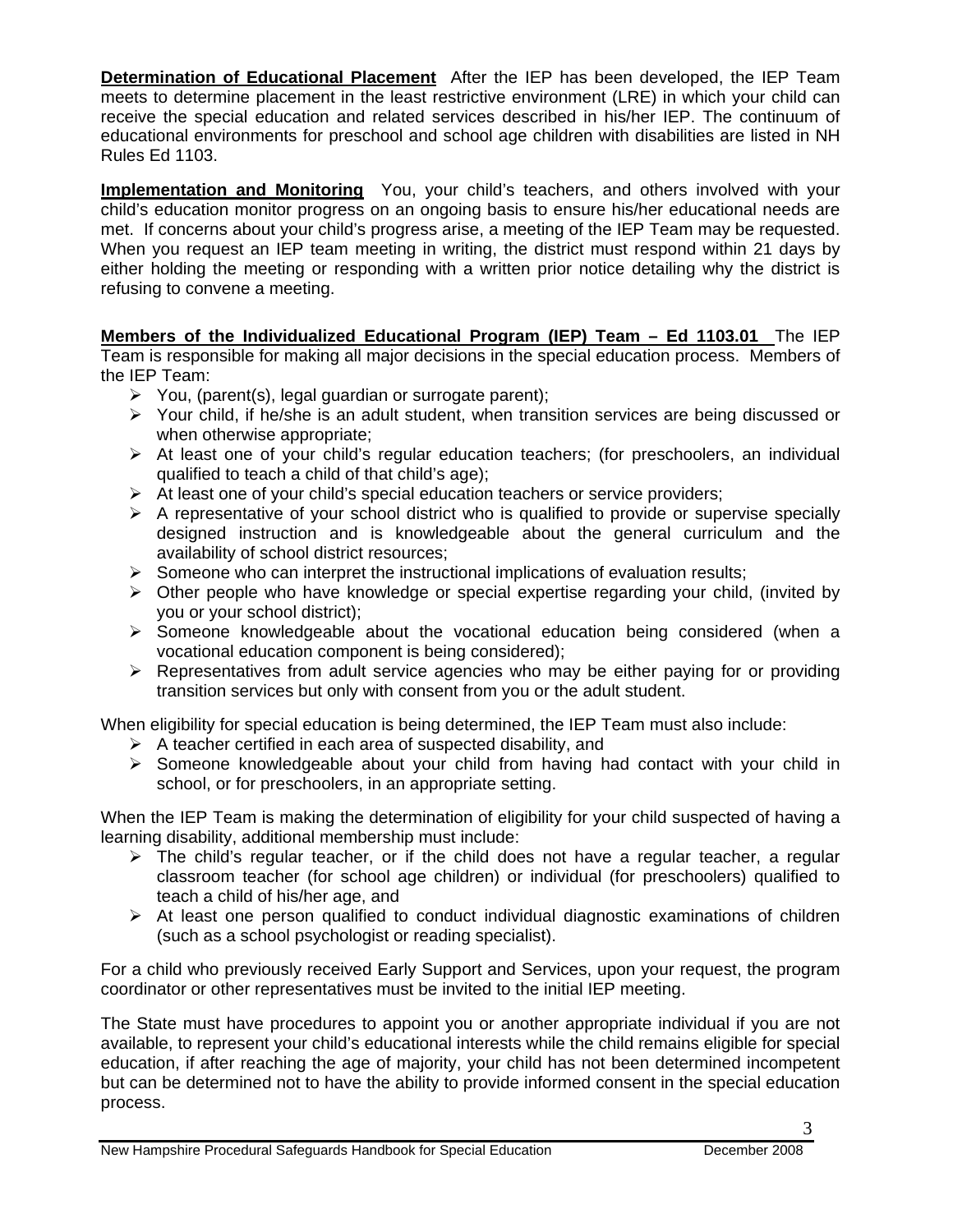**Parent Participation in Individualized Educational Program (IEP) Meetings** You must be given an opportunity to participate in any meeting having to do with your child's referral, evaluation, determination of eligibility, and educational placement and the provision of a Free and Appropriate Public Education (FAPE) to your child. This does not apply to school personnel's informal or unscheduled conversations on issues such as teaching methodology, lesson plans, or coordination of service provision or meetings they have to develop a proposal or response to a proposal you make that will be discussed at a later meeting.

You must be given written notice of IEP meetings at least 10 days before the meeting is to be held, except for manifestation determination meetings (for students who are suspended or expelled), which only require 5 days written notice. If you agree that it is necessary, you may agree to have an IEP meeting held sooner than 10 days. The IEP meeting notice (invitation) must include the time and place of the meeting, its purpose, and a list of participants who will be in attendance. The notice will also inform you of your right to invite another person or persons who have special knowledge of or expertise regarding the child to the meeting.

IEP team meetings are to be held at a mutually agreeable time and place. If you are unable to attend an IEP team meeting, you may ask for it to be rescheduled or held in a different location. The school district must offer you an opportunity to participate through other alternative means, such as through an individual or conference telephone call or video conferencing. If you do not attend an IEP meeting to determine placement, the school district must have a record of its attempts to insure your involvement in the meeting.

**Excusal for IEP Team Meetings**: You and the school district may jointly agree to excuse an IEP team member from all or part of an IEP meeting if:

- $\triangleright$  You both agree that the individual's attendance is not necessary because that person's area of expertise is not being discussed at the meeting; or
- $\triangleright$  The meeting does involve that person's area of expertise, but the parent and school district consent to the excusal and the member submits input into the development of the IEP in writing to you and the IEP Team prior to the meeting.

You must agree to the excusal in writing. You or the school district must notify the other party 72 hours before a scheduled meeting or upon learning of the expected absence of a team member, whichever is earlier.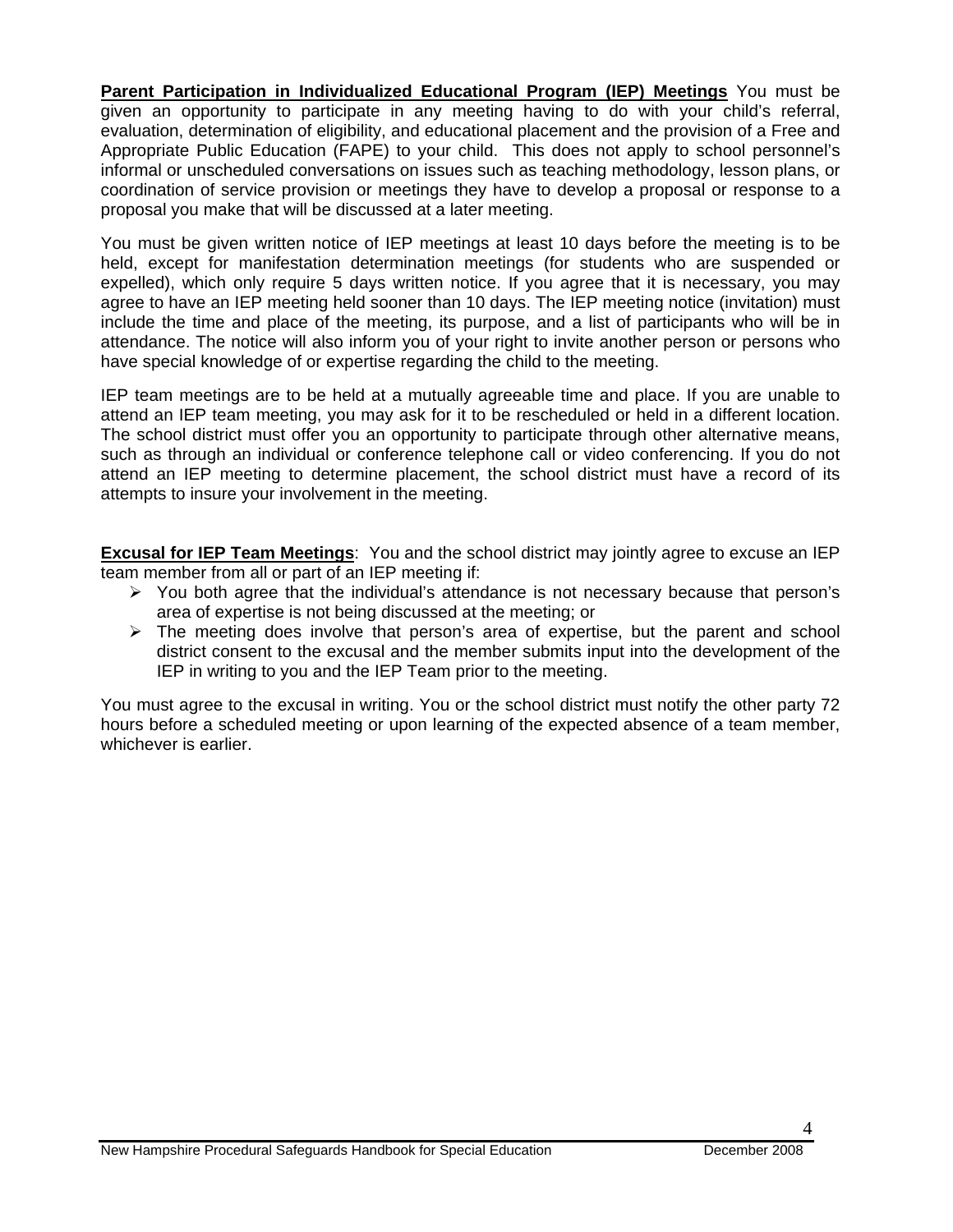# Parental Consent

#### **New Hampshire Rules for the Education of Children with Disabilities ~ Ed 1120.04**

School districts must request parental consent, in writing, for special education and related services to be provided to a child with a disability, as well as for other activities that are part of the special education process, except in certain circumstances.

*Consent* means:

- $\triangleright$  You have been fully informed of all information relevant to the activity for which consent is sought in your native language or other mode of communication;
- $\triangleright$  You understand and agree, in writing, to the carrying out of the activity for which your consent is sought, and that the consent describes the activity and lists the records (if any) that will be released and to whom; and
- $\triangleright$  You understand that the granting of consent is voluntary and you may withdraw consent at any time;
	- a) Your withdrawal of consent does not negate (undo) an action that has occurred after you gave your consent and before you withdrew it.

You have 14 days from the date of the school district's request to respond in writing. The 14-day time limit shall be extended if you and the school district mutually agree to an extension.

Parental consent must be in writing and it must be "informed," that is, you must understand what is being proposed, what the consequences (pros and cons) are of the action the school is proposing, and why the IEP Team is proposing the changes for which your consent is requested.

#### **School districts must obtain your informed, written consent before:**

- $\triangleright$  Conducting an initial evaluation;
- $\triangleright$  Initial provision of special education and related services to a child with a disability;
- $\triangleright$  Annual renewal of the IEP:
- $\triangleright$  Placement of a child with a disability;
- $\triangleright$  Determining or changing the disability classification;
- $\triangleright$  Changing the nature or extent of the special education or special education and related services;
- $\triangleright$  Conducting a reevaluation;
- $\triangleright$  Annual access to public insurance or when changes in services paid by public insurance are made; and
- $\triangleright$  Each time the school district proposes to access private insurance.

#### *Consent is also required for:*

- $\triangleright$  A one-time extension to the evaluation timeline of up to 15 days (Ed 1107.01(d)).
- $\triangleright$  Excusal of IEP Team members under certain conditions (Ed 1103.01(a)).

#### *Note: Consent for the initial evaluation cannot be construed as consent for initial placement.*

#### **School districts are not required to obtain your consent before:**

- $\triangleright$  Reviewing existing data as part of your child's evaluation or reevaluation; or
- $\triangleright$  Administering a test or other evaluation that is given to all children, unless consent is required of parents of all children.

*Special circumstance: If the school district does not receive your written consent within 14 days and it can demonstrate that it has taken reasonable measures to obtain your consent, the school district can implement the following:* 

 $\triangleright$  Annual renewal of the IEP and placement of a child with a disability;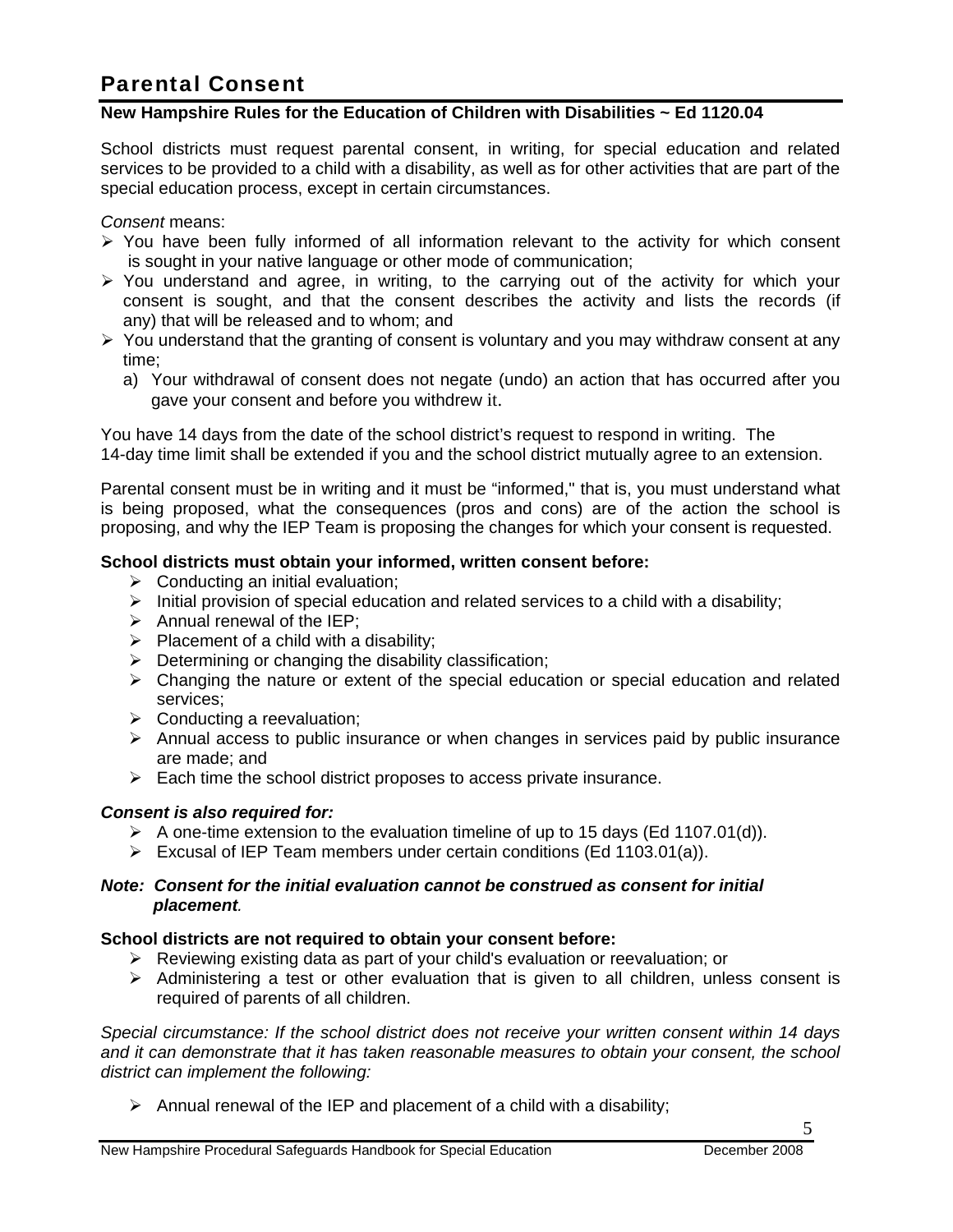- $\triangleright$  Determining or changing the disability classification;
- $\triangleright$  Changing the nature or extent of the special education or special education and related services;
- $\triangleright$  Conducting a reevaluation.

 *"Reasonable measures" include detailed records of telephone calls made or attempted and the results of those calls, copies of correspondence sent to you (by certified mail, return receipt requested) and any responses received, and/or detailed records of visits made to your home or workplace and the results of those visits.* 

*For children who are wards of the State, the school district is to make reasonable efforts to obtain*  informed consent from the parent for an initial evaluation, with exceptions when they cannot *locate the parent or the parent's rights (or right to make educational decisions) have been terminated. If the child is a ward of the State the appointment of a surrogate parent must be explored.*

When you are considering consent, it is very important that you ask questions about any aspect of the activity for which you are being asked to consent.

It is important that you **return** the consent form to the **school district within 14 days or the agreed upon timeframe**. The timeframe begins on the date the school district **sent** the consent form to you. Please consider that if the consent form comes to you in the mail, a few days of the 14 days may already have passed by the time you receive the request for your consent. **It is your responsibility to respond.** 

There are four ways you may respond to a school's request for your consent. The **outcomes** for each response that you may choose are:

#### 1. **You give consent:**

 $\triangleright$  The proposed changes will happen.

- 2. **You refuse consent:** 
	- ¾ The school district **cannot** implement the proposed changes, but the school district has several options for trying to obtain your consent:
		- a. The school district may hold another IEP team meeting to discuss your concerns;
		- b. The school district may ask you to participate in a voluntary Alternative Dispute Resolution process, such as facilitated IEP team meeting, mediation or a neutral conference in order to reach agreement.
		- c. The school district is required for specific proposals to request a due process hearing. Please see the due process section on page 15.

**Exceptions:** The school district may not use its consent override procedures outlined above if you refuse consent or fail to respond:

- $\triangleright$  To a request for consent to provide special education and related services for the first time;
- $\triangleright$  If you have enrolled your child in a private school at your own expense;
- $\triangleright$  If you are home schooling (home education) your child in accordance with RSA 193-A.

If you refuse consent for your child to receive special education and related services for the first time, the school district is not required to provide those services and is not in violation of the requirement to provide a free appropriate public education (FAPE) to your child and is not required to have an IEP meeting or develop an IEP for your child for those services.

#### 3. **You consent to part of any proposal:**

 $\triangleright$  The school district will do the agreed-upon actions. For the actions for which you have not given consent; your refusal to consent to one service, benefit, or activity cannot bused to deny you or your child any other service, benefit, or activity to which they are entitled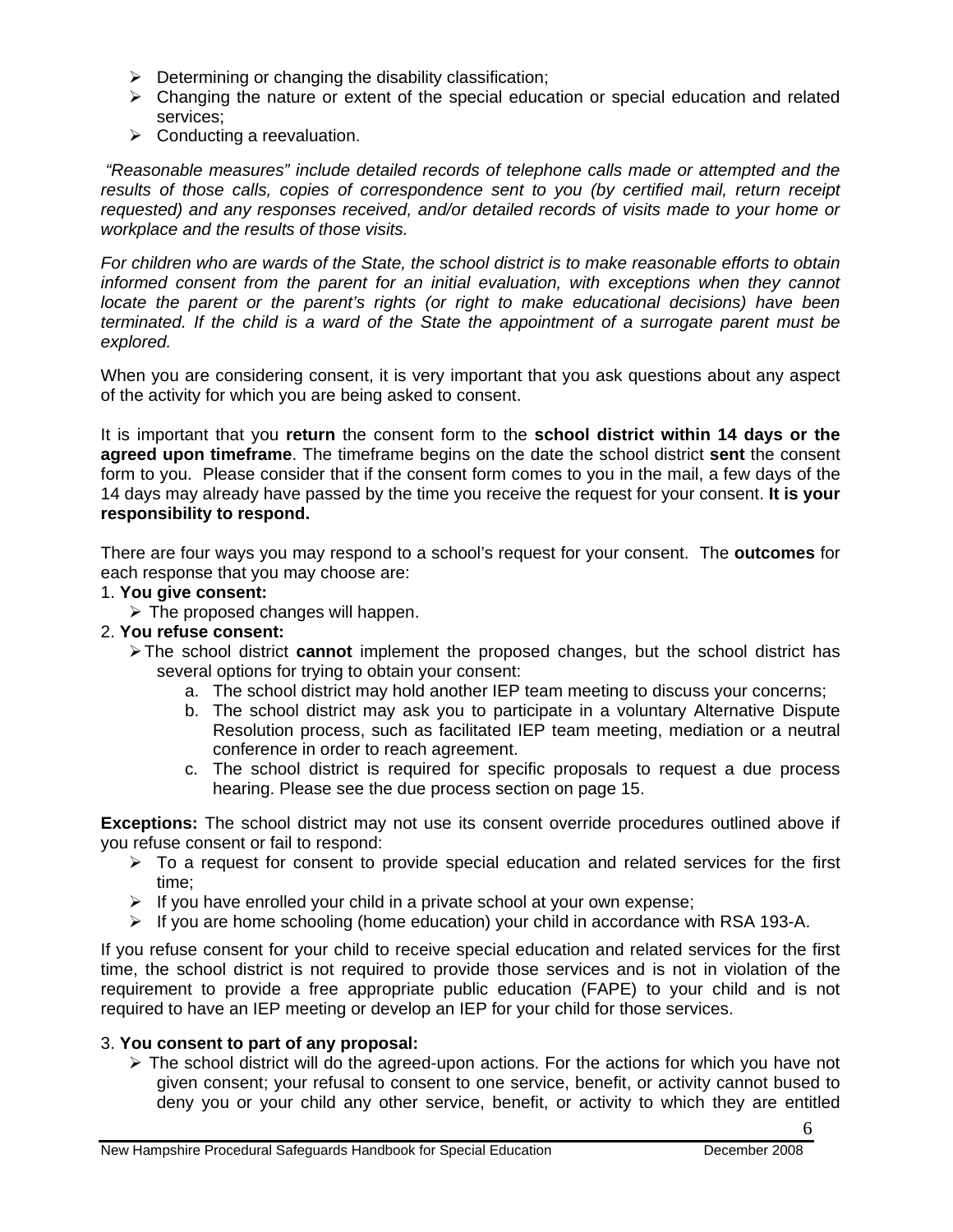under special education laws/regulations.

- 4. **You fail to respond within 14 days or within the mutually agreed upon time extension:**
- $\triangleright$  If the school district can demonstrate that it has taken reasonable measures to obtain your consent, the school district can proceed in accordance with the table below:

| Activity for which consent was sought:                                                                                                                                                                                                              | Options available to the school district:                                                                                                 |
|-----------------------------------------------------------------------------------------------------------------------------------------------------------------------------------------------------------------------------------------------------|-------------------------------------------------------------------------------------------------------------------------------------------|
| Conducting an initial evaluation                                                                                                                                                                                                                    | The school may pursue the evaluation by using<br>alternative dispute resolution (page 14), or<br>request a due process hearing (page 19). |
| Initial provision of special education and<br>related services to a child with a disability                                                                                                                                                         | The school district may not use the alternative<br>dispute resolution or request a due process<br>hearing.                                |
| Annual renewal of the IEP and placement of<br>a child with a disability<br>disability<br>Determining or changing<br>the<br>classification<br>Changing the nature or extent of the special<br>education or special education and related<br>services | The school district shall implement its proposal.<br>You may, however, request an IEP meeting to<br>reconsider the proposal at any time.  |
| Conducting a reevaluation                                                                                                                                                                                                                           |                                                                                                                                           |
| Annual access to public insurance or when<br>changes in services paid<br>by<br>public<br>insurance are made<br>Each time the public agency proposes to                                                                                              | The school district may not pursue further<br>actions.                                                                                    |
| access private insurance.                                                                                                                                                                                                                           |                                                                                                                                           |

# Written Prior Notice

### **New Hampshire Rules for the Education of Children with Disabilities ~ Ed 1120.03**

"Written Prior Notice" must be given to you in writing after a decision is made to recommend a change, but before actually making the change. The information contained in a Written Prior Notice (WPN) is the important what and why of an IEP Team's recommendation to make a change. If you have requested a change in your child's program and the IEP Team's decision is to refuse to make the change, then WPN must be given to you to explain the reasons for the refusal.

Your school district must give you WPN, whenever it:

- ¾ Proposes to initiate or change the referral, evaluation, determination of eligibility, or educational placement of your child, or the provision of special education and related services (Free Appropriate Public Education [FAPE]) to your child; **or**
- $\triangleright$  Refuses to initiate or to change the eligibility/identification, evaluation, or educational placement of your child or the provision of FAPE to your child.

WPN tells exactly what the changes are that the IEP Team is proposing, and tells why the IEP Team is proposing this change. You must be notified, in writing, at least 14 calendar days before the IEP Team proposes to make the recommended change.

The Written Prior Notice (WPN) must:

- $\triangleright$  Describe the action that your school district proposes or refuses to take;
- $\triangleright$  Explain why your school district is proposing or refusing to take the action;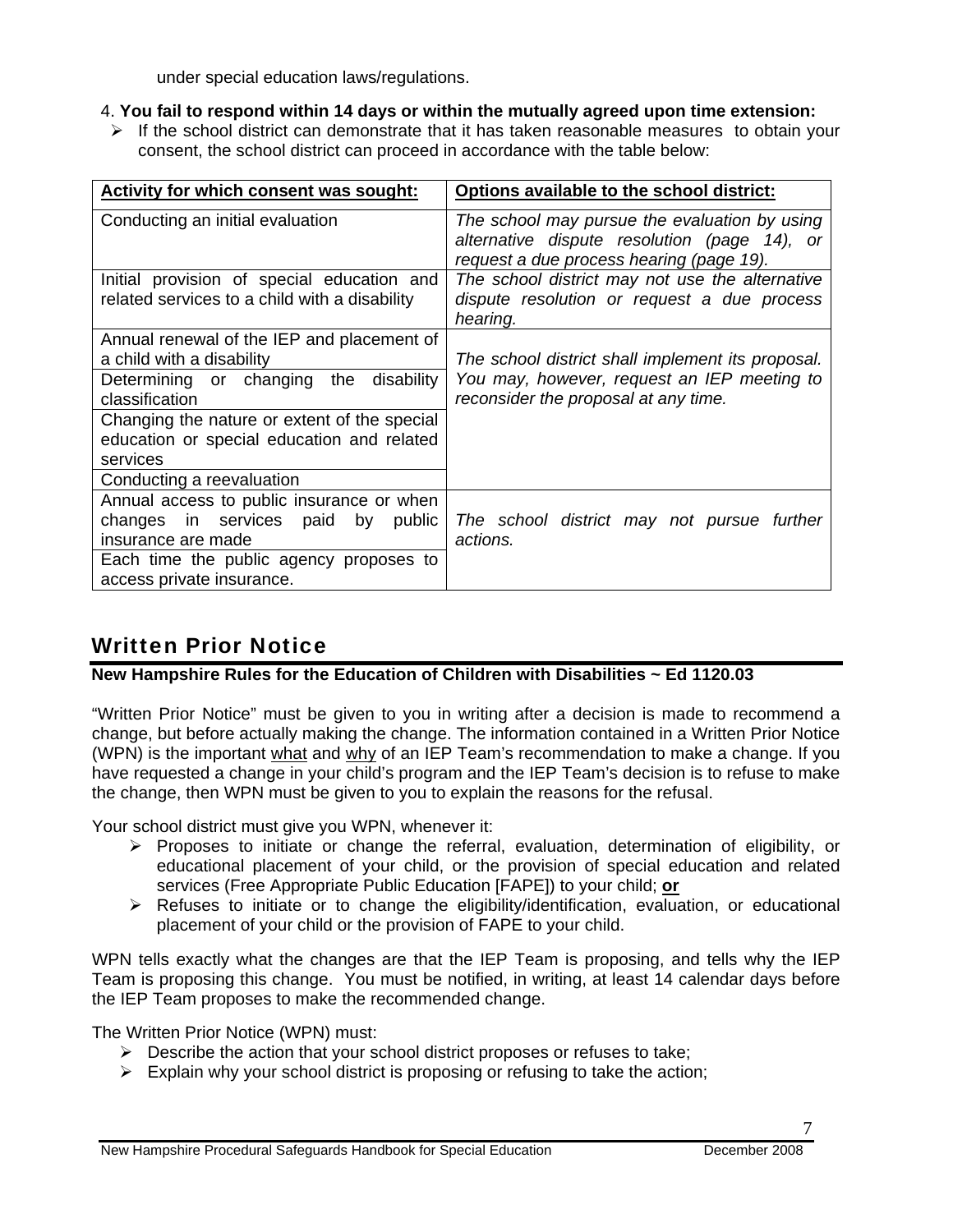- $\triangleright$  Describe each evaluation procedure, assessment, record, or report your school district used in deciding to propose or refuse the action;
- $\triangleright$  Include a statement that you have protections under the procedural safeguards provisions in IDEA 2004;
- $\triangleright$  Tell you how you can obtain a description of the procedural safeguards if the action that your school district is proposing or refusing is not an initial referral for evaluation;
- ¾ Include resources for you to contact for help in understanding IDEA 2004;
- $\triangleright$  Describe any other choices that your child's Individualized Education Program (IEP) Team considered and the reasons why those choices were rejected; and
- $\triangleright$  Provide a description of other reasons why your school district proposed or refused the action.

The WPN must be written in language understandable to the general public; that is, easy to read and understand. WPN must be provided in the native language or other mode of communication (such as sign language) used by the parent (unless it is clearly not possible to do).

If the native language or other mode of communication of the parent is not a written language, the school district must ensure the notice is translated orally or by other means of communication, that the parent understands the content of the notice, and there is written evidence of both the translation and the parent understanding the content.

# Independent Educational Evaluations

### **New Hampshire Rules for the Education of Children with Disabilities ~ Ed 1107.03, 1120.07**

As the parent of a child with a disability (or a child who has been evaluated for special education consideration), you have the right to get an independent educational evaluation of your child.

An **independent educational evaluation** is an evaluation conducted by a person who is not employed by the school district and who is qualified to do the evaluation.

The school district may provide an independent educational evaluation at public expense if you disagree with the evaluation done by the school district. (The formal term is "at public expense," meaning the school district either pays the full cost of the evaluation or ensures the evaluation is provided at no cost to the parent.) You are entitled to only one independent educational evaluation at public expense each time the school district conducts an evaluation with which you disagree. If you request an independent educational evaluation, the school district may ask you why you object to the school district's evaluation. However, you are not required to explain, and this may not result in any delay in the school's decision about whether to pay for the independent evaluation.

If you request an independent educational evaluation at public expense, the school district must, without unnecessary delay, either:

- $\triangleright$  Agree to provide the independent educational evaluation at public expense; or
- $\triangleright$  Initiate a due process hearing to show that the school district's evaluation is appropriate.

If you request an independent educational evaluation, the school district must inform you about:

- $\triangleright$  Where an independent educational evaluation may be obtained; and
- $\triangleright$  The applicable school district criteria for an independent educational evaluation, including:
	- a) The location of the evaluation; and
	- b) The qualifications of the examiner (person doing the testing).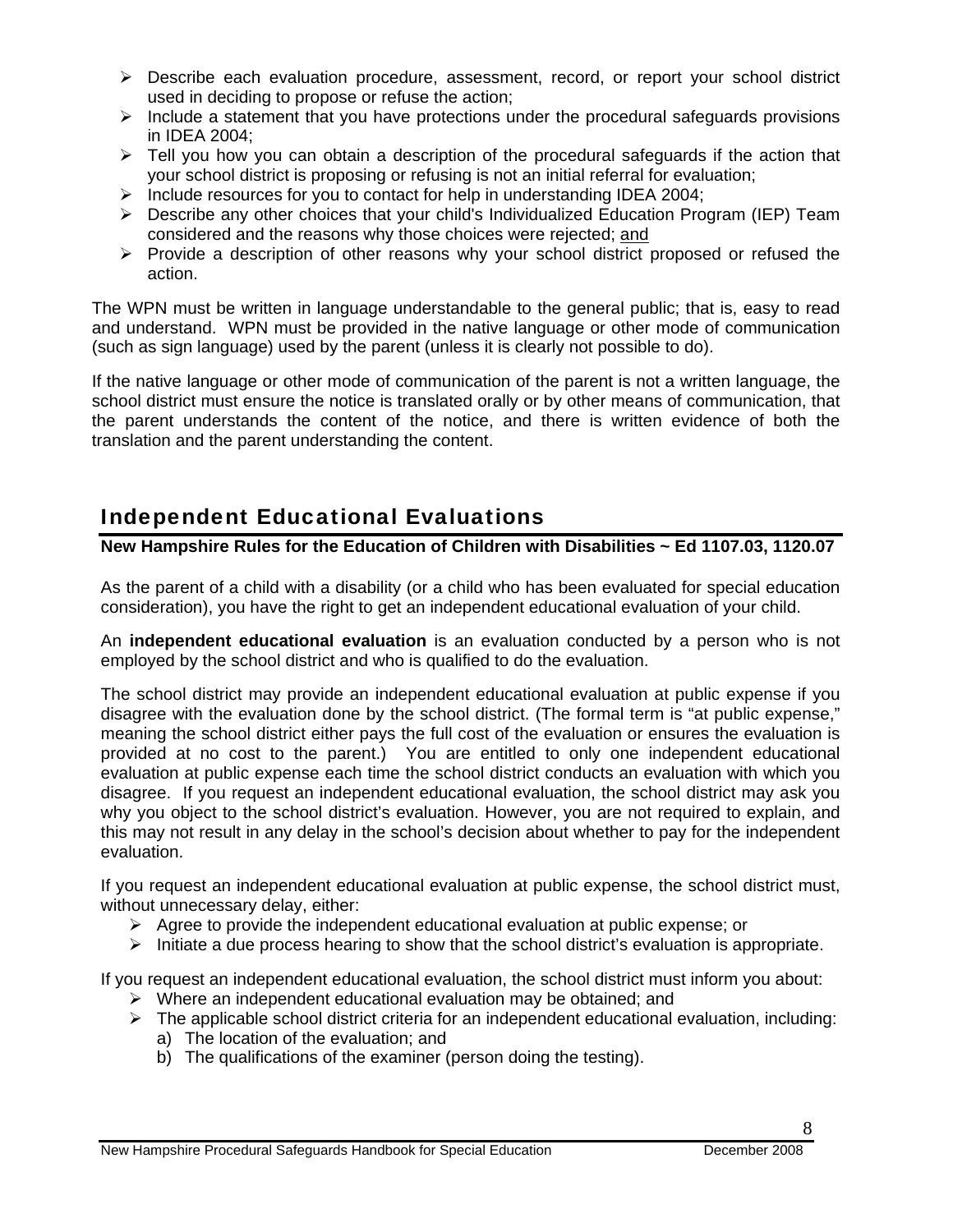*The criteria must be the same as the school district uses when the school district conducts an evaluation. A school district may not have any other restrictions, conditions or timelines related to a parent getting an independent educational evaluation other than location and examiner's qualifications.* 

You always have the right to obtain an independent educational evaluation at your own expense. You also have the right to bring parent-funded independent evaluations to the IEP Team for use in determining your child's educational needs. You are not obligated to share parent-funded evaluations with the IEP Team. However, the school district may seek to obtain the results of parent-funded evaluations through the discovery process as part of a due process hearing. The IEP Team must consider the results of any independent educational evaluation if the evaluation meets the school district's criteria (explained above) in any decisions about the provision of a free appropriate public education for your child. Also, the results of any independent educational evaluation may be presented as evidence at an impartial due process hearing.

If a Hearing Officer requests an independent educational evaluation as part of a hearing, the school district must pay for the evaluation.

If the Hearing Officer decides the school district's evaluations were appropriate, the school district is not required to pay for the independent educational evaluation or reimburse you.

# Electronic Mail

### **New Hampshire Rules for the Education of Children with Disabilities ~ Ed 1102.02**

If your school district offers you the choice of receiving documents by e-mail, you may choose to receive the following by e-mail:

- 1. Written Prior Notice;
- 2. Procedural Safeguards Notice; **and**
- 3. Notices related to a due process complaint.

# Educational Surrogate Parents

#### **New Hampshire Rules for the Education of Children with Disabilities ~ Ed 1115**

Sometimes there is no parent to represent a child in the special education process. In those instances, an Educational Surrogate Parent may be appointed "to act as a child's parent in the educational decision-making process." Additional information about the rights and responsibilities of Educational Surrogate Parents may be found in the NH Rules Ed 1115.

# Confidentiality of Information

### **New Hampshire Rules for the Education of Children with Disabilities ~ Ed 1119.02**

School districts have many types of education records about children for whom they are responsible. **Education records** means records covered under the definition of ''education records'' in 34 CFR Part 99 (regulations implementing the Family Educational Rights and Privacy Act of 1974, 20 U.S.C. 1232g [FERPA]). They may include report cards, progress reports, attendance and health records, videotapes, discipline reports and electronic copies of documents.

Education records that include "**personally identifiable**" information must be protected.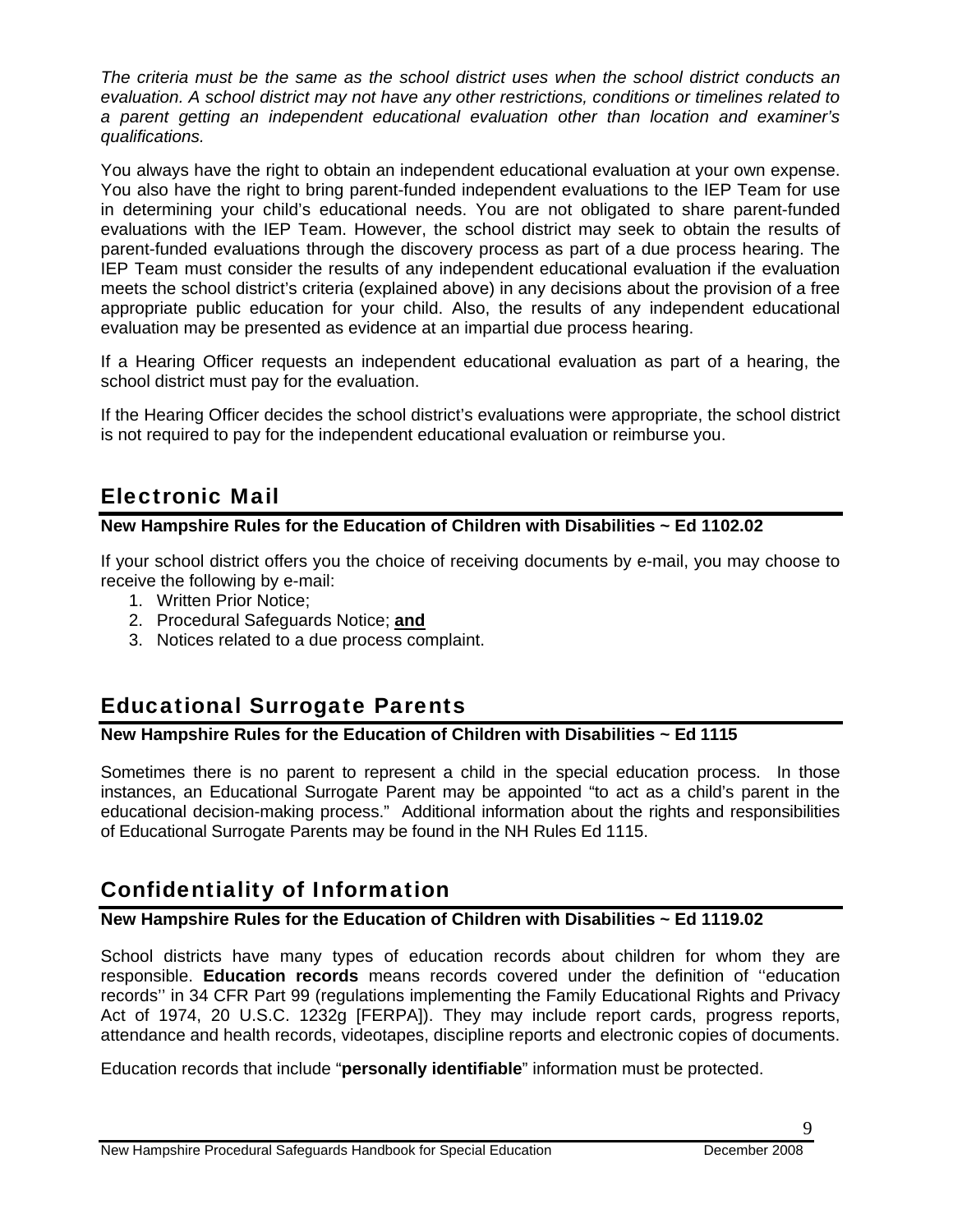Personally identifiable means information that has:

- $\triangleright$  Your child's name, your name as the parent, or the name of another family member;
- $\triangleright$  Your child's address;
- ¾ A personal identifier, such as your child's social security number or student number; or
- $\triangleright$  A list of personal characteristics or other information that would make it possible to identify your child with reasonable certainty.

**Notice to Parents** The NH State Department of Education or other state agencies may also obtain, maintain, or use some school records. These agencies must follow requirements to protect the confidentiality of any personally identifiable information they have about a child. (See 34 CFR 300.612 for more information.)

**Access Rights** School districts and other agencies collecting information, maintaining, or using personally identifiable education records must treat personal information as confidential and must provide access for you to inspect and/or review your child's records. The school district must comply with your request to inspect and review any education records on your child without unnecessary delay and before any meeting regarding an IEP or any impartial due process hearing (including a resolution meeting or a hearing regarding discipline), and in no case more than 45 calendar days after you have made a request. According to Ed 1107.04(d), if your child is being evaluated or reevaluated, the school district must provide you with access to test results and other relevant educational records 5 days prior to the IEP team meeting if you request to inspect and/or review them.

**Record of Access** School districts must keep a record of who has access to education records collected, maintained, or used under IDEA 2004, except access by you and authorized employees of the school district. The record of access must include the name of the party, the date access was given, and the purpose for which the party is authorized to use the records.

**Records on More Than One Child** If any educational record includes information on more than one child, you have the right to inspect and review only the information relating to your child or to be informed of that specific information.

**List of Types of Location of Information** The school district must provide you, on request, a list of the types and locations of educational records collected, maintained, or used by the school district.

#### **Your right to inspect and review education records includes:**

- $\triangleright$  Your right to receive a response from the school district to your reasonable requests for explanation and interpretation of information in your child's records;
- $\triangleright$  Your right to request the school district provide copies of your child's records, if circumstances effectively prevent you from inspecting and reviewing the records unless you receive those copies; and
- $\triangleright$  Your right to have a representative inspect and review the records.

The school district may presume the parent has authority to inspect and review records relating to their child unless the school district has been advised the parent does not have authority under applicable State law governing such matters as guardianship, separation, and divorce.

**Fees** The school district may charge a fee for copies of records made for you if the fee does not prevent you from exercising your right to inspect and review those records. The school district may not charge a fee to search for or to retrieve records under IDEA 2004.

**Amendment of Records at Parent's Request** If you believe information in the education records regarding your child collected, maintained, or used under Part B of the IDEA 2004 is inaccurate, misleading, or violates the privacy or other rights of your child, you may request the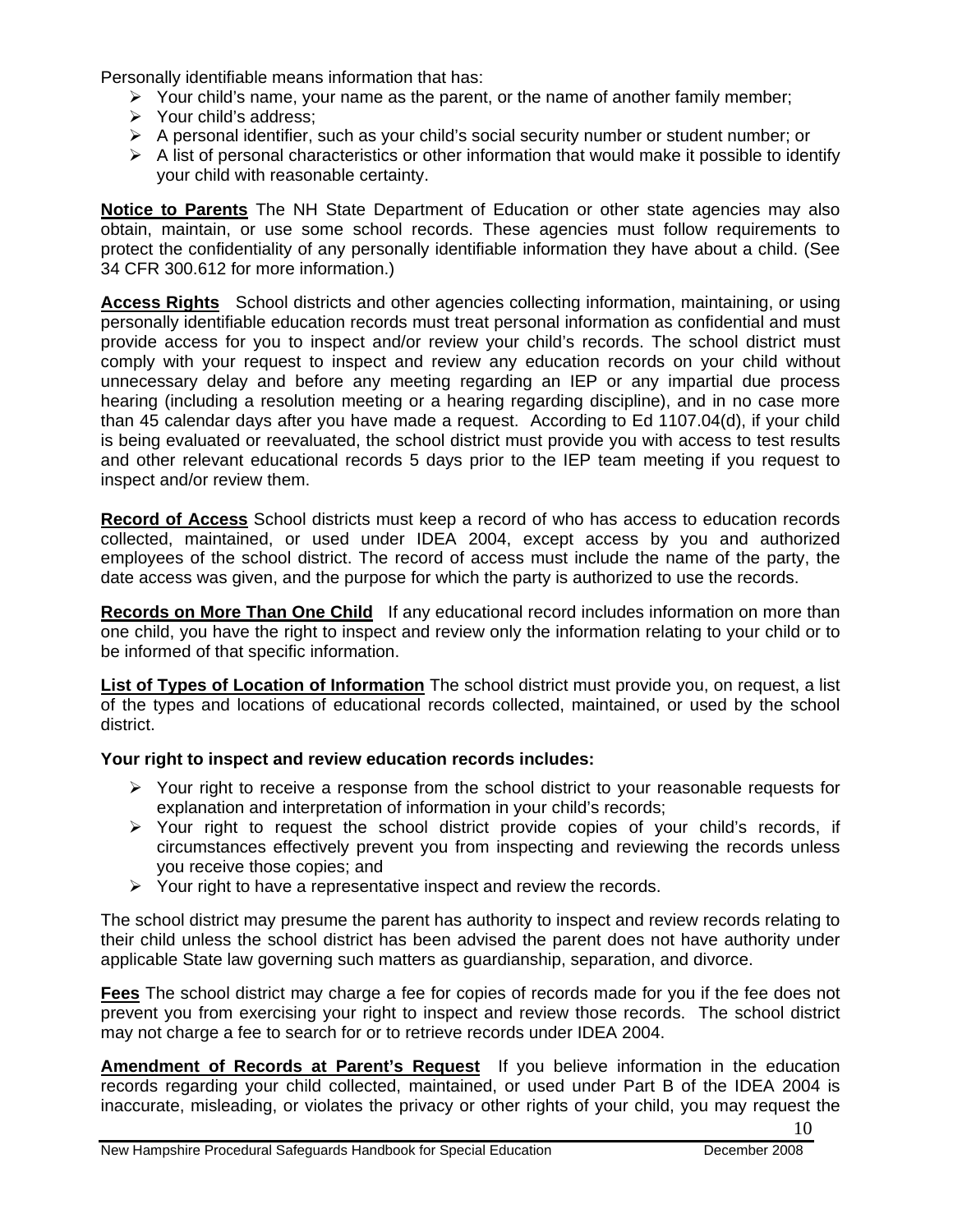school district that maintains the information to amend the information. The school district must decide whether to change the information in accordance with your request, and inform you of their decision within a reasonable period of time of receipt of your request.

**Opportunity for a Hearing** If the school district refuses to change the information in accordance with your request, they must inform you of their refusal and advise you of the right to a hearing for this purpose within a reasonable time.

**Hearing Procedures** The person conducting the hearing must be someone with no direct interest in the outcome of the hearing. You are entitled to notice of the hearing, to present evidence relevant to the issues, and to be assisted or represented by one or more persons, including an attorney. The hearing decision must be made within a reasonable time, and be based on the evidence presented at the hearing. The decision must include a summary of the evidence and the reasons for the decision. If, as a result of the hearing, the school district decides the information is inaccurate, misleading, or otherwise in violation of the privacy or other rights of your child, they must amend the information and inform you in writing.

**Result of Hearing** If, as a result of the hearing**,** the school district decides the information is not inaccurate, misleading or otherwise in violation of the privacy or other rights of your child, it must inform you of your right to place, in the records it maintains on your child, a statement commenting on the information or providing reasons you disagree with the decision of the school district. That statement must be maintained as part of your child's records as long as the record (or contested portion) is maintained by the school district. If the school district discloses the records (or contested portion) to any party, the explanation must also be disclosed to that party.

**Consent for Disclosure of Personally Identifiable Information** Unless the information is contained in education records and the disclosure is authorized without parental consent under FERPA, your consent must be obtained before personally identifiable information is disclosed to parties other than officials of participating agencies. Except under the circumstances specified below, your consent is not required before personally identifiable information is released to officials of participating agencies for purposes of meeting a requirement of IDEA 2004.

Your consent, or consent of an eligible child who has reached the age of 18, must be obtained before personally identifiable information is released to officials of participating agencies providing or paying for transition services.

If your child is in, or is going to attend a private school not located in the school district in which you reside, your consent must be obtained before any personally identifiable information about your child is released between officials in the school district where the private school is located and officials in the school district where you reside.

**Safeguarding Information** Your school district must protect the confidentiality of personally identifiable information at collection, storage, disclosure, and destruction stages. One official at each school district must assume responsibility for ensuring the confidentiality of any personally identifiable information. All persons collecting or using personally identifiable information must receive training or instruction regarding State policies and procedures regarding confidentiality under IDEA 2004 and FERPA. Each school district must maintain, for public inspection, a current listing of names and positions of employees within the agency who may have access to personally identifiable information.

**Destruction of Information** Your school district must inform you when personally identifiable information collected, maintained, or used, is no longer needed to provide educational services to your child. The information must be destroyed at your request. **Destruction** means physical destruction or removal of personal identifiers from information so the information is no longer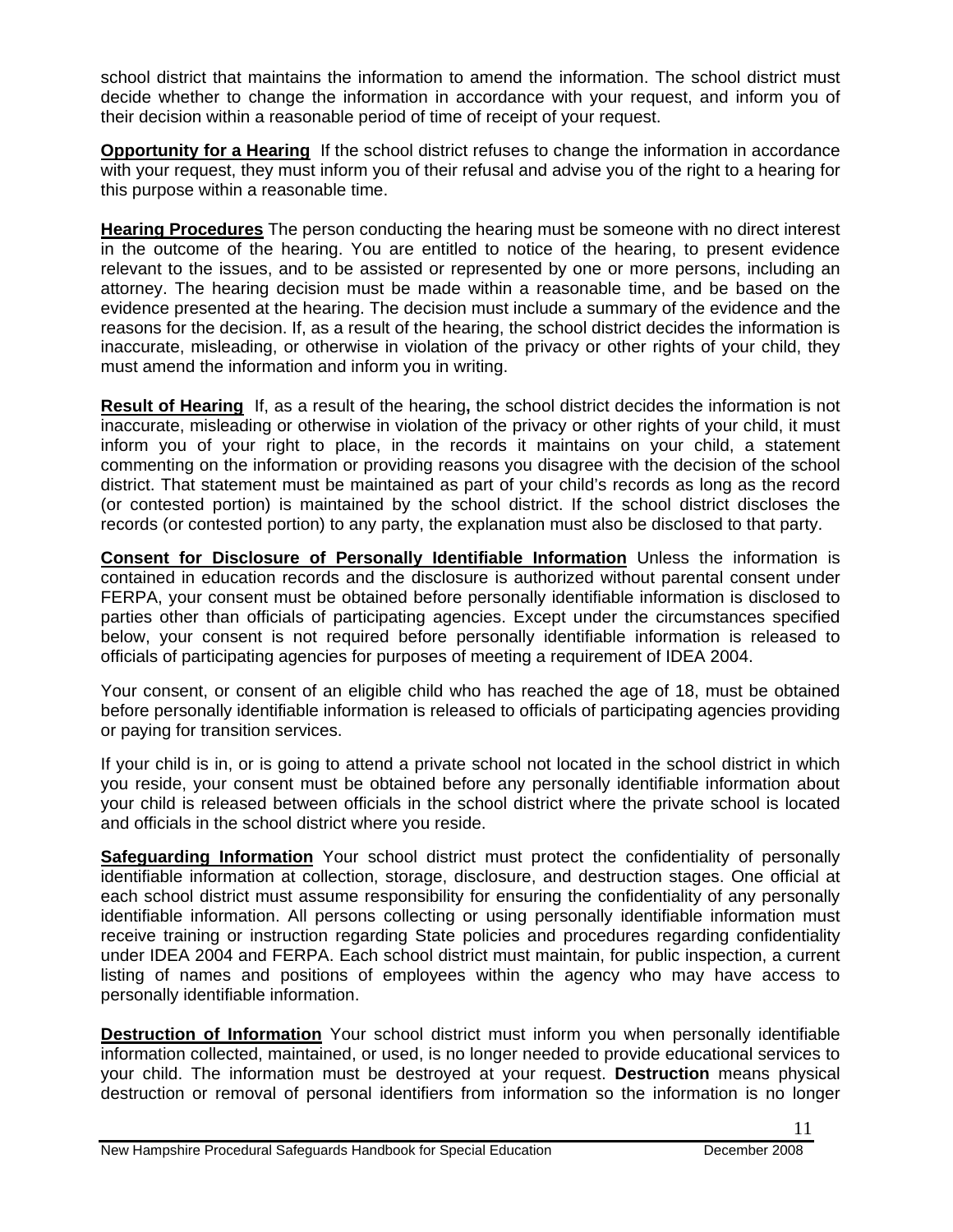personally identifiable. However, the school district must maintain a permanent record of the student's name, address, and phone number, his or her grades, attendance record, classes attended, grade level completed, and year completed.

**Transfer of Rights** Under the regulations for FERPA in 34 CFR 99.5(a), the rights of parents regarding education records are transferred to the student at age 18.

# Complaint Procedures

### **New Hampshire Rules for the Education of Children with Disabilities ~ Ed 1121**

While staff of the State Educational Agency generally must resolve a State complaint within a 60 calendar day timeline, unless the timeline is properly extended, an impartial due process hearing officer must hear a due process complaint (if not resolved through a resolution meeting or through mediation) and issue a written decision within 45 calendar days after the end of the resolution period, as described in this document under the heading *Resolution Process*, unless the hearing officer grants a specific extension of the timeline at your request or the school district's request. The State complaint and due process complaint, resolution and hearing procedures are described more fully below.

**Difference between Due Process Hearing and Complaint** There are separate procedures for complaints and for due process hearings. You, or an organization or individual, may file a written complaint alleging that the school district has violated your child's special education rights. Only you or a school district may file a due process hearing on any matter relating to a proposal or a refusal to initiate or change the identification, evaluation or educational placement of a child with a disability, or the provision of a free appropriate public education (FAPE) to the child.

### **Filing a Complaint The complaint must include:**

- $\triangleright$  A statement that a school district has violated a requirement of IDEA 2004;
- $\triangleright$  The facts on which the statement is based;
- $\triangleright$  The signature and contact information for the person filing the complaint; and
- $\triangleright$  If alleging violations with respect to a specific child:
	- a) The name and address of the residence of the child;
	- b) The name of the school the child is attending;
	- c) In the case of a homeless child or youth, available contact information for the child, and the name of the school the child is attending;
	- d) A description of the nature of the problem of the child, including facts relating to the problem; **and**
	- e) A proposed resolution of the problem to the extent known and available to the party at the time the complaint is filed.

The complaint must allege a violation that occurred not more than one year prior to the date the complaint is received.

Complaints are mailed to: Commissioner of Education New Hampshire State Department of Education 101 Pleasant Street Concord, New Hampshire 03301

The person who files the complaint must forward a copy of the complaint to the school district at the same time the party files the complaint with the New Hampshire State Department of Education. There are exceptions to this rule. If you would like more information about the exceptions, contact the New Hampshire State Department of Education, Special Education Bureau.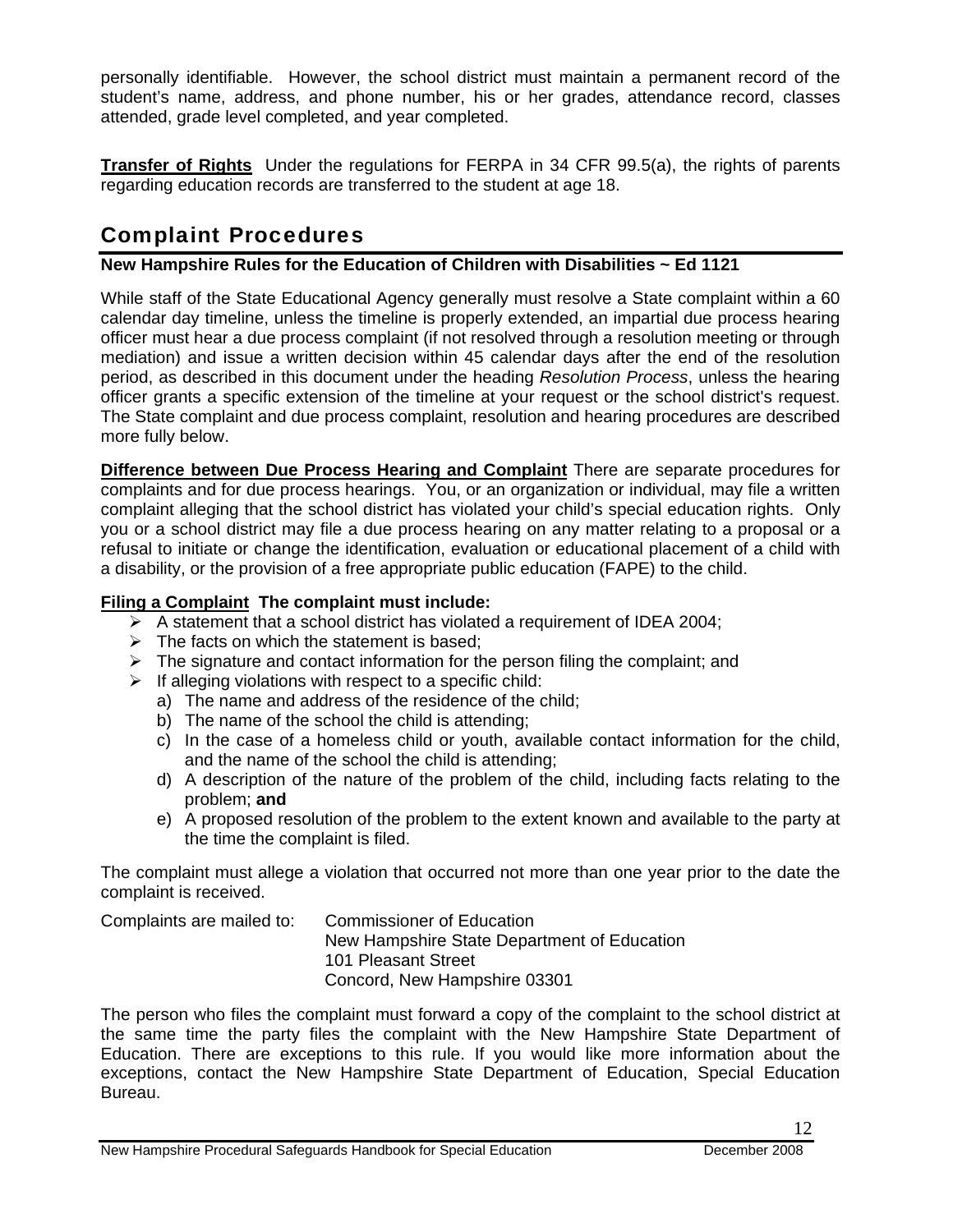*Note: If a written complaint is received in which the topic is also the subject of a due process hearing, or contains multiple issues, of which one or more are a part of that hearing, the State must set aside any part of the complaint that is being addressed in the due process hearing, until the hearing is completed. However, any issue in the complaint that is not a part of the due process action must be resolved using the State's complaint time limits and procedures. If an issue raised in a complaint has previously been*  decided in a due process hearing, the hearing decision is binding; and the N.H. State Department of *Education must inform the complainant to that effect. A complaint alleging a school district's failure to implement a due process decision must be resolved by the N.H. State Department of Education.* 

### **Complaint Procedures**

- 1. After receiving a complaint filed by a parent, an organization or an individual from another State, the complaint will be reviewed by the Complaints Office of the Bureau of Special Education at the NH State Department of Education.
- 2. If the issues are appropriate for the complaint procedures, then:
	- a. An independent investigator is assigned to the case to perform an independent investigation, part of which may be conducted in the school district;
	- b. A courtesy telephone call is made to the school district's director of special education stating that a complaint has been filed, telling him/her who filed the complaint, what it is about, and what Federal and/or State regulations are involved; and
	- c. A letter is sent to both the parent and school district giving them the name of the investigator, a copy of the complaint letter, and identifying what Federal and/or State regulations are involved.
- 3. The person filing the complaint will be given the opportunity to correct any errors made in summarizing the issues, and may submit additional information either orally or in writing.
- 4. The investigator will review all relevant information, including appropriate educational records, and interview both you and school district officials and staff to determine the facts. When the investigation is complete, the investigator will submit a written report to the NH State Department of Education.
- 5. The NH State Department of Education Complaints Officer will review the report to determine if any violations occurred. The Complaints Officer will then issue a decision based upon the investigator's findings of fact and the relevant state and federal rules and regulations, including IDEA 2004. The report will outline the reasons for the State's final decision.
- 6. The Commissioner of Education reviews the decisions and makes a determination of what corrective action, if any, is warranted. The Commissioner signs the decision. The decision will be issued no later than 60 days after the complaint was received by the NH State Department of Education. The timeline may be extended if the Department determines exceptional circumstances exist that delay the decision.
- 7. The NH State Department of Education must include procedures for effective implementation of the final decision, including technical assistance activities, negotiation, and corrective actions to achieve compliance.
- 8. If any party is aggrieved by the decision, he/she has 10 days from the date the decision was received to request reconsideration. Within 20 days of receiving a request for reconsideration, the Commissioner will determine whether reconsideration is merited, conduct a reconsideration if appropriate, and issue a final determination. Any party still aggrieved may request a due process hearing or file an appeal in accordance with RSA 541.
- 9. The NH State Department of Education must disseminate information on complaint procedures to you and other interested individuals, including Parent Training and Information Centers, Protection and Advocacy agencies, Independent Living Centers, and other appropriate entities.
- 10. When the NH State Department of Education determines there was a failure to provide appropriate services it can award monetary reimbursement or other corrective action appropriate to the needs of the child and to ensure appropriate services are provided to all children with disabilities in the future.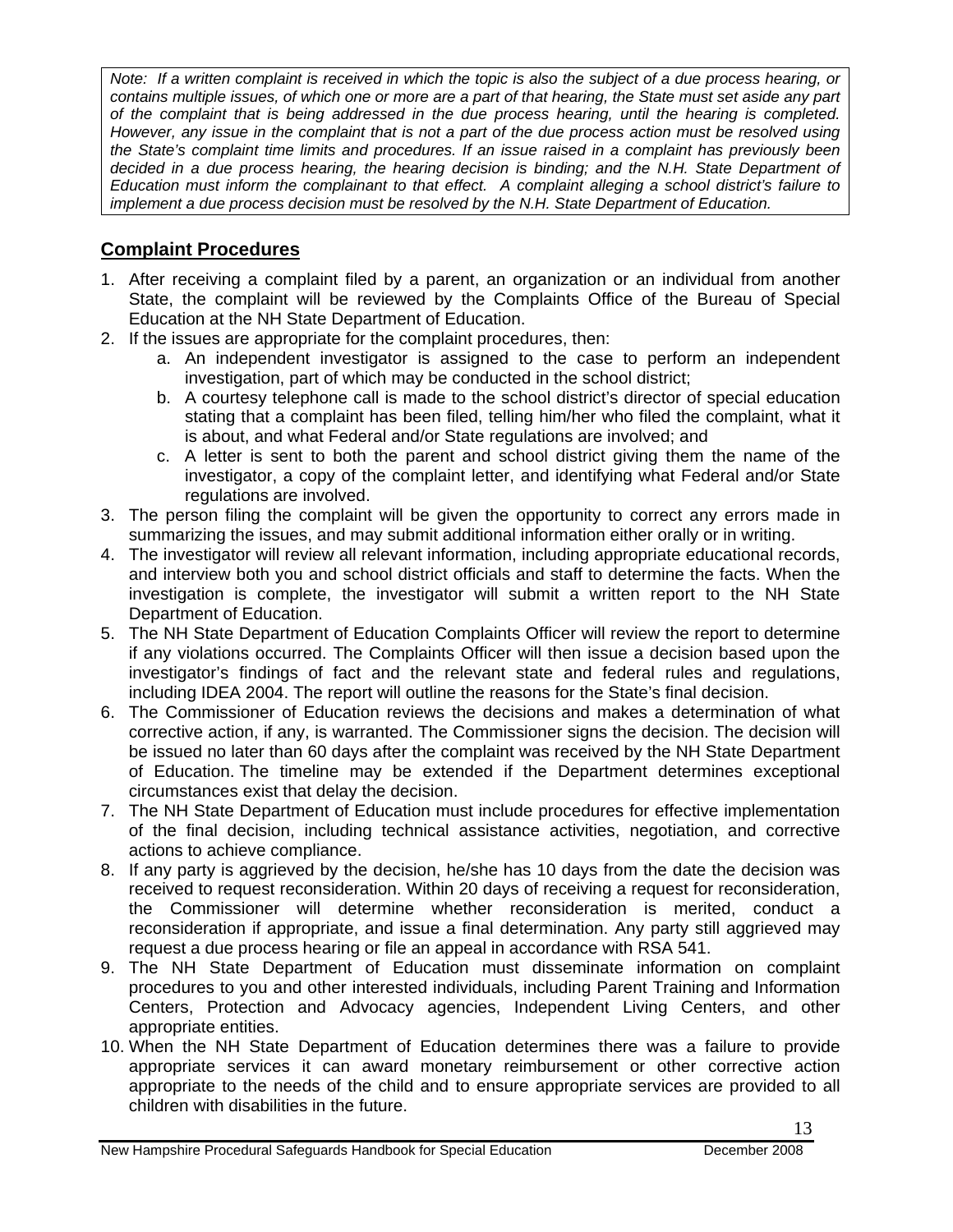# Alternative Dispute Resolution

### **New Hampshire Rules for the Education of Children with Disabilities ~ Ed 1122**

Parents and school districts strive to resolve disagreements in the least adversarial manner possible. When you have a concern or disagreement with the school district, the attempts to resolve these should start at the lowest administrative level possible. When those attempts are not possible or successful, the State offers the following alternative dispute resolution methods: facilitated IEP Team Meetings; Mediation; and Neutral Conference. Alternative Dispute Resolution proceedings, while strongly encouraged, are not mandatory for either party. If this option is agreed to by both parties, the department shall, during the 30-day period, schedule and conduct an Alternative Dispute Resolution conference. The conference shall not be used to delay a due process hearing; however, both parties may agree to postpone the hearing pending a resolution.

Alternative Dispute Resolution proceedings shall be confidential and shall not impair the right of the participants to demand a due process hearing. There shall be no record made of any dispute resolution proceedings unless an agreement is made. Evidence that would otherwise be admissible in due process hearing or in a subsequent court hearing shall not be rendered inadmissible as a result of its use in an alternative dispute resolution proceeding.

**School District** The school district may develop dispute resolution procedures that could be offered to you and your school at the district level. Mediation at the school district level must be voluntary and cannot be used to deny or delay a parent's right to a hearing on the parent's due process complaint or to deny any other rights afforded under Part B of IDEA 2004. The mediation must be conducted by a qualified and impartial mediator who is trained in effective mediation techniques. You may contact the special education director for your district to learn more about the options that may be available at this level as well as alternate dispute resolution options offered in accordance to RSA 186-C:23.

**Facilitated IEP Team Meeting** To help teams that may be unable to reach an agreement, the NH State Department of Education offers an impartial facilitator to assist parties in conducting the IEP meeting. Both school districts and parents have to mutually agree to have an IEP meeting facilitator. Facilitation is a free service provided by the NH State Department of Education.

**Mediation** The school district must inform you that mediation is available to allow you and the school district to resolve disagreements involving any matter under IDEA 2004 which outlines the special education process, including matters arising prior to the filing of a due process complaint. Thus, mediation is available to resolve disputes under IDEA 2004, whether or not you have filed a due process complaint to request a due process hearing. Mediation is offered at not cost to the parent or district through the NH Department of Education. For additional information see page 16.

**Neutral Conference A** neutral conference is an option available to both you and the school district as an informal opportunity to present case facts and issues to a trained professional. The "neutral" is responsible for reviewing the strengths and weaknesses of a case and issuing a recommendation. The recommendation will include suggested settlements or disposition. If the neutral conference results in agreement, then the conclusions will be written into a binding document. If the conference does not result in agreement, only the date and participants will be recorded. Neutral conferences are a free service provided by the NH State Department of Education. If you would like more information, please call the Office of Legislation and Hearings at (603) 271-2299.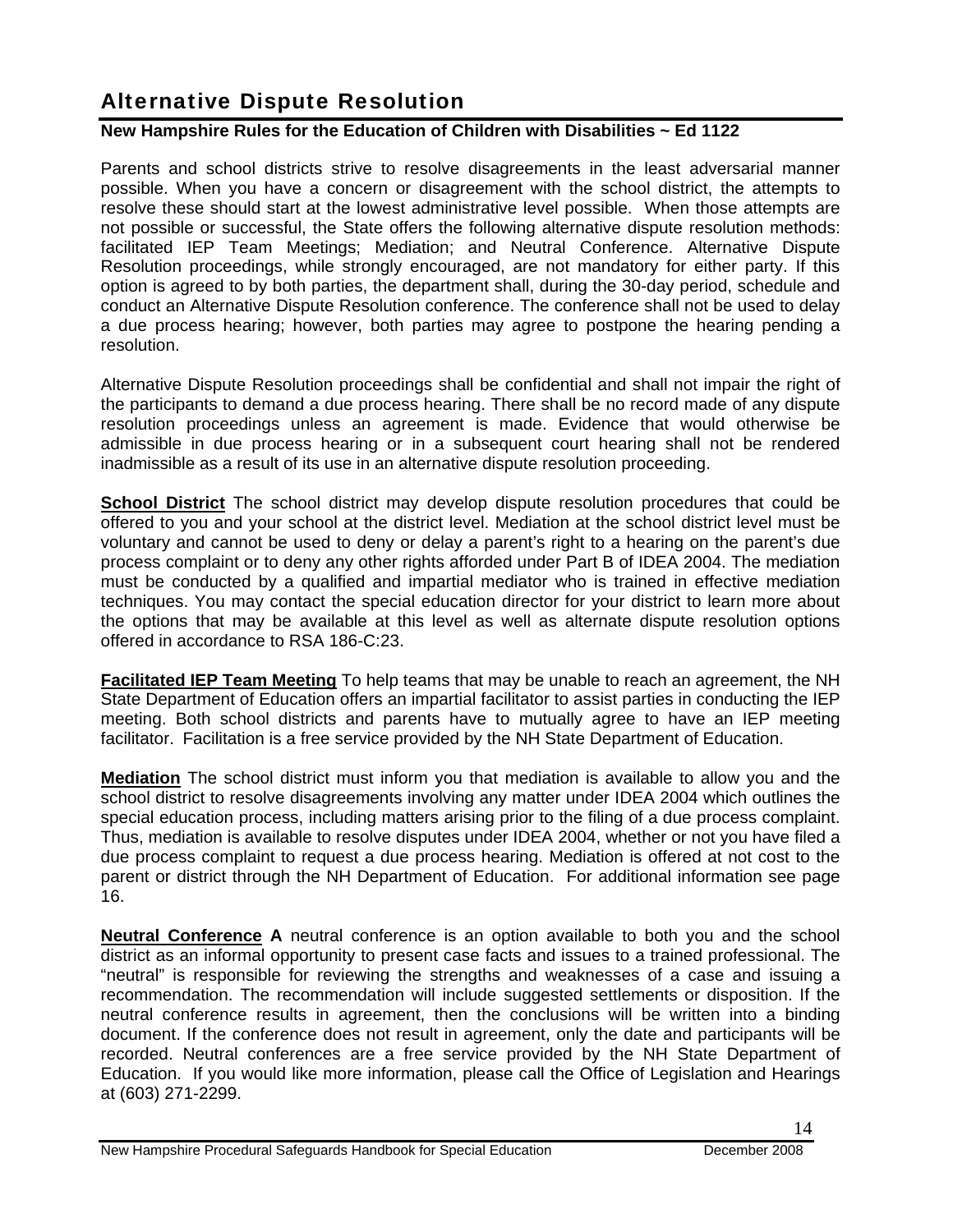# Due Process Complaint Procedures

### **New Hampshire Rules for the Education of Children with Disabilities ~ Ed 1123**

**General Information regarding Due Process** You or the school district may file a due process hearing complaint on any matter relating to a proposal or a refusal to initiate or change the identification, evaluation, or educational placement of your child, or the provision of a free appropriate public education (FAPE) to your child. The time period for hearing procedures is 45 calendar days, not including a 30-day resolution period. A school district must offer a resolution meeting if a parent has requested the due process hearing.

The due process complaint must allege a violation that happened not more than two years before you or the school district knew or should have known about the alleged action that forms the basis of the due process complaint. If you are requesting a due process hearing to recover the cost of a unilateral placement, you must file the request within 90 days of the unilateral placement.

The above timeline does not apply to you if you could not file a due process complaint within the timeline because the school district:

- ¾ Specifically misrepresented that it had resolved the issues identified in the complaint; **or**
- $\triangleright$  Withheld information from you that it was required to provide you under IDEA 2004.

The school district must inform you of any free or low-cost legal and other relevant services available in the area if you request the information, **or** if you or the school district file a due process complaint.

**Filing a Due Process Complaint** In order to request a hearing, you or the school district (or your attorney or the school district's attorney) must submit a due process complaint to the other party. That complaint must contain all the content listed below and must be kept confidential.

You or the school district, whichever one filed the complaint, must also provide the NH State Department of Education a copy of the complaint. A due process hearing may not be held until the due process complaint is filed.

The due process complaint must include:

- 1. The name of the child;
- 2. The address of the child's residence;
- 3. The name of the child's school;
- 4. If the child is a homeless child or youth, the child's contact information, and the name of the child's school;
- 5. A description of the nature of the problem relating to the proposed or refused action, including facts relating to the problem; **and**
- 6. A proposed resolution of the problem to the extent known and available to you or the school district at the time.

**Sufficiency of Complaint** In order for a due process complaint to go forward, it must be considered sufficient. The due process complaint will be considered sufficient (to have met the content requirements above) unless the party receiving the due process complaint (you or the school district) notifies the hearing officer and the other party, in writing, within 15 calendar days of receiving the complaint, that the receiving party believes the due process complaint does not meet the requirements listed above.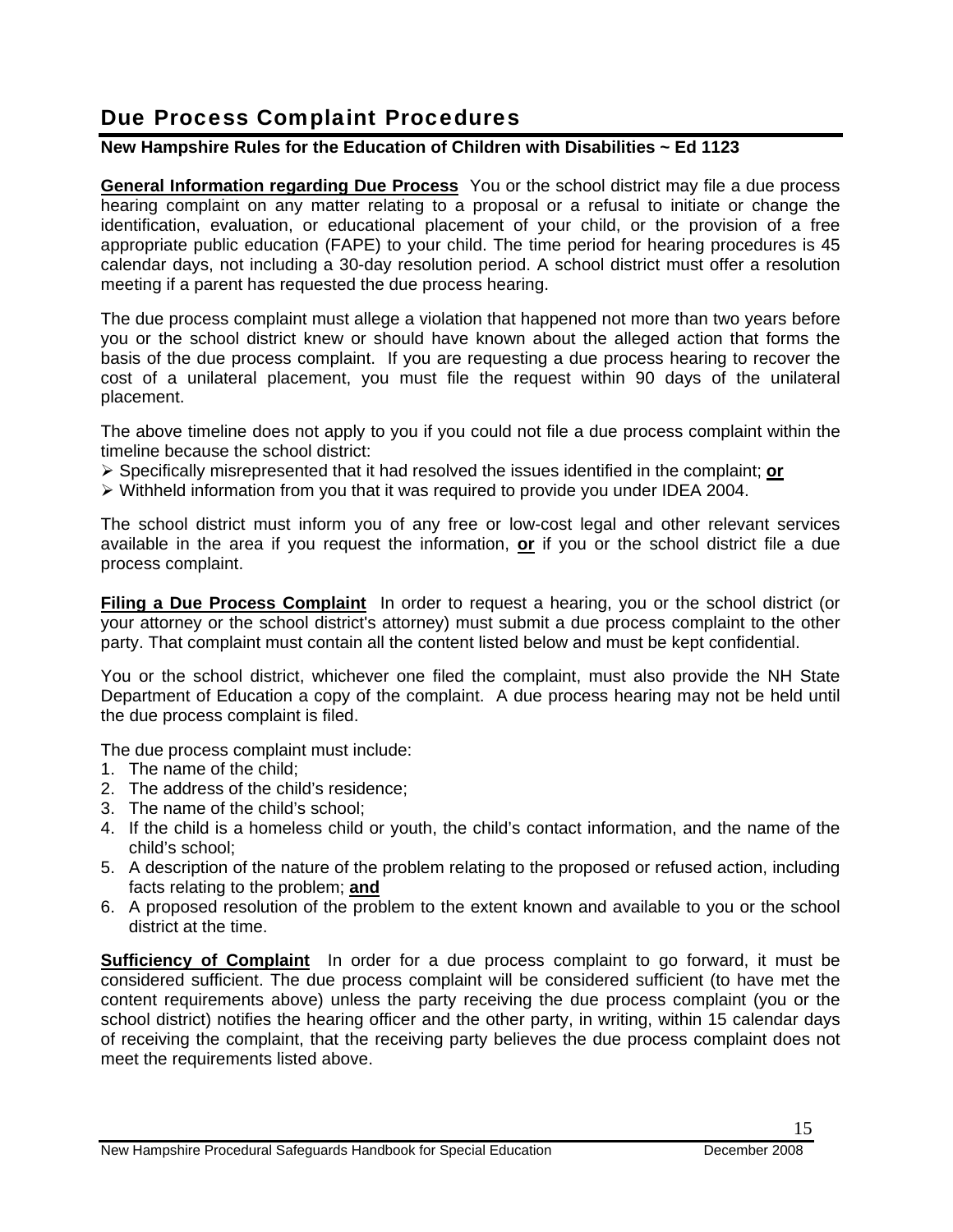Within 5 calendar days of receiving the notification, the receiving party (you or the school district) considers a due process complaint insufficient, the hearing officer must decide if the due process complaint meets the requirements listed above, and notify you and the school district in writing immediately.

If either party is requesting an expedited hearing, the notice must also state the disciplinary grounds for the request.

**Changes to the Complaint** You or the school district may make changes to the due process complaint only if:

- $\triangleright$  The other party approves of the changes in writing and is given the chance to resolve the due process hearing complaint through a resolution meeting described below; **or**
- $\triangleright$  By no later than five days before the due process hearing begins, the hearing officer grants permission for the changes.

If the complaining party (you or the school district) makes changes to the due process complaint, the timelines for the resolution meeting (within 15 calendar days of receiving the complaint) and the time period for resolution (within 30 calendar days of receiving the complaint) start again on the date the amended complaint is filed.

**School District Response to a Due Process Complaint** If the school district has not sent a Written Prior Notice (WPN) to you regarding the subject matter contained in your due process complaint, the school district must, within 10 calendar days of receiving the due process complaint, send to you a response that includes:

- $\triangleright$  An explanation of why the school district proposed or refused to take the action raised in the due process complaint;
- $\triangleright$  A description of other options that your child's IEP Team
- $\triangleright$  considered and the reasons those options were rejected;
- $\triangleright$  A description of each evaluation procedure, assessment, record, or report the school district used as the basis for the proposed or refused action; **and**
- $\triangleright$  A description of the other factors that are relevant to the school district's proposed or refused action.

Providing the information in the items above does not prevent the school district from asserting that your due process complaint was insufficient.

**Parent Response to a Due Process Complaint** When you, as the receiving party of a due process complaint filed by the school district and the other party, you must send a response that specifically addresses the issues in the complaint to the school district and the other party within 10 days.

**Separate Request for a Due Process Hearing** Nothing in the procedural safeguards section of the Federal regulations under Part B of the IDEA 2004 (34 CFR §§300.500 through 300.536) can be interpreted to prevent you from filing a separate due process complaint on an issue separate from a due process complaint already filed.

**Model Forms** The NH State Department of Education has developed model forms to help you file a due process complaint and a State complaint. These can be obtained by contacting your child's school, the NH State Department of Education, or on the Department of Education's website: www.ed.state.nh.us/education/laws/documents/UserGuidewithIndex.pdf. You are not required to use these model forms. You can use this form or another appropriate model form, so long as it contains the required information for filing a due process complaint or a State complaint.

**Mediation** The school district must inform you that mediation is available to allow you and the school district to resolve disagreements involving any matter under IDEA 2004, including matters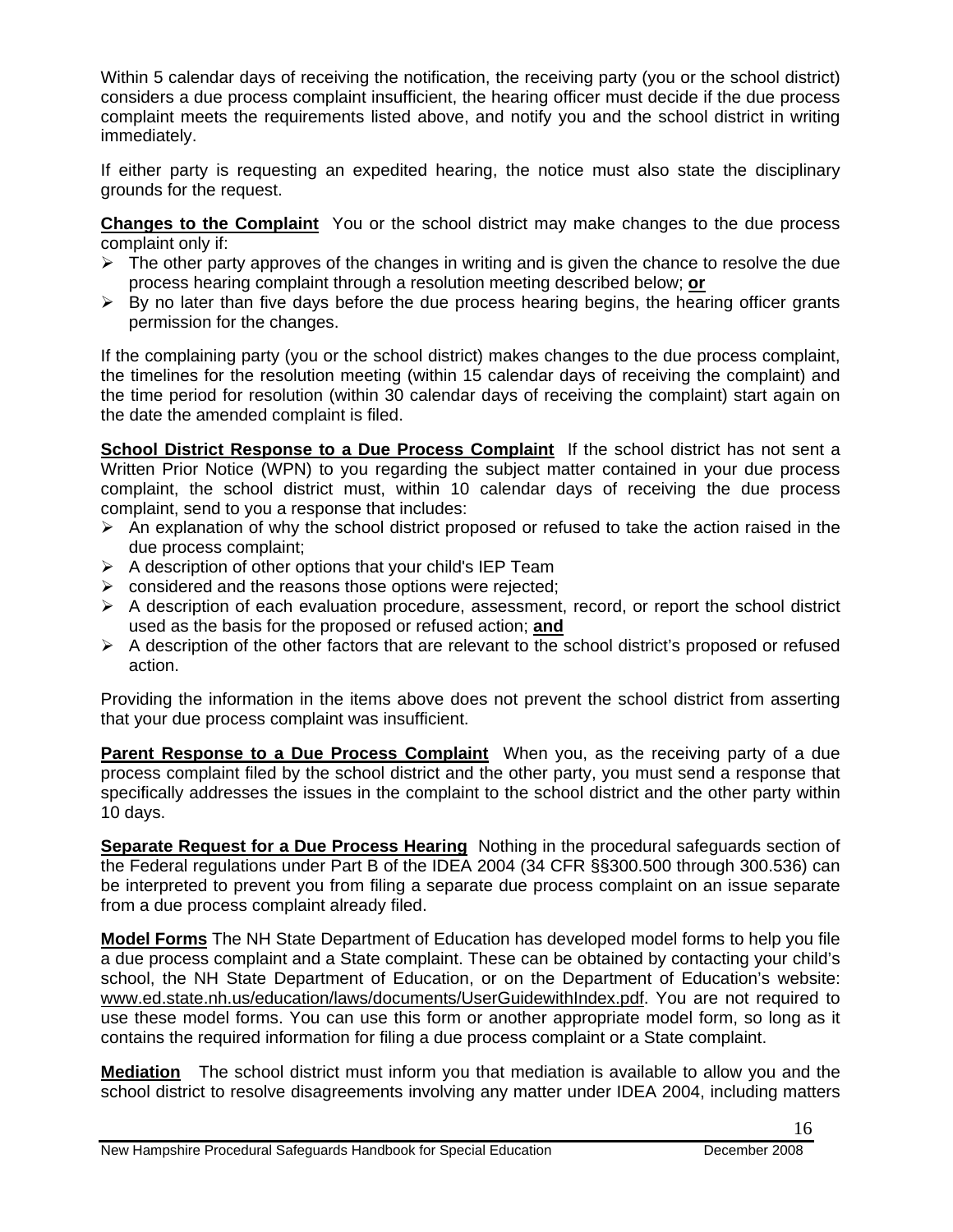arising prior to the filing of a due process complaint. Thus, mediation is available to resolve disputes under IDEA 2004, whether or not you have filed a due process complaint to request a due process hearing.

**Requirements** The procedures for mediation must ensure that it:

- $\triangleright$  Is voluntary on your part and the school district's part;
- $\triangleright$  Is not used to deny or delay your right to a due process hearing, or to deny any other rights you have under IDEA 2004; **and**
- $\triangleright$  Is conducted by a qualified and impartial mediator who is trained in effective mediation techniques.

The school district may establish procedures to offer parents and schools that choose not to use the mediation process an opportunity to meet with a disinterested party. This meeting must be at a time and location convenient to you. The disinterested party must be under contract with an appropriate alternative dispute resolution entity, the Parent Information Center on Special Education, or a community parent resource center in the State established under section 671 or 672 of IDEA 2004. The purpose of this meeting would be to explain the benefits of and encourage the use of the mediation process.

The N.H. State Department of Education has a list of people who are qualified mediators and are knowledgeable of laws and regulations relating to the provision of special education and related services. Mediators are selected on a random, rotational, or other impartial basis. The cost of mediation is assumed by the N.H. State Department of Education.

### **Impartiality of Mediator** The Mediator:

- ¾ May not be an employee of the State Educational Agency or the school district involved in the education or care of your child; **and**
- ¾ Must not have a personal or professional interest which conflicts with the mediator's objectivity.

A person who otherwise qualifies as a mediator is not an employee of a school district or State agency solely because he or she is paid by the agency or school district to serve as a mediator.

Each meeting in the mediation process must be scheduled in a timely manner and held at a place that is convenient for you and the school district.

If you and the school district resolve a dispute through the mediation process, both parties must enter into a legally binding agreement that sets forth the resolution and that:

- $\triangleright$  States that all discussions that happened during the mediation process will remain confidential and may not be used as evidence in any subsequent due process hearing or civil proceeding; **and**
- $\triangleright$  Is signed by both you and a representative of the school district who has the authority to bind the school district.

A written, signed mediation agreement is enforceable in any State court of competent jurisdiction (a court that has authority under State law to hear this type of case) or in a district court of the United States.

**The Child's Placement While the Due Process Complaint and Hearing are Pending** Your child must remain in his or her current educational placement during the due process timeline, except under the provisions of "interim alternative placement due to a disciplinary removal." If the due process complaint involves an application for initial admission to public school, your child, with your consent, must be placed in the regular public school program until the completion of all such proceedings.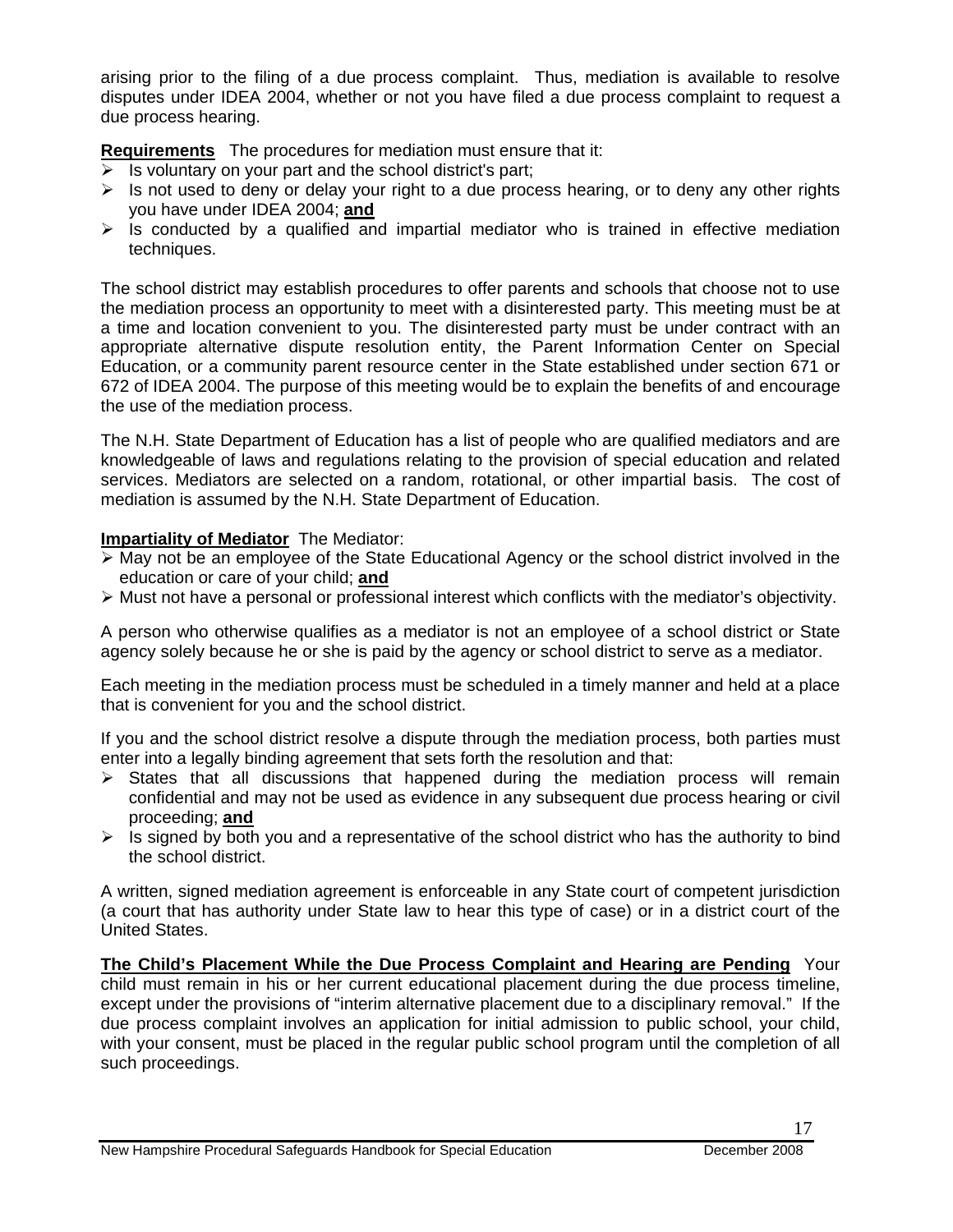*If the due process complaint involves an application for initial services for your child transitioning from Early Supports and Services under Part C of IDEA 2004, or because your child has turned three, the school district is not required to provide the early supports and services your child has been receiving. If your child is found eligible under IDEA 2004 and you consent for your child to*  receive special education and related services for the first time, then, pending the outcome of the *proceedings, the school district must provide those special education and related services that are not in dispute (those you and the school district agree upon).* 

**Resolution Meeting** Within 15 calendar days of receiving notice of your due process complaint, and before the due process hearing begins, the school district must convene a resolution meeting with you and the relevant member or members of the IEP Team who have specific knowledge of the facts identified in your due process complaint. The meeting:

- $\triangleright$  Must include a representative of the school district who has decision making authority on behalf of the school district; **and**
- $\triangleright$  May not include an attorney of the school district unless you are accompanied by an attorney.

The purpose of the meeting is for you to discuss your due process complaint, and the facts that form the basis of the complaint, so that the school district has the opportunity to resolve the dispute. The resolution meeting is not necessary if:

- ¾ You and the school district agree in writing to waive the meeting; **or**
- ¾ You and the school district agree to use the mediation process.

**Resolution Period** If the school district has not resolved the due process complaint to your satisfaction within 30 calendar days of the receipt of the due process hearing complaint (during the time period for the resolution process), the due process hearing may occur.

The 45 calendar day timeline for issuing a final decision begins at the expiration of the 30 calendar day resolution period, with certain exceptions for adjustments made to the 30 calendar day resolution period, as described below. Except where you and the school district have both agreed to waive the resolution process or to use mediation, your failure to participate in the resolution meeting will delay the timelines for the resolution process and due process hearing until you agree to participate in a meeting.

If, after making reasonable efforts and documenting such efforts, the school district is not able to obtain your participation in the resolution meeting, the school district may, at the end of the 30 calendar day resolution period, request that a hearing officer dismiss your due process complaint.

Documentation of such efforts must include a record of the school district's attempts to arrange a mutually agreed upon time and place, such as:

- $\triangleright$  Detailed records of telephone calls made or attempted and the results of those calls;
- ¾ Copies of correspondence sent to you and any responses received; and
- $\triangleright$  Detailed records of visits made to your home or place of employment and the results of those visits.

If the school district fails to hold the resolution meeting within 15 calendar days of receiving notice of your due process complaint **or** fails to participate in the resolution meeting, you may ask a hearing officer to order that the 45 calendar day due process hearing timeline begin.

**Adjustments to the 30 Calendar Day Resolution Period** If you and the school district agree, in writing, to waive the resolution meeting, then the 45 calendar day timeline for the due process hearing starts the next day.

After the start of mediation or the resolution meeting, and before the end of the 30 calendar day resolution period, if you and the school district agree, in writing, that no agreement is possible, then the 45 calendar day timeline for the due process hearing starts the next day.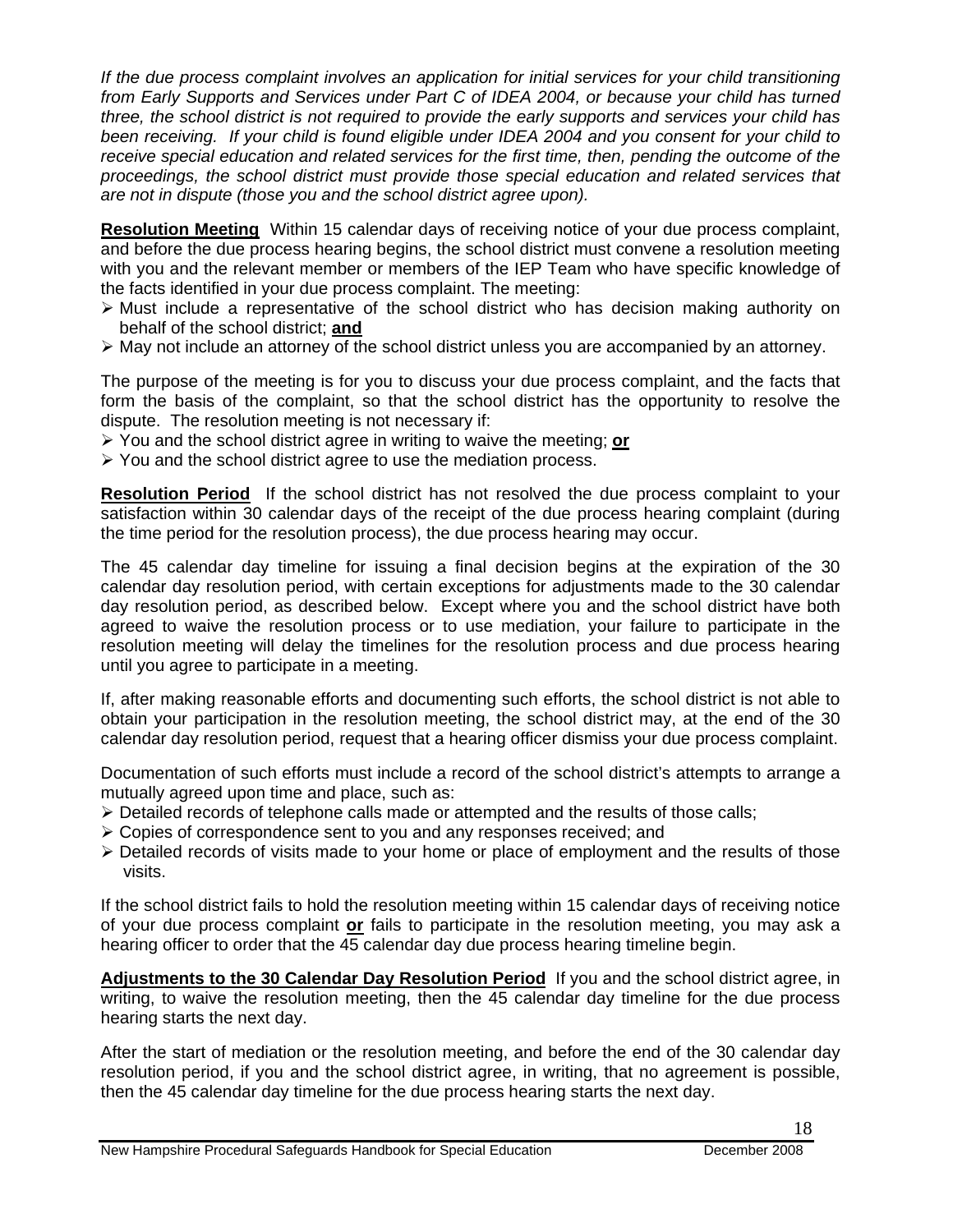If you and the school district agree to use the mediation process, at the end of the 30 calendar day resolution period both parties can agree, in writing, to continue the mediation until an agreement is reached. However, if either you or the school district withdraws from the mediation process, the 45 calendar day timeline for the due process hearing starts the next day.

**Written Settlement Agreement** If a resolution to the dispute is reached at the resolution meeting, you and the school district must enter into a legally binding agreement that is:

- $\triangleright$  Signed by you and a representative of the school district who has the authority to bind the school district; **and**
- ¾ Enforceable in any State court of competent jurisdiction (a State court that has authority to hear this type of case) or in a district court of the United States or by the State Educational Agency, if your State has another mechanism or procedures that permit parties to seek enforcement of resolution agreements.

**Agreement Review Period** If you and the school district enter into an agreement as a result of a resolution meeting, either party (you or the school district) may void the agreement within 3 business days of the time both you and the school district signed the agreement.

# Impartial Due Process Hearing

### **New Hampshire Rules for the Education of Children with Disabilities ~ Ed 1123**

In New Hampshire, the NH State Department is responsible for convening due process hearings and an appeal from a due process hearing decision is directly to a court.

The NH State Department of Education will schedule dates for both a pre-hearing conference and a hearing. The Hearing Officer, for the purpose of clarifying issues to be addressed at the hearing, conducts the pre-hearing conference. The pre-hearing conference is also an opportunity to discuss offers of settlement.

The due process hearing is held no later than 14 days after the conclusion of the prehearing conference. Except for good cause shown, an administrative due process hearing shall be limited to 2 days.

**Hearing Rights** Any party to a due process hearing (including a hearing relating to disciplinary procedures) has the right to:

- $\triangleright$  Be accompanied and advised by a lawyer and/or persons with special knowledge or training regarding the problems of children with disabilities;
- $\triangleright$  Present evidence and confront, cross-examine, and require the attendance of witnesses;
- $\triangleright$  Prohibit the introduction of any evidence not disclosed at least five business days before the hearing;
- ¾ Obtain a written, or, at your option, electronic, word-for-word record of the hearing; **and**
- $\triangleright$  Obtain written, or, at your option, electronic findings of fact and decisions.

### **Additional Parental Rights at Hearings** You must be given the right to:

- $\triangleright$  Have your child present;
- ¾ Open the hearing to the public; **and**
- $\triangleright$  Have the record of the hearing, the findings of fact, and decisions provided to you at no cost.

**Additional disclosure of information** At least five business days prior to a due process hearing, you and the school district must disclose to each other all documentary evidence, list of witnesses, and evaluations, including independent evaluations, completed by that date, and recommendations based on those evaluations you or the school district intend to use at the hearing.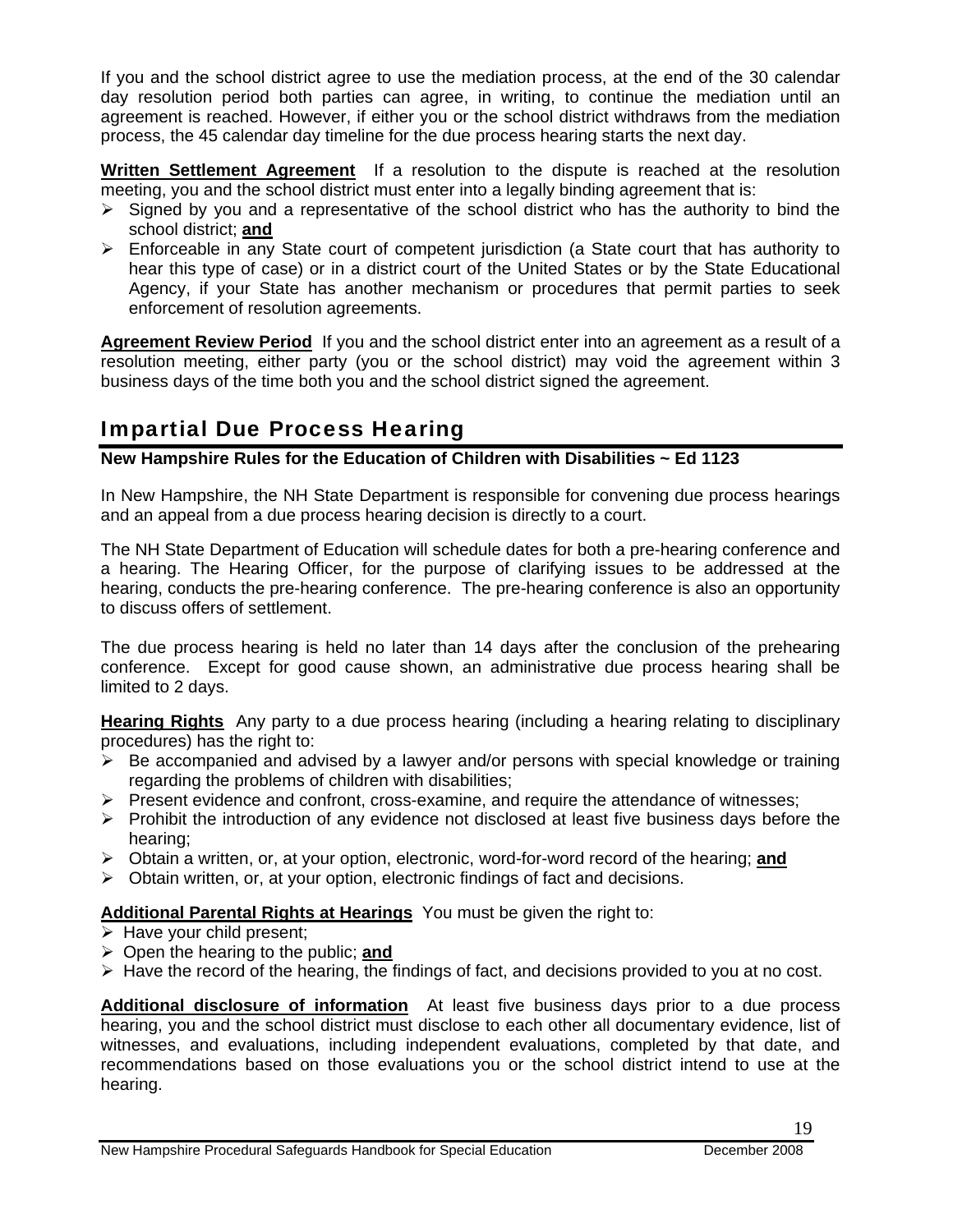A hearing officer may prevent any party that fails to comply with this requirement from introducing the relevant evaluation or recommendation at the hearing without the consent of the other party.

**Subject Matter of Due Process Hearing** The party (you or the school district) that requests the due process hearing may not raise issues at the due process hearing that were not addressed in the due process complaint, unless the other party agrees.

#### **Impartial Hearing Officer** At a minimum, a hearing officer:

- $\triangleright$  Must not be an employee of the State Educational Agency or the school district involved in the education or care of the child. However, a person is not an employee of the agency solely because he/she is paid by the agency to serve as a hearing officer;
- $\triangleright$  Must not have a personal or professional interest that conflicts with the hearing officer's objectivity in the hearing;
- $\triangleright$  Must be knowledgeable and understand the provisions of the IDEA 2004, Federal and State regulations pertaining to the IDEA 2004, and legal interpretations of the IDEA 2004 by Federal and State courts; **and**
- $\triangleright$  Must have the knowledge and ability to conduct hearings, make and write decisions, consistent with appropriate, standard legal practice.

Each school district must keep a list of persons who serve as hearing offices along with their qualifications.

**Hearing Decisions** A hearing officer's decision on whether your child received a free appropriate public education (FAPE) must be based on substantive grounds. In matters alleging a procedural violation, a hearing officer may find your child did not receive FAPE only if the procedural inadequacies:

- $\triangleright$  Interfered with your child's right to a free appropriate public education (FAPE);
- $\triangleright$  Significantly interfered with your opportunity to participate in the decision-making process regarding the provision of a free appropriate public education (FAPE) to your child; **or**
- $\triangleright$  Caused a deprivation of an educational benefit.

**Construction Clause** None of the provisions described above can be interpreted to prevent a hearing officer from ordering a school district to comply with the requirements in the procedural safeguards section of the Federal regulations under IDEA 2004 (34 CFR §§300.500 through 300.536).

**Findings and Decision to Advisory Panel and General Public** The NH State Department of Education, after deleting any personally identifiable information, must:

- $\triangleright$  Provide the findings and decisions in the due process hearing or appeal to the State special education advisory panel; **and**
- $\triangleright$  Make those findings and decisions available to the public.

**Finality of Decision** A decision made in a due process hearing (including a hearing relating to disciplinary procedures) is final, except that any party involved in the hearing (you or the school district) may appeal the decision by bringing a civil action, as described on page

**Timelines and Convenience of Hearings and Reviews** NH State Department of Education must ensure that not later than 45 calendar days after the expiration of the 30 calendar day period for resolution meetings **or**, as described under the sub-heading *Adjustments to the 30 calendar day resolution period,* not later than 45 calendar days after the expiration of the adjusted time period:

¾ A final decision is reached in the hearing; **and**

 $\triangleright$  A copy of the decision is mailed to each of the parties.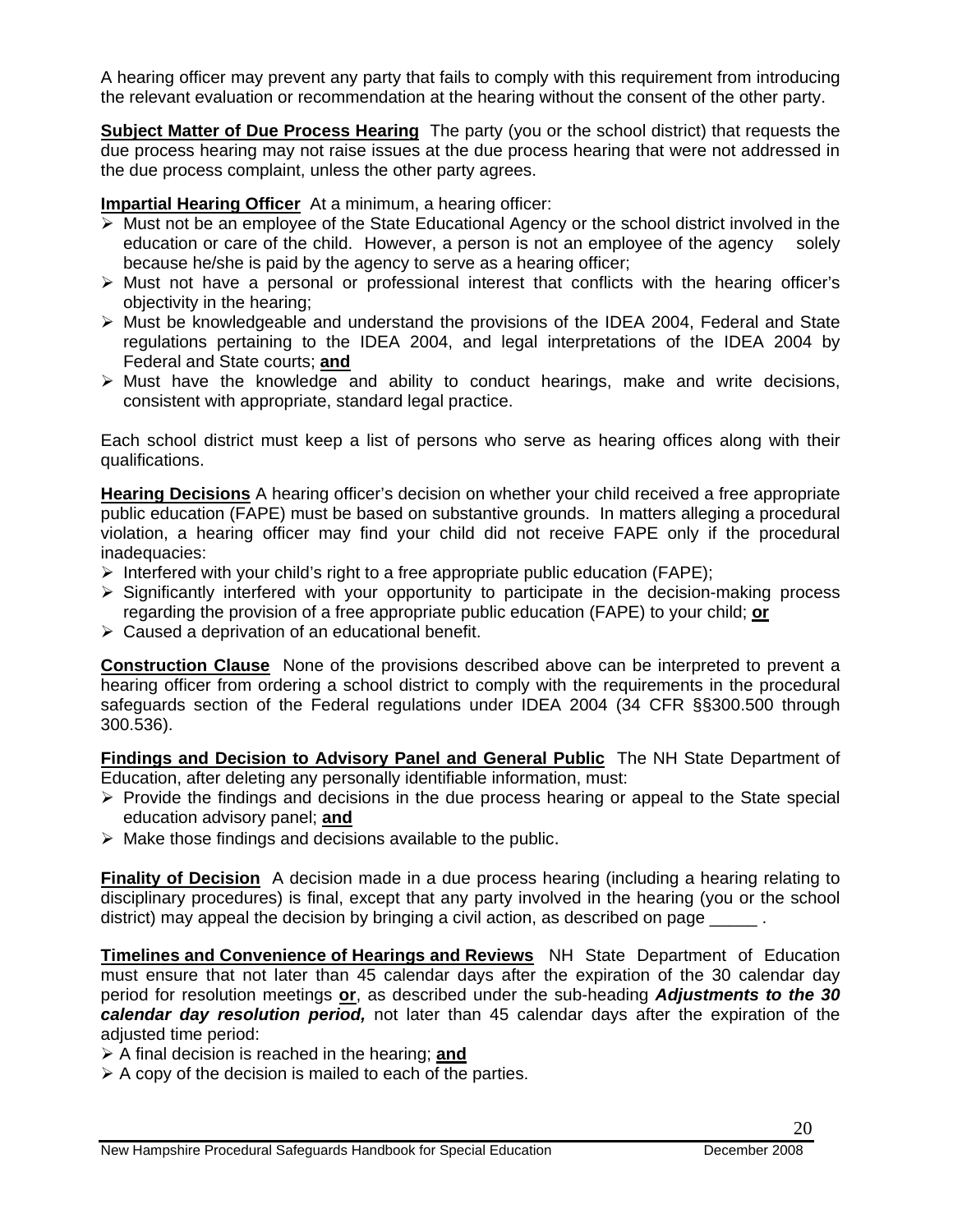A hearing officer may grant specific extensions of time beyond the 45 calendar day time period described above at the request of either party.

Each hearing must be conducted at a time and place reasonably convenient to you and your child.

**Civil Actions, Including the Time Period in Which to File Those Actions** Any party (you or the school district) who does not agree with the findings and decision in the due process hearing (including a hearing relating to disciplinary procedures) has the right to bring a civil action with respect to the matter that was the subject of the due process hearing. An appeal of a Hearing Officer's final decision must be filed in either State court of competent jurisdiction (a State court that has authority to hear this type of case) or in a district court of the United States within 120 days from the receipt of the final Hearing Officer decision.

**Jurisdiction of District Courts** The district courts of the United States have authority to rule on actions brought under Part B of IDEA 2004 without regard to the amount in dispute.

**Rule of Construction** Nothing in Part B of IDEA 2004 restricts or limits the right, procedures, and remedies available under the U.S. Constitution, the Americans with Disabilities Act of 1990, Title V of the Rehabilitation Act of 1973 (Section 504), or other Federal laws protecting the rights of children with disabilities, except that before the filing of a civil action under these laws seeking relief that is also available under part B of IDEA 2004, the due process procedures described above must be exhausted to the same extent as would be required if the party filed the action under Part B of IDEA 2004. This means that you may have remedies available under the other laws that overlap with those available under IDEA 2004, but in general, to obtain relief under those other laws, you must first use the available administrative remedies under IDEA 2004 (i.e., the due process complaint, resolution meeting, and impartial due process hearing procedures) before going directly to court.

**Reimbursement Expert Witness Fees** Effective January 1, 2009; According to NH RSA 186- C:16(b)(V) An action pursuant to 20 U.S.C. section 1415(i)(3) seeking reimbursement for attorney's fees or seeking reimbursement for expert witness fees shall be commenced within 120 days from receipt of the final decision in accordance with RSA 186-C:16-b, IV. All such decisions shall be sent certified mail, return receipt requested.

The court may award reimbursement to a parent of a child with a disability for expert witness fees incurred as part of a due process complaint at which the parent was the prevailing party and when the court determines that a school has not acted in good faith in developing or implementing a child's individualized education program, including appropriate placement.

The court may deny or reduce reimbursement of expert witness fees if the hearing officer determines:

- $\triangleright$  The expert witness was not a necessary component to the parent's complaint;
- $\triangleright$  The expert witness fee exceeds an amount that is reasonable, given the type and location of the service provided and the skill, reputation, and experience of the expert witness;
- $\triangleright$  The parent, or the parent's attorney, did not provide notice to the school district of their intent to have the expert witness participate in the due process hearing.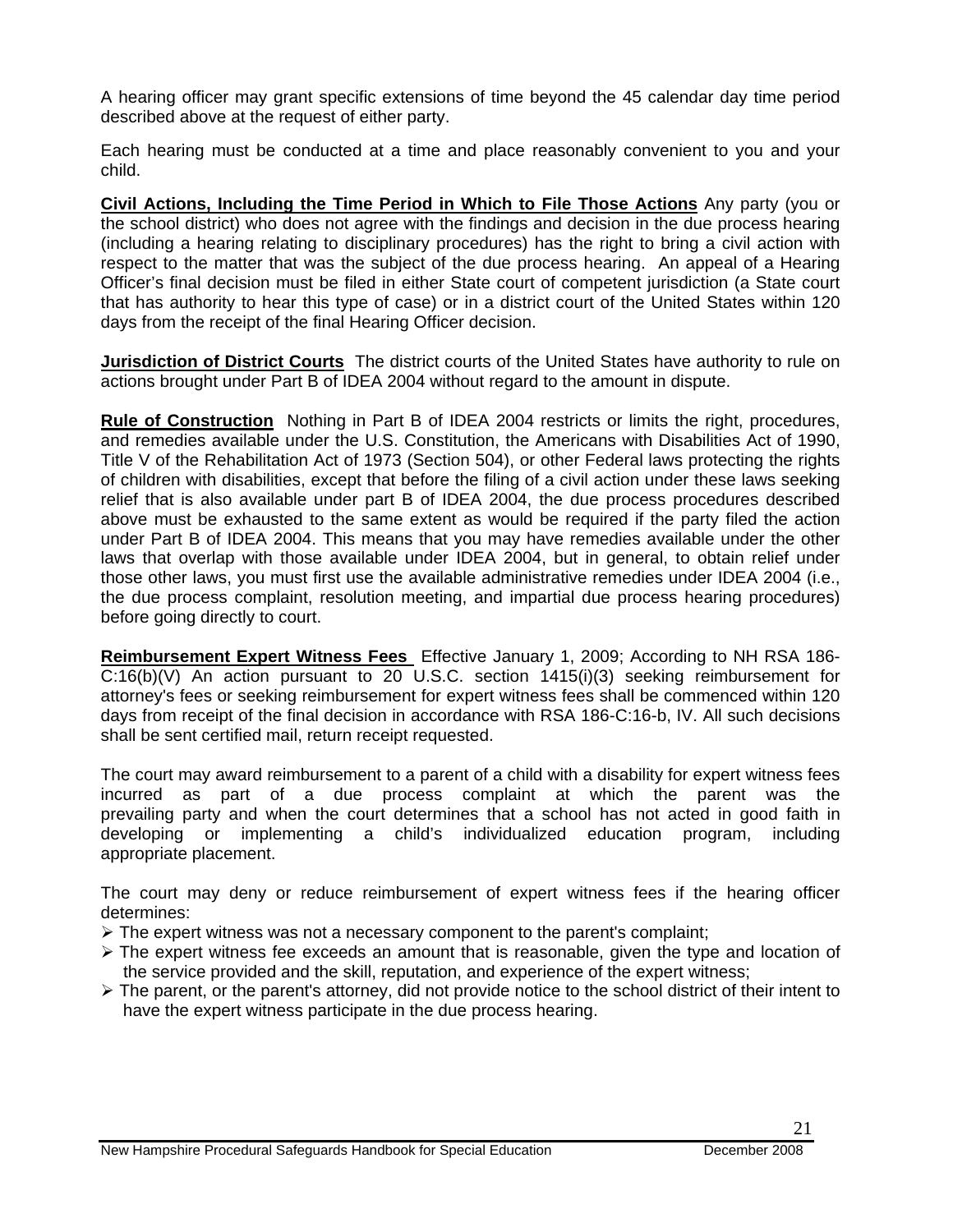# Attorneys' Fees

### **New Hampshire Rules for the Education of Children with Disabilities ~ Ed 1123.01**

A parent who is the prevailing party (obtains a favorable ruling, or in some cases, a ruling that is primarily favorable) at either the due process hearing or a court appeal of the Hearing Officer's decision, may be entitled to reimbursement of reasonable attorneys' fees. According to RSA 186– C:16(b)(IV) a parent must file the request for reimbursement of attorneys' fees in state or federal court within 120 days of receiving the Hearing Officer's decision. Funds from IDEA 2004 may not be used to pay attorney's fees, expert witness feels or court associated costs.

The amount of reasonable attorneys' fees that can be awarded are based on rates prevailing in the community in which the action or hearing arose for the kind of quality of services furnished. No bonus or multiplier may be used in calculating the fees awarded.

Parents' attorneys' fees will not be reimbursed for attendance at an IEP meeting unless the meeting is held by order of the Hearing Officer or a court order. Attorneys' fees will not be reimbursed for attendance at a resolution session or mediation.

A parent may not be entitled for reimbursement of parent's attorneys' fees and related costs that are earned after a school district has made a written offer to settle the matter.

Parent's attorneys' fees are eligible for consideration of reimbursement when:

- $\triangleright$  The written offer is made by the school district more than 10 calendar days before the start of the hearing;
- $\triangleright$  The written offer is not accepted by the parent within 10 calendar days; and
- $\triangleright$  The relief finally given to the parent is not more than the earlier offer to settle the matter.

The court may order reimbursement for your attorneys' fees if it finds that the parent succeeded at the hearing or in the court appeal and had good reason for not accepting the school district's offer to settle the matter.

The court may reduce the amount of parent's attorneys' fees to be reimbursed if it finds that:

- $\triangleright$  You or your attorney, during the hearing or court appeal, unreasonably delayed the final resolution of the dispute;
- $\triangleright$  The amount of attorneys' fees is greater than the hourly rate for attorneys in the community who provide the same type of services and who have similar skills, reputation, and experience;
- $\triangleright$  The time spent and legal services were excessive considering the type of hearing or court appeal, and the issues addressed; or
- $\triangleright$  The parent's attorney did not provide to the LEA the appropriate information in the due process request notice.

However, the court may not reduce fees if the court finds that the State or school district unreasonably delayed the final resolution of the action or proceeding or there was a violation under the procedural safeguards provisions of IDEA 2004.

Reasonable attorneys' fees may be awarded to a prevailing State Educational Agency or school district:

- $\triangleright$  Against the parent's attorney if the due process complaint filed or subsequent cause of action is frivolous, unreasonable, or without foundation; or
- $\triangleright$  Against the attorney of a parent who continued to litigate after it clearly became frivolous, unreasonable, or without foundation; or
- ¾ Against the parent's attorney *or the parent*, if the parent's due process complaint or subsequent cause of action was presented for any improper purpose, such as to harass, or to cause unnecessary delay, or to needlessly increase the cost of litigation.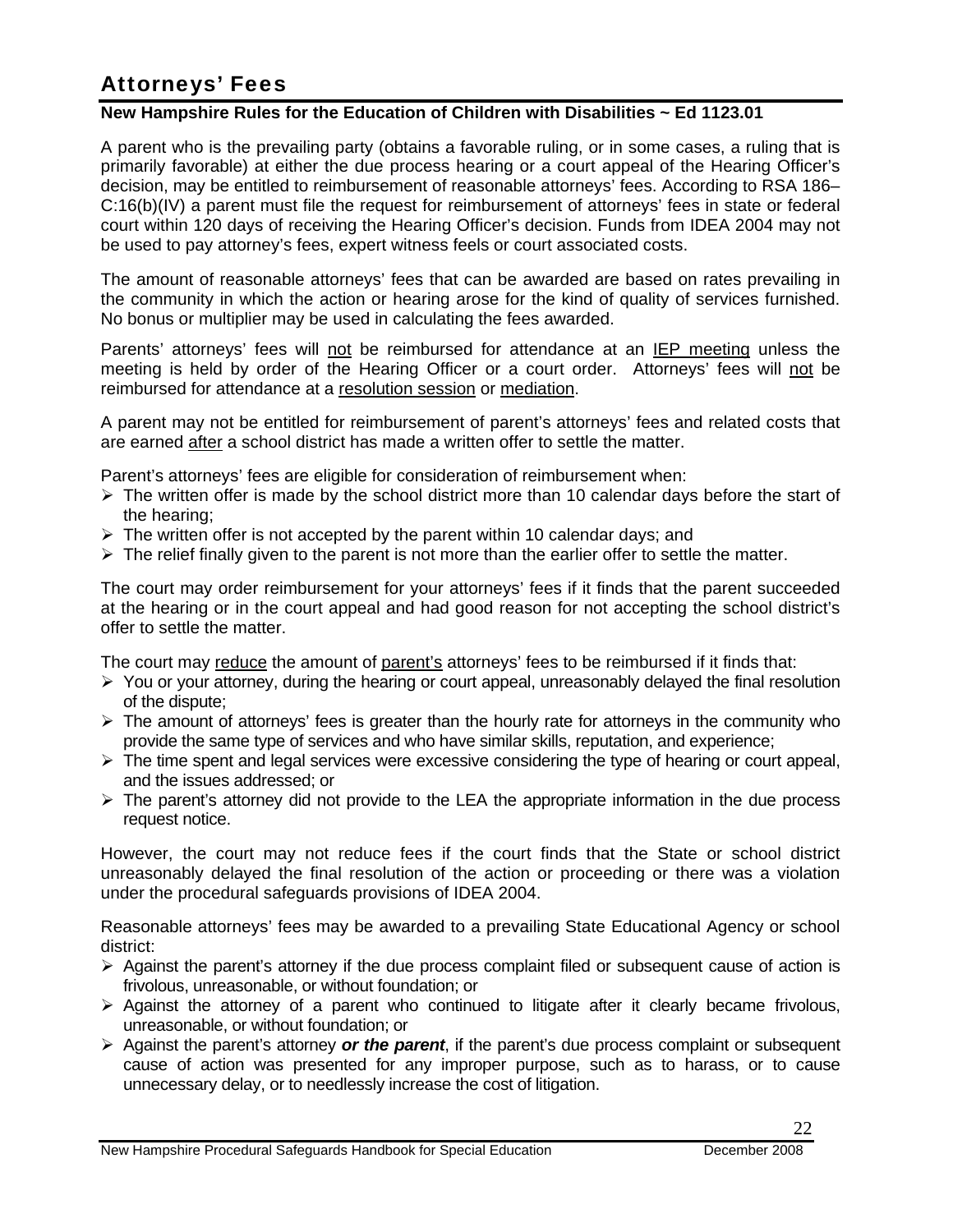# Procedures When Disciplining Children with Disabilities

### **New Hampshire Rules for the Education of Children with Disabilities ~ Ed 1124**

**Removals that Constitute a Change in Placement** Removal of a student based on discipline issues, *if* it is for more than 10 consecutive school days or a pattern of short-term removals that total 10 school days, constitutes a change in placement. When this happens, you must receive a copy of the procedural safeguards notice. An IEP team meeting must then be held, within ten days of the decision, to remove your child for what amounts to a change in placement, and the IEP Team *must* determine *if* the behavior was a manifestation of your child's disability. A manifestation determination is the IEP Team's decision that your child's behavior is or is not related to his/her disability. In order to do this, the IEP Team must look at two possibilities:

- 1. The conduct (behavior) was caused by, or had a direct and substantial relationship to your child's disability; or
- 2. The conduct (behavior) in question was the direct result of the school districts' failure to implement the IEP.

If the IEP Team determines that the behavior *was* a manifestation of your child's disability, *then*  the IEP Team must do one of the following:

- ¾ Either conduct a functional behavioral assessment (FBA) unless the school district has already done an FBA and developed a behavioral intervention plan; or
- $\triangleright$  Review the behavioral intervention plan and modify it as necessary.

**Manifestation Determination** When your child is given a suspension that is a change in placement, as soon as the decision is made to take that action, you must be notified and provided the procedural safeguards notice. Immediately, but not later than 10 school days after the decision is made, the IEP Team and other qualified professionals, such as the school psychologist, must hold a meeting, to make a manifestation determination. If one has not already been done, a FBA would also be conducted and a behavioral intervention plan developed. This may occur at the same meeting as the one in which the manifestation determination is made.

A manifestation determination meeting would be held except when the behavior involved the following special circumstances. If the child:

- ¾ Carries a weapon to, or possessed a weapon, at school, on school premises, or at a school function;
- ¾ Knowingly possesses or uses illegal drugs, or sells or solicits the sale of a controlled substance, at school or at a school function; or
- $\triangleright$  Has inflicted serious bodily injury upon another person while at school, on school premises, or at a school function."

**Removal to an Interim Alternative Educational Setting (IAES)** Under special circumstances, (IDEA 2004 allows for a "case-by-case" approach to discipline issues), school personnel may remove a student to an IAES for not more than 45 school days "without regard to whether the behavior was a manifestation of the child's disability, if the child:

- $\triangleright$  Carries a weapon to, or possessed a weapon, at school or at a school function;
- $\triangleright$  Knowingly possesses or uses illegal drugs, or is selling or using controlled substances at school or at a school function; or
- $\triangleright$  Has inflicted serious bodily injury upon another person while at school, on school premises, or at a school function.

Additionally, a Hearing Officer may place a student, for the reason of the student posing a significant danger to himself/herself or others in the student's current placement, in an IAES for **up to 45 school days** by conducting an expedited due process hearing.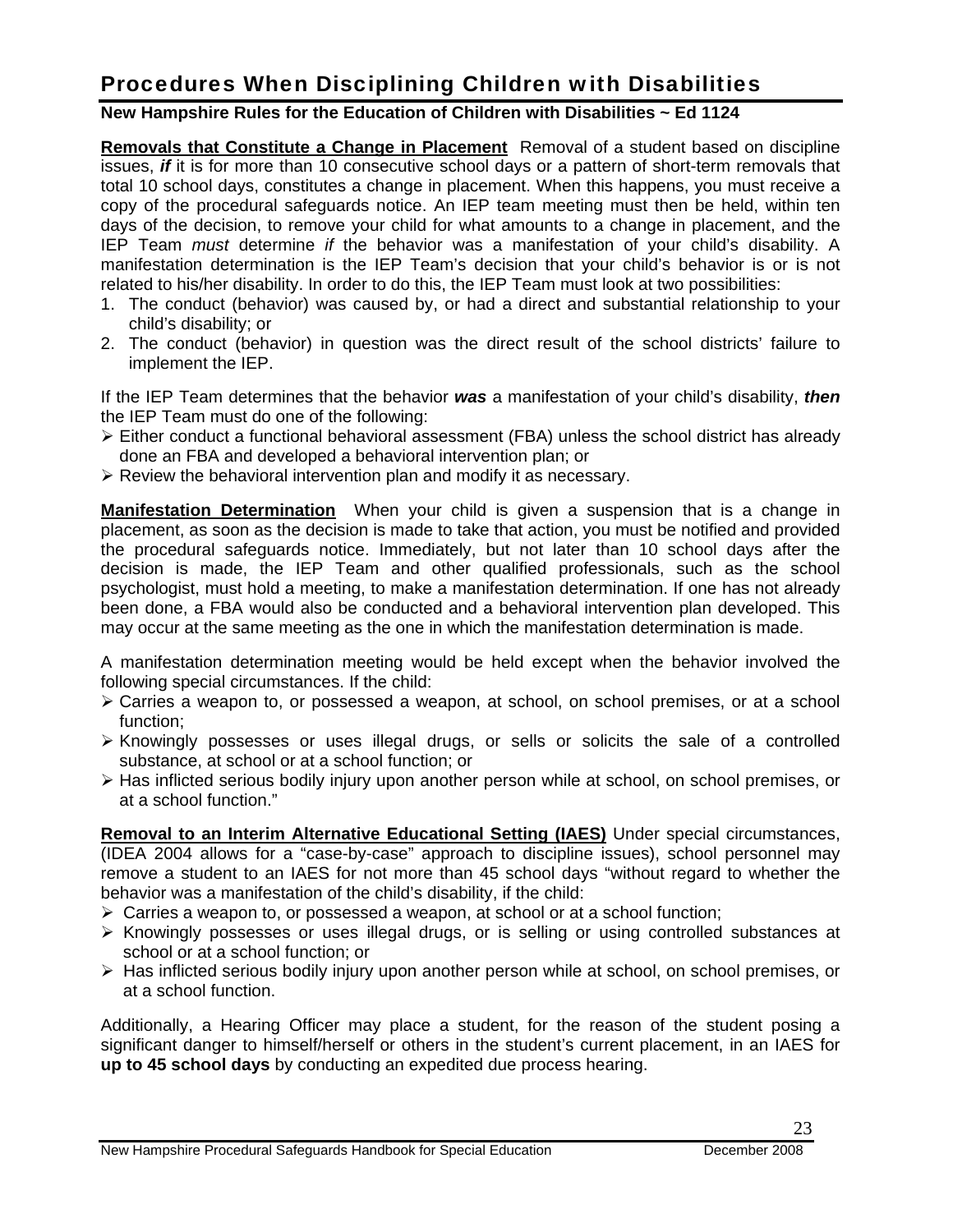The IAES is determined by the IEP Team, regardless of who decided to remove the child. The IAES must enable the child to continue to progress in the general curriculum and towards the goals in the child's IEP, although in another setting. Services designed to prevent the behavior from recurring are also to be provided.

During the child's placement in the IAES, the IEP Team must (if one has not already been done) conduct a FBA and develop a positive behavioral intervention plan. A manifestation determination meeting will also need to be conducted. The time that the student is in the IAES allows the IEP Team to:

- $\triangleright$  Remove the student from the current placement;
- $\triangleright$  Consider the appropriateness of the current IEP and propose changes, if appropriate; and
- $\triangleright$  Consider the appropriateness of the placement where the incident occurred and propose changes, if appropriate.

#### *Definitions:*

Controlled substance means a drug or other substance identified under schedules I, II, III, IV or V in section 202(c) of the controlled Substances Act (21 USC 812(c).

Illegal drug means a controlled substance, but does not include a substance that is legally possessed or used under any other authority under that Act or under any other provision of Federal law. Weapon has the meaning given the term "dangerous weapon" under paragraph (2) of the first subsection (g) of section 94\30 of title 18, USC.

Serious bodily injury has the meaning given that term under paragraph (3) of subsection (h) of section 1365 of title 18, USC.

**Right to Appeal** Either you or the school district may appeal any decision regarding manifestation determination or placement in an interim alternative educational setting by requesting a due process hearing. Either you or the school district may request an expedited hearing to resolve these issues as quickly as possible.

**Expedited Due Process Hearings for Discipline-Related Issues** When discipline issues are involved, expedited (quick) due process hearings may be requested if you and your school district cannot come to agreement on placement, or the manifestation determination. Expedited hearings:

- $\triangleright$  Must be conducted by a due process hearings officer who meets the criteria set for Hearing Officers by the State Department of Education;
- $\triangleright$  Must be held within 20 school days, and reach a decision within 10 school days;
- $\triangleright$  May be appealed, as would any other due process hearing decision, as outlined by the NH State Department of Education. During the appeal process, a child placed in an IAES remains in that setting, until the Hearing Officer makes his/her ruling or until the 45-school day period has ended. This placement would be considered the child's "stay put" placement during this time period.

If a school district still feels that the child is a threat to the safety of others, it may request that the child remain in the Interim Alternative Educational Setting, or request that he/she be placed into another educational setting as proposed by the IEP Team. The child would return to his/her original placement during the hearing unless the school district believed that the child's return would pose a threat to the safety of the child or others. In that case, the school district may request an expedited hearing. This process may be repeated as necessary. For disagreements regarding moving a child with a disability to an IAES or other placement chosen by the Hearing Officer, the Hearing Officer must follow the same requirements he/she would use in making a placement in an IAES.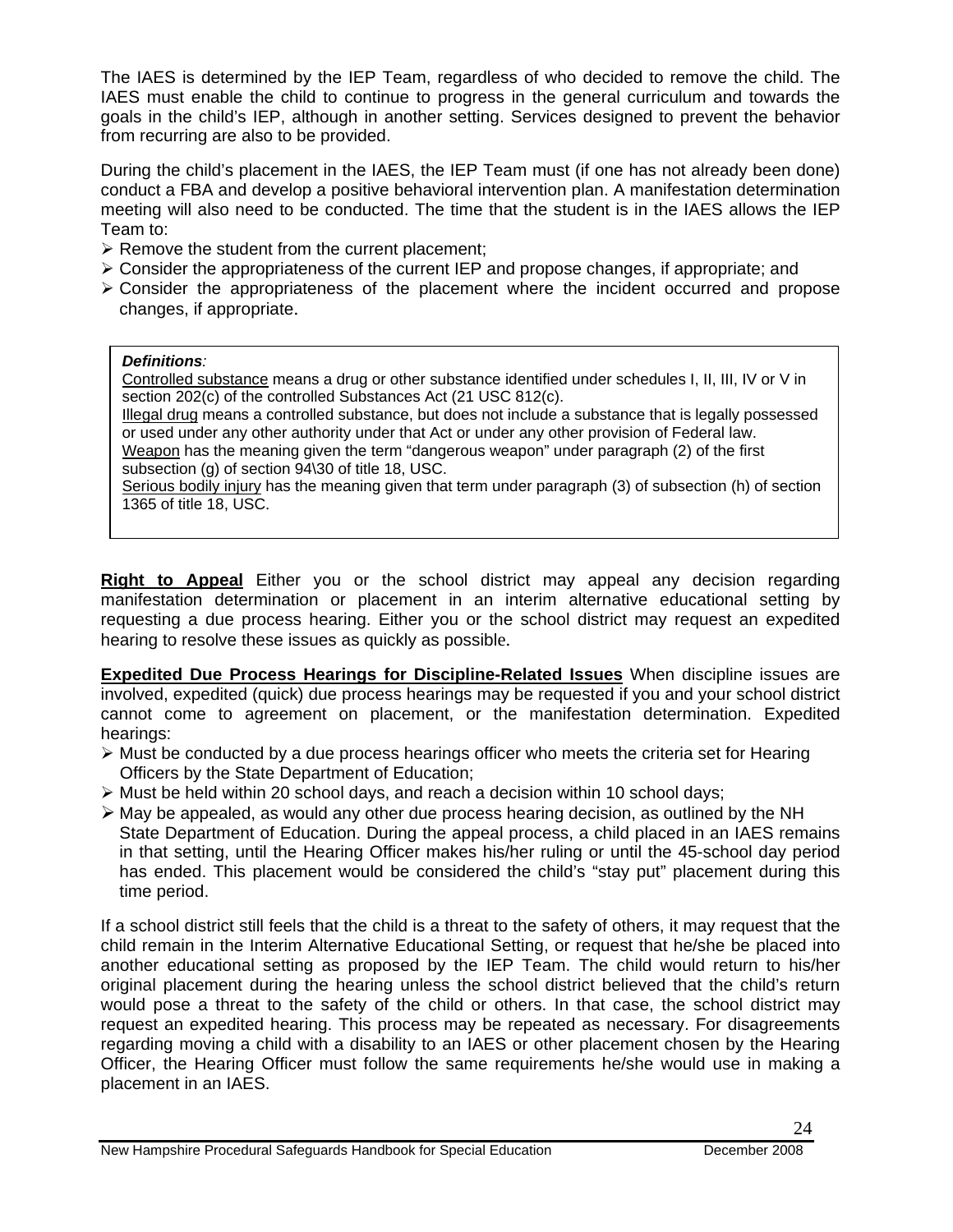If a school district disciplines a child with a disability, with a procedure that is applicable to all children, then the school district must send the special education and disciplinary records to the person or persons making the final decision about the disciplinary action.

**Students who have not yet been Determined Eligible for Special Education** For students who have not yet been identified, but who are involved in disciplinary proceedings, the protections described in this section apply only if the school district had knowledge that the child was a child with a disability because:

- $\triangleright$  The parent expressed concern, in writing, to school personnel that their child needs special education and related services;
- $\triangleright$  The parent of the child requested an evaluation of their child;
- $\triangleright$  A teacher (or other school district personnel) expressed concern about a pattern of behavior or performance of the child to the director of special education or other supervisory personnel in accordance with the school district's Child Find or referral system.

The school would NOT be found to have knowledge of a child's disability if:

- ¾ There had been an evaluation conducted with the determination made by the IEP Team that the child did not have an educational disability;
- $\triangleright$  The IEP Team had determined that an evaluation was not necessary and provided you with the required notice of that decision; or
- $\triangleright$  You had refused consent, or failed to provide consent for the evaluation or initial provision of services.

If the school district did not have knowledge that the child was a child with a disability prior to taking disciplinary measures against the child, the child may be subjected to the same disciplinary measures as any other child without a disability. However, if the child is then referred, evaluated and determined eligible for special education, the child would be entitled to all of the same protections as any other child with a disability

**Evaluation During the Disciplinary Process** If you request an evaluation for your child during the disciplinary process, the evaluation must be conducted as soon as possible (expedited), and your child will remain in the educational placement determined by educational authorities for the period of the original suspension, which can include suspension or expulsion without educational services. If your child is found to be a child with a disability, the school district must provide special education and related services, including during the period of appeals and/or placement into an Interim Alternative Educational Setting (IAES).

**Referral to and Action by Law Enforcement and Judicial Authorities** IDEA 2004 does not prohibit an agency from reporting a crime committed by a child with a disability to appropriate authorities or prevent the State law enforcement and judicial authorities from exercising their responsibilities to the application of State and Federal law.

# Statute of Limitations

State law imposes certain time limits, called "statutes of limitations," on actions involving due process hearings, appeals to state and federal courts, and reimbursement for attorneys' fees and reimbursement for tuition you paid for unilateral placements.

*If the parent or school district fails to comply with the time limits, they may lose their right to a due process hearing or an appeal of a Hearing Officer's decision to a court.*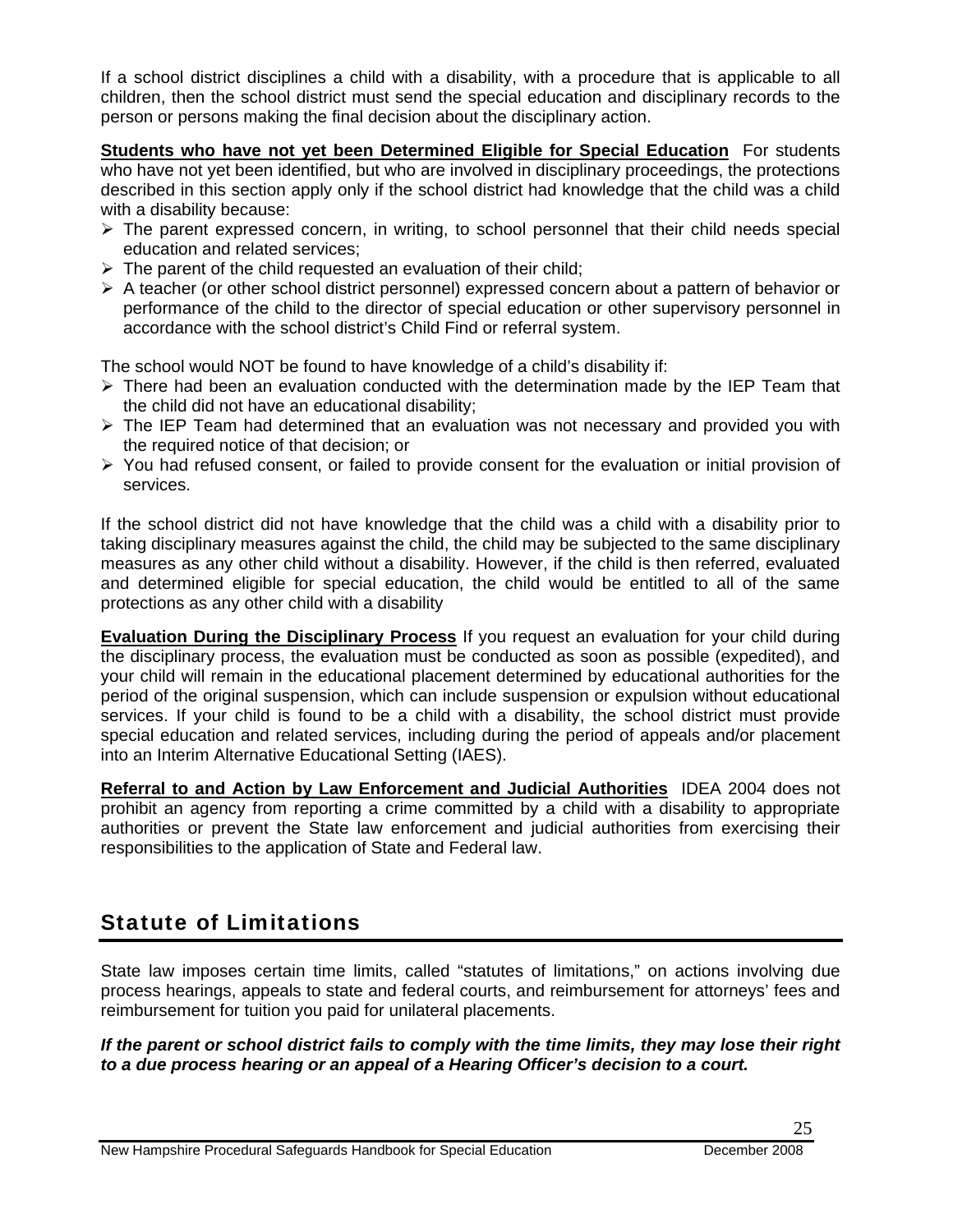The following is a brief list of the important time limits:

- $\triangleright$  A parent must request a due process hearing within 2 years of the date on which the alleged violation was discovered or reasonably should have been discovered;
- $\triangleright$  A parent must request a due process hearing within 90 days of a unilateral placement in order to recover the costs of the unilateral placement;
- $\triangleright$  A parent must file any action to recover their attorneys' fees and reasonable court costs in state superior court or federal court within 120 days from the receipt of the final Hearing Officer decision. All such decisions shall be sent by the State Department of Education to both parties certified mail, return receipt requested.

# Requirements for Unilateral Placement by Parents of Children in Private Schools at Public Expense

**New Hampshire Rules for the Education of Children with Disabilities ~ Ed 1112** 

If the school district made a free appropriate public education (FAPE) available to your child and you choose to place your child in a private school then the school district is not required to pay for the cost of education, including special education and related services. However, the school district where the private school is located must include your child in the population of students whose needs are addressed under the IDEA 2004 provisions regarding children who have been placed by their parents in a private school. These children have no individual entitlement to special education at school district expense. Under IDEA 2004, the responsibility for determining services now falls to the school district in which the private school is located, and not the school district where you and your child reside.

Several procedures about this for the public school district are now required by the federal law. IDEA 2004 requires a school district, which has any private school(s) within its geographic boundaries to consult with those private school officials and parent representatives of children with disabilities attending those private schools. The school district in which the private school(s) is located must make a plan for how it will spend the IDEA 2004 funds allocated for this group of children, meaning that one, some, or all of the students placed by their parents may receive some special education services while attending the private school. The services provided to a parentally-placed private school child with disabilities must be described in an Individual Services Plan (ISP). The student would still retain eligibility for FAPE in the LRE consistent with IDEA 2004 requirements, and could enter the public system in the child's school district of residence at any time and would then be entitled to receive full services with an IEP through the school district of residence.

**Placements when FAPE** *IS* **an Issue** If you do not believe that the school district in which you and your child live made FAPE available to your child, you may file for an impartial due process hearing to attempt to obtain school district (the school district of residence) payment for the program. This option is only available to parents of a child who previously received special education and related services **through** the public school where they live (even if the placement was a private program chosen by the Team). If a Hearing Officer or court finds that the school district in which the child resides had not made FAPE available to the child in a timely manner prior to the child's enrollment in the private program, the Hearing Officer or court may require the school district of residence to reimburse you for all or some of the cost of that enrollment.

*A parental placement may be found to be appropriate by a Hearing Officer or a court even if it*  does not meet the State standards that apply to education provided by the state or local *education agency.*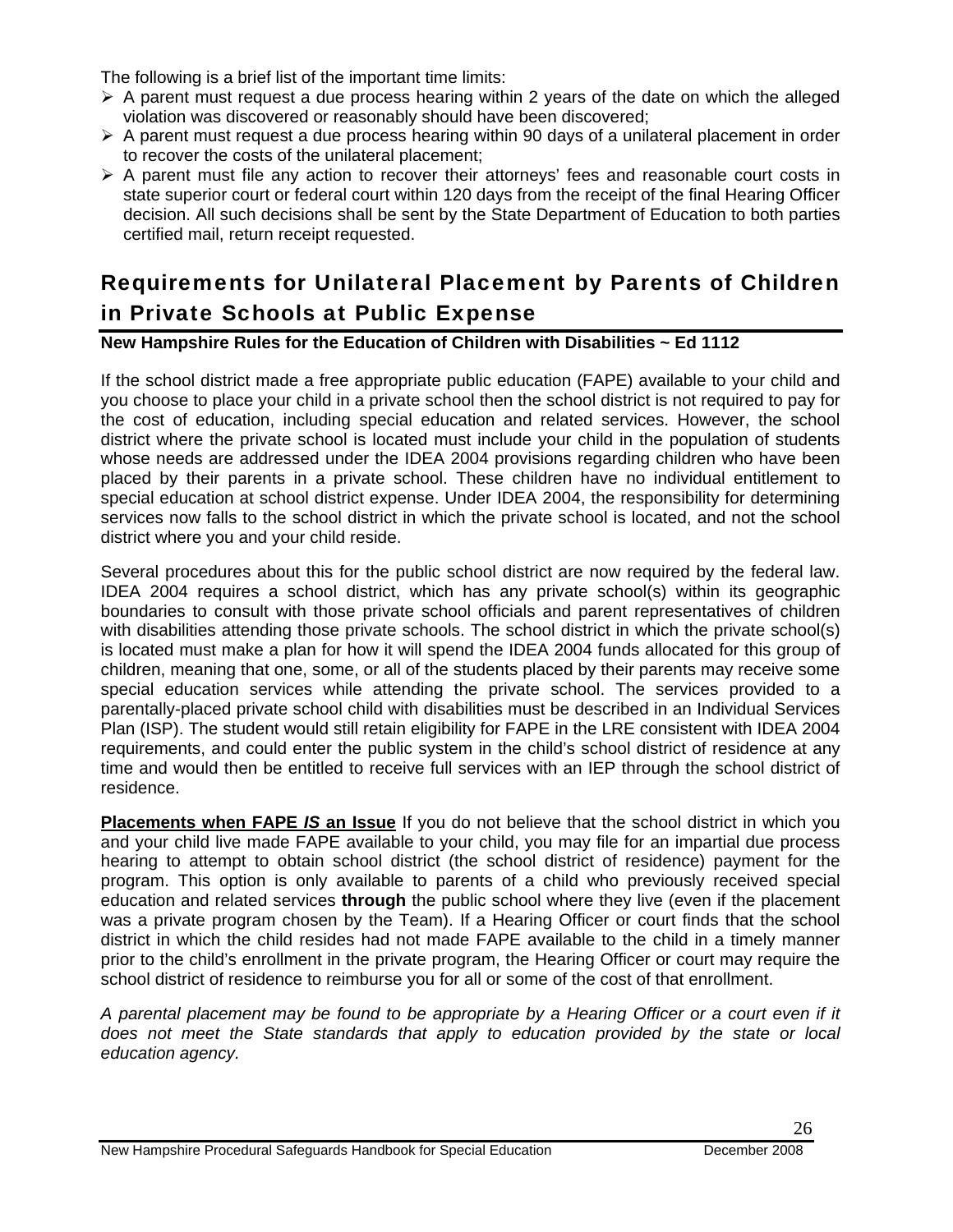**Limitation on Reimbursement** The cost of reimbursement for this "unilateral" parent placement may be reduced or denied if:

- $\triangleright$  At the most recent IEP team meeting in the school district of residence you attended prior to removal of your child from the public school placement, you did not inform the IEP Team that you were rejecting the placement proposed by the public agency to provide FAPE to your child, including stating your concerns and your intent to enroll your child in a private school at public expense; or at least 10 business days (including any holidays that occur on a business day) prior to the removal of your child from the public school placement, you did not give written notice of your intent to remove your child;
- $\triangleright$  Prior to your removal of your child from the public school placement, the school district provided written prior notice to you of its intent to evaluate your child, but you did not make your child available for the evaluation; or
- $\triangleright$  Upon a court's finding that your actions were unreasonable.

However, the cost of the reimbursement may not be reduced or denied for failure to provide the notice if:

- $\triangleright$  The school prevented you from providing the notice;
- ¾ You had not received notice of these notice requirements; or
- $\triangleright$  Compliance with the notice requirements would likely result in physical harm to the child; and may, in the discretion of the court or a hearing officer, not be reduced or denied for your failure to provide the required notice;
- $\triangleright$  You are illiterate and cannot write in English; and/or
- $\triangleright$  Compliance with the notice requirements would likely result in serious emotional harm to the child.

In the case of a unilateral placement, when the school district was not given a reasonable opportunity to evaluate the child and develop an IEP, you may not seek reimbursement until the school district is given an opportunity to evaluate the child and develop an IEP.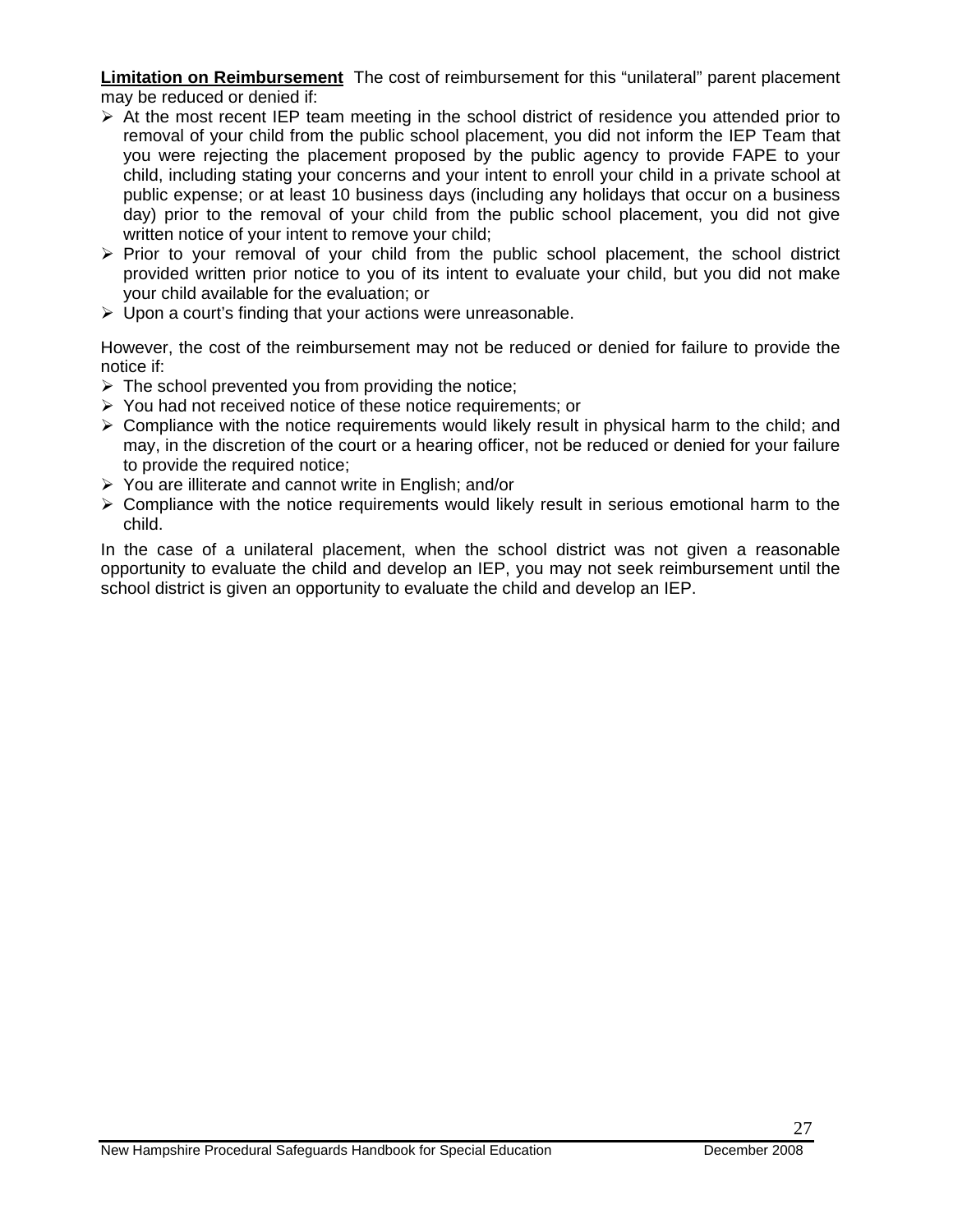### Appendix A: Free or Low Cost Assistance / Resources

There are free and low cost services available to help you understand and access their rights under special education and the special education process. Listed below are some agencies that can provide this assistance.

#### **Director of Special Education for the School District**

(*School districts must maintain a listing of free or low cost legal resources, which may include local resources*)

Bureau of Special Education New Hampshire State Department of Education 101 Pleasant Street Concord, New Hampshire 03301-3860 Telephone: (603) 271-3741 Fax: (603) 271-1099 E-mail: braymond@ed.state.nh.us www.ed.state.nh.us/education/doe/organization/instruction/bose.htm

Disabilities Right Center, Inc. P.O. Box 3660 Concord, New Hampshire 03301 Telephone: (603) 228-0432 or 1-800-834-1721 Fax: (603) 225-2077 E-mail: advocacy@drcnh.org

New Hampshire Bar Association/Pro Bono 112 Pleasant Street Concord, New Hampshire 03301 Telephone: (603) 224-6942 or 1-800-852-3799 (*Intake is through the Disabilities Rights Center*)

Parent Information Center (PIC) P.O. Box 2405 Concord, New Hampshire 03302-2405 (603) 224-7005 or 1-800-232-0986 Fax: (603) 224-4365 Web Site (connects to staff e-mail): www.parentinformationcenter.org Parent Information Center offers a free booklet called "Steps in the Special Education Process" which provides details about the special education process and the laws.

*Note: Additional information may be obtained by contacting your local school district, the N.H. State Department of Education at (603) 271-3741 or on the NH Department of Education's website: http://www.ed.state.nh.us/SpecialEd*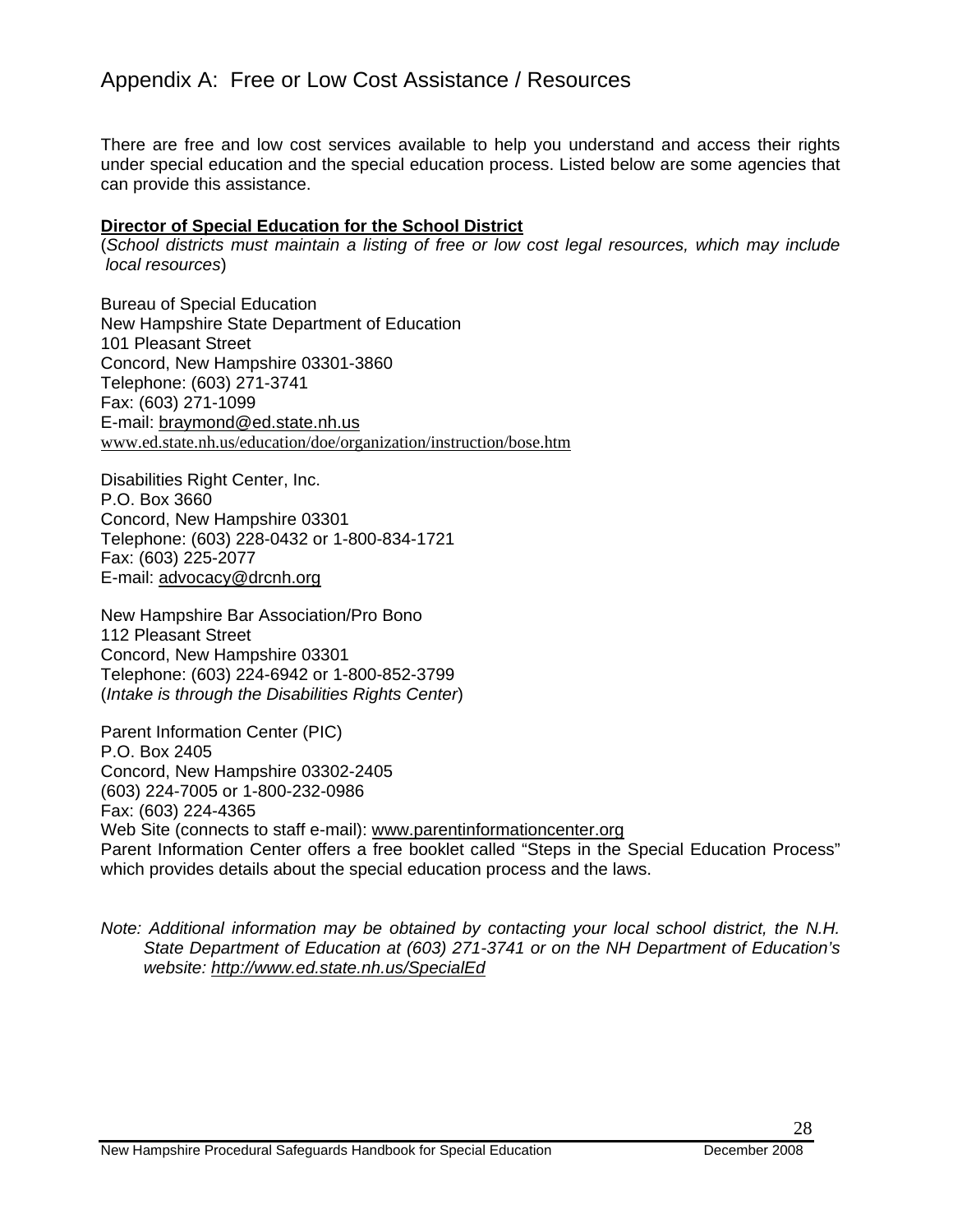### **Appendix B: Definition of Days and Type of "Days"**

### **Types of Days Used in the**  *New Hampshire Rules for the Education of Children with Disabilities*

"Day" is defined in Section 300.9 of IDEA as:

- (a) **Day** means calendar day unless otherwise indicated as business day or school day;
- (b) **Business day** means Monday through Friday, except for Federal and State holidays (unless holidays are specifically included in the designation of business day, as in Section 300.403(d)(1)(ii); and
- (c) (1) **School day** means any day, including a partial day that children are in attendance at school for instructional purposes

|                 | <b>CALENDAR DAYS</b>                                                                                                                                      |
|-----------------|-----------------------------------------------------------------------------------------------------------------------------------------------------------|
| <b>DAYS</b>     |                                                                                                                                                           |
| 15              | Disposition of referral meeting held after receipt of referral - Ed 1106.01(d)-(e)                                                                        |
| 45              | Testing / Evaluation completed - Ed 1107.01(c)-(d)                                                                                                        |
| 30              | Meeting is held to develop an initial IEP within 30 days of determination of eligibility $-$ 34 CFR 300.323(c) (1)-(2)                                    |
| 10              | Written notice of IEP Team meeting given by LEA to parents - Ed 1103.02(a)                                                                                |
| $\overline{5}$  | Written notice of meeting given by LEA to parents - Manifestation Determination Meeting - Ed 1103.02(a)                                                   |
| 45              | Duration of temporary home instruction programs - Ed 1111.05(g)                                                                                           |
| $45+$           | More than 45 days or home instruction programs - Ed 1111.05(h)                                                                                            |
|                 | Prior to the $46th$ day – LEA submits to the Director of Special Education documentation to support continuation                                          |
| 10              | of home $-$ instruction $-$ Ed 1111.05(h)                                                                                                                 |
| 45              | Duration of change to placement to IAES by LEA for drugs and weapons - Ed 1124.01                                                                         |
| 45              | Duration of change of placement to IAES by hearing officer for safety reasons - Ed 1124.01                                                                |
| 45              | Decision mailed to parties within 45 days in expedited hearing - Ed 1123.25                                                                               |
|                 | Notification by parent of his or her availability to the superintendent after receipt of certified letter investigated                                    |
| 14              | the need for the appointment of a surrogate parent $-$ Ed 1115.03(c)                                                                                      |
| $\overline{30}$ | Determination by LEA of need for surrogate within 30 days of referral - Ed 1115.03(g)                                                                     |
|                 | Termination of appointment of surrogate parent after an investigation by the Commissioner of Education -                                                  |
| 30              | Ed 1115.05(d)                                                                                                                                             |
| $\overline{30}$ | Written notice by DoE to LEA and surrogate parent ending surrogate parent relationship - Ed 1115.05(d)                                                    |
| 55              | If parent objects to surrogate appointment, decision is made within 55 days - Ed 1115.09(b)(2)                                                            |
| 45              | Parent review of education record no more than 45 days after request received - Ed 1119.02(a)                                                             |
| $\overline{14}$ | Days parent has to respond to a request for consent from date WPN mailed by LEA - Ed 1120.03(a)                                                           |
| $\overline{14}$ | Days parent has to refuse consent from date WPN mailed by LEA receipt of WPN from LEA - Ed 1120.04(c)                                                     |
| 14              | Days after which LEA may implement proposed change if parent fails to respond to request for consent -<br>Ed 1120.06(a)                                   |
| 60              | Complaint resolution time limit - Ed 1121.02(e)                                                                                                           |
| 90              | Complaint resolution if reconsideration requested - Ed 1121.04                                                                                            |
| 10              | Request Commissioner reconsideration complaint findings within 10 days - Ed 1121.04(a)                                                                    |
| $\overline{20}$ | Commissioner completes reconsideration of complaint - Ed 1121.04(b)                                                                                       |
| $\overline{5}$  | Notice of who is coming to a mediation - RSA 186-C:24 I(b)                                                                                                |
| 30              | Mediation conducted within 30 days request - RSA 186-C:24 II(b)                                                                                           |
| 10              | Prior to mediation parties submit summary of significant aspects of their case - ED 205.03(h)                                                             |
| 30              | Mediator reports to the office of legislation and hearings the status of the mediation within 30 days of the initial<br>medication session - ED 205.03(m) |
| 5               | Prior to neutral conference mediation parties submit summary of significant aspect of their case -<br>RSA 186:C:23-b II(a)                                |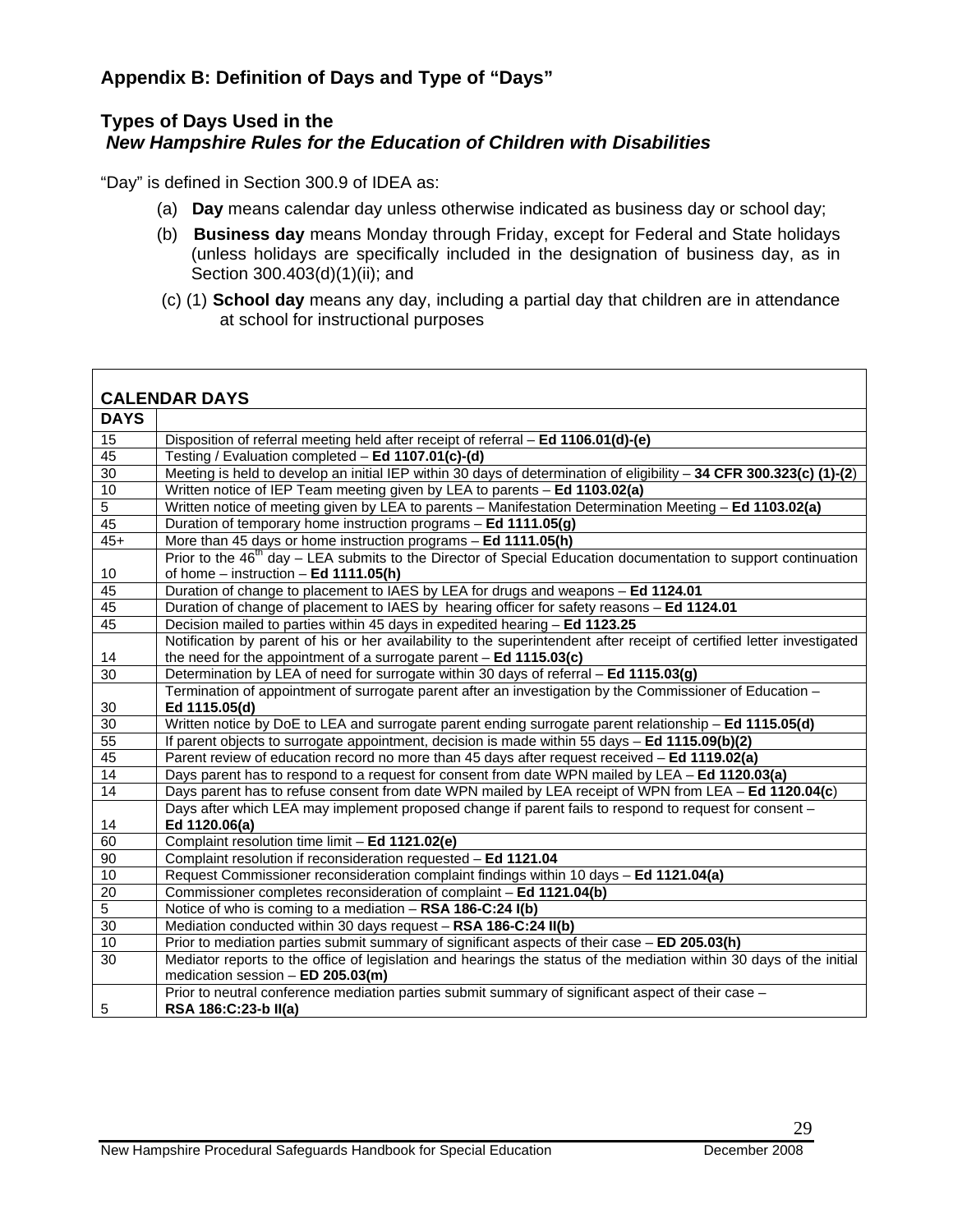| 120             | Appeal of Due Process Hearing made within 120 days $-$ RSA 186-C:16-b IV $-$ V                                   |
|-----------------|------------------------------------------------------------------------------------------------------------------|
| 5               | Proposed statement of facts exchanged by parties prior to Due Process Hearing - Ed 1123.15(b)                    |
| 30              | Full implementation of Due Process hearing decision within 30 days - Ed 1123.22(a)                               |
| 90              | Written report to the Office of Legislation and Hearings describing implementation of hearing officer decision - |
|                 | Ed 1123.22(b)                                                                                                    |
| 20              | First day of expedited hearing takes place within 14 days of request $-$ Ed 1123.25(c)(2)                        |
| $\overline{20}$ | LEA responsible for entering information into NHSEIS within 20 days of action required to be entered -           |
|                 | Ed 1126.07                                                                                                       |
|                 |                                                                                                                  |
|                 | <b>SCHOOL DAYS</b>                                                                                               |
|                 |                                                                                                                  |

#### **SCHOOL DAYS**

| 10              | No services for $1st$ 10 days of disciplinary removal (If no services provide for non-disabled students) – |
|-----------------|------------------------------------------------------------------------------------------------------------|
|                 | Ed 1124.01                                                                                                 |
| 10              | Consecutive days of removal for discipline = change of placement $-$ Ed 1124.01 $-$ Ed 1124.02             |
| 180             | Days in school year = School Year - RSA 189:1                                                              |
| $10+$           | Cumulative days of removal for discipline - Ed 1124.01                                                     |
| 10 <sup>°</sup> | Days from decision to change placement within 10 school days the district must conduct a manifestation     |
|                 | determination review - Ed 1124.01 (34 CFR 300.530(e))                                                      |
| 45              | Days decision reached and mailed to parties in DPH (Absent and extension granted) – Ed 1123.18(e)          |
| No set          | During suspension/expulsion beyond 10 days - FAPE provided - Ed 1123.01 - Ed 1123.02                       |
| # of            |                                                                                                            |
| days            |                                                                                                            |
|                 |                                                                                                            |

# **BUSINESS DAYS**

| 10             | Prior notice of removal of child to private school at public expense (includes holidays that occurs on business<br>days) - Ed 112.02 (34 CFR 2000.148(d)(l)(iii) |
|----------------|------------------------------------------------------------------------------------------------------------------------------------------------------------------|
| $\overline{2}$ | Expedited hearing - Limit introduction of new evidence in DPH case that was not disclosed to other party -                                                       |
|                | Ed 1123.25(g)                                                                                                                                                    |
|                | Exchange of evidence prior to the first day in an expedited DPH - Ed 1123.25(g)                                                                                  |
|                | Exchange of evidence prior to the first day in a regular DPH - Ed 1123.15(b)                                                                                     |
| 5              | Limit introduction of new evident in DPH case that was not disclosed to other party $-$ Ed 1123.17(c)(3)                                                         |
| 10             | Not later than 10 days after a disciplinary removal from placement IEP team meets - Ed 1124.01                                                                   |
|                | Marked – up proposed statement of facts prior to 1 <sup>st</sup> day of ADP hearing – <b>Ed 1123.15(b)</b>                                                       |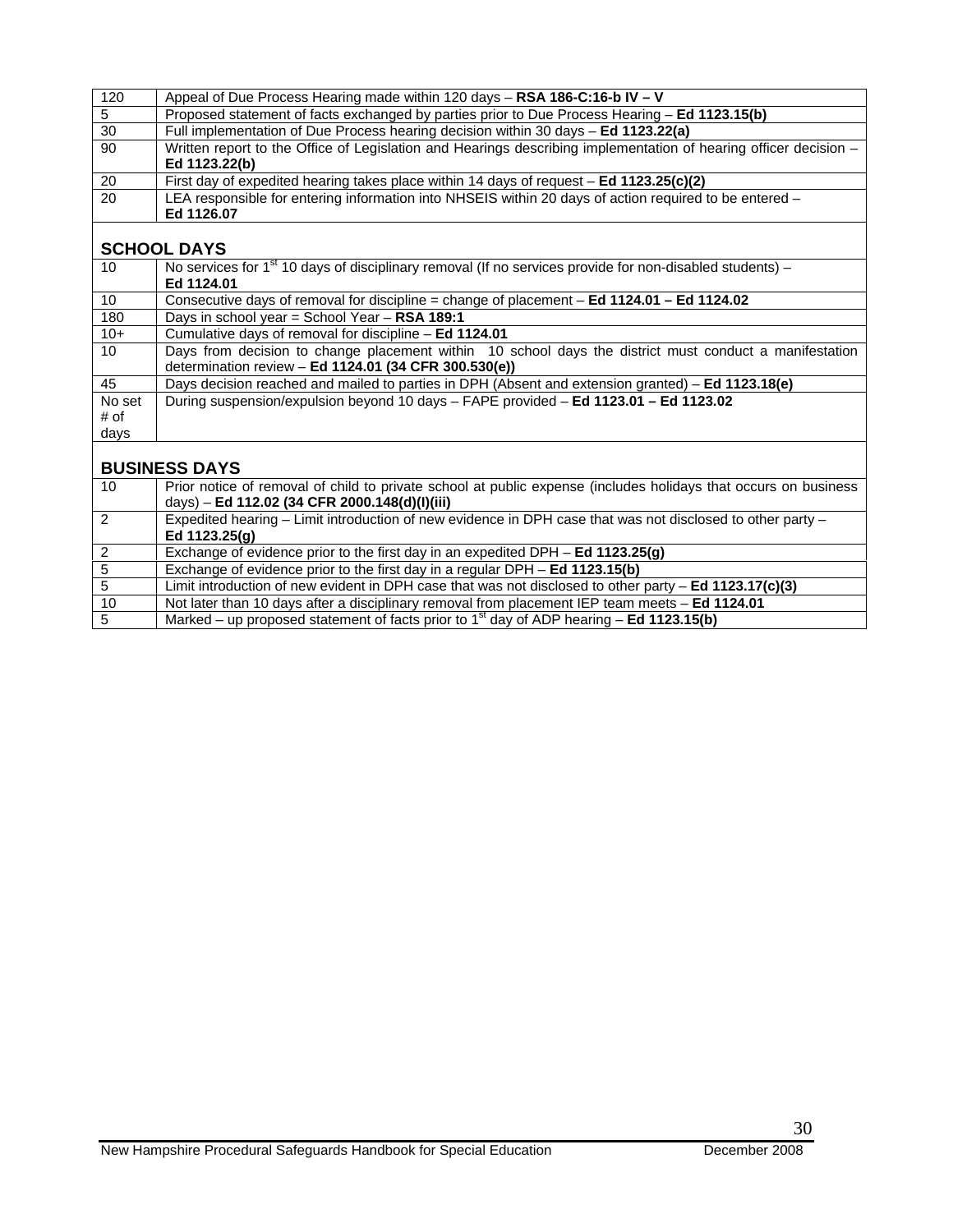# **Appendix C: Acronyms**

The following is a list of common acronyms used in relation to the special education process and special education laws/rights. Not all of the acronyms listed are included in this booklet. This is not meant to be a complete list, but rather a tool to assist you in better understanding special education materials.

| <u>Acronym</u>   | <b>Topic</b>                                                      |
|------------------|-------------------------------------------------------------------|
| ABA              | <b>Applied Behavior Analysis</b>                                  |
| ADA              | Americans with Disabilities Act                                   |
| ADD/ADHD         | Attention Deficit Disorder/ Hyperactivity Disorder                |
| APE              | <b>Adapted Physical Education</b>                                 |
| ASL              | American Sign Language                                            |
| AT(S)            | Assistive Technology (Services)                                   |
| CAPD             | <b>Central Auditory Processing Disorder</b>                       |
| CASA             | Court Appointed Special Advocate                                  |
| CEC              | Council for Exceptional Children                                  |
| СF               | <b>Cystic Fibrosis</b>                                            |
| <b>CFR</b>       | Code of Federal Regulations                                       |
| <b>CHINS</b>     | Children in Need of Services                                      |
| <b>CMHC</b>      | <b>Community Mental Health Centers</b>                            |
| СP               | Cerebral Palsy                                                    |
| DD               | Developmental Delay (birth through 9)/ Developmental Disabilities |
| DDC              | Developmental Disabilities Council                                |
| <b>DHHS</b>      | Department of Health and Human Services                           |
| <b>DOE</b>       | Department of Education                                           |
| <b>DRC</b>       | Disabilities Rights Center                                        |
| <b>DCYF</b>      | Division of Children, Youth and Families                          |
| DS               | Down syndrome                                                     |
| DP               | Due Process                                                       |
| ED               | <b>Emotional Disturbance</b>                                      |
| EL               | Early Intervention                                                |
| EIN              | <b>Early Intervention Network</b>                                 |
| ELL              | English Language Learner                                          |
| ESL              | English as a Second Language                                      |
| ESY/EYP          | Extended School Year/ Extended Year Program                       |
| FAPE             | Free and Appropriate Public Education                             |
| FAS              | Fetal Alcohol Syndrome                                            |
| FBA              | Functional Behavior Analysis or Functional Behavioral Assessment  |
| <b>FCESS</b>     | Family Centered Early Supports and Services                       |
| <b>FERPA</b>     | Family Educational Rights and Privacy Act                         |
| HI.              | Hearing Impairment                                                |
| <b>IDEA 2004</b> | Individuals with Disabilities Education Act 2004                  |
| IEE              | Independent Educational Evaluation                                |
| IEP              | Individualized Education Program                                  |
| <b>IFSP</b>      | Individualized Family Support Plan                                |
| <b>ISP</b>       | Individualized Service Plan                                       |
| IQ               | Intelligence Quotient                                             |
| LD               | Learning Disability                                               |
| LEA              | <b>Local Education Agency</b>                                     |
| LEP              | Limited English Proficiency                                       |
| LRE              | Least Restrictive Environment                                     |
| МA               | Mental Age                                                        |
| MD               | Muscular Dystrophy                                                |
| <b>MICE</b>      | Multi-sensory Intervention through Consultation and Education     |
| МR               | <b>Mental Retardation</b>                                         |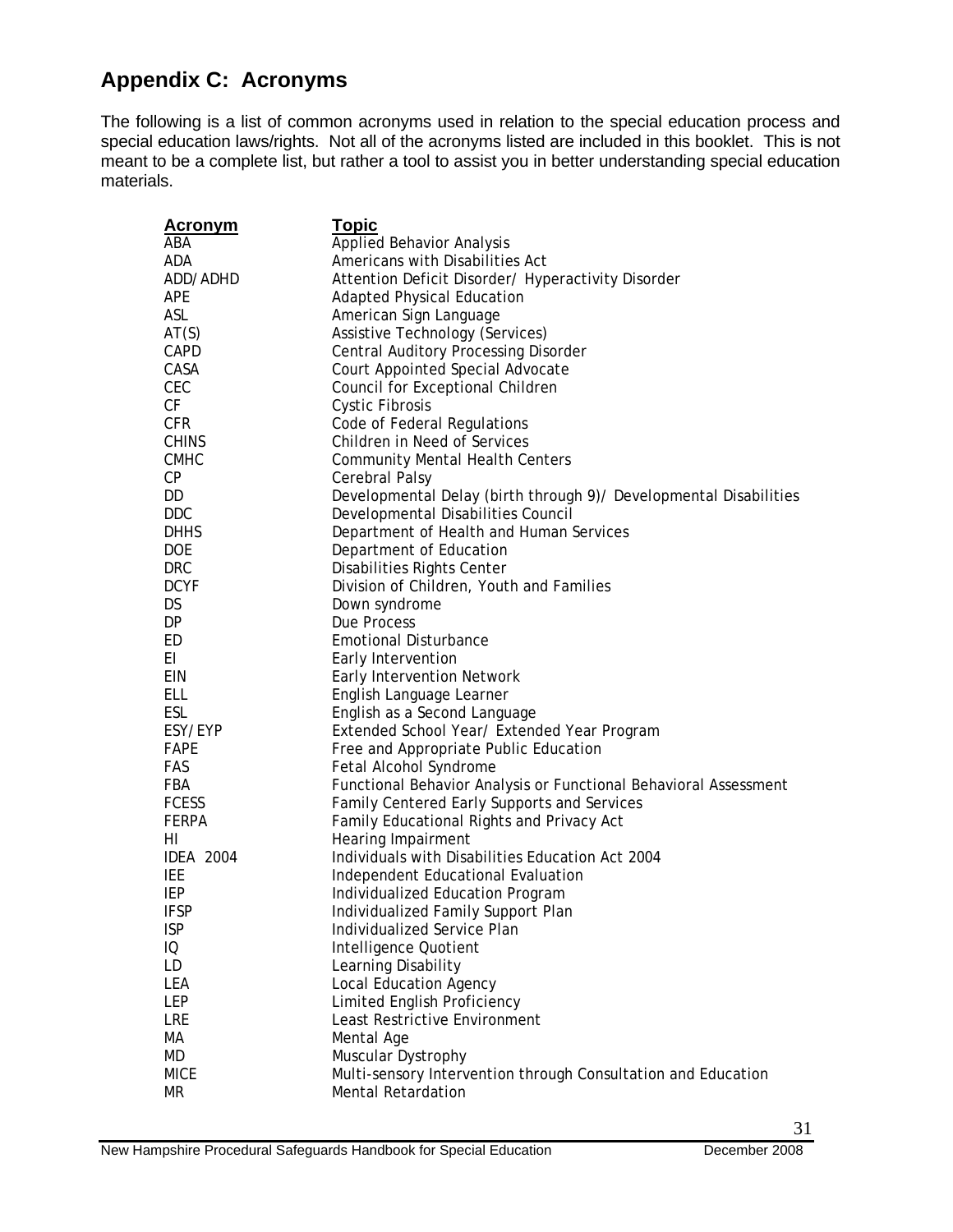| <b>NCLB</b><br>ΝF<br>Neuro Fibrosis<br><b>NHSEIS</b><br>New Hampshire Special Education Information System<br>Nonverbal Learning Disability<br>NVLD/NLD<br>Obsessive Compulsive Disorder<br><b>OCD</b><br><b>OCR</b><br>Office of Civil Rights<br>ODD<br><b>Oppositional Defiant Disorder</b><br><b>OHI</b><br>Other Health Impairment<br>Office of Special Education Programs<br><b>OSEP</b><br>0T<br><b>Occupational Therapy</b><br><b>PBIS</b><br>Positive Behavioral Interventions and Supports<br><b>PDD</b><br>Pervasive Developmental Disorder<br>Pervasive Developmental Disorder, not Otherwise Specified<br>PDD/NOS |
|-------------------------------------------------------------------------------------------------------------------------------------------------------------------------------------------------------------------------------------------------------------------------------------------------------------------------------------------------------------------------------------------------------------------------------------------------------------------------------------------------------------------------------------------------------------------------------------------------------------------------------|
|                                                                                                                                                                                                                                                                                                                                                                                                                                                                                                                                                                                                                               |
|                                                                                                                                                                                                                                                                                                                                                                                                                                                                                                                                                                                                                               |
|                                                                                                                                                                                                                                                                                                                                                                                                                                                                                                                                                                                                                               |
|                                                                                                                                                                                                                                                                                                                                                                                                                                                                                                                                                                                                                               |
|                                                                                                                                                                                                                                                                                                                                                                                                                                                                                                                                                                                                                               |
|                                                                                                                                                                                                                                                                                                                                                                                                                                                                                                                                                                                                                               |
|                                                                                                                                                                                                                                                                                                                                                                                                                                                                                                                                                                                                                               |
|                                                                                                                                                                                                                                                                                                                                                                                                                                                                                                                                                                                                                               |
|                                                                                                                                                                                                                                                                                                                                                                                                                                                                                                                                                                                                                               |
|                                                                                                                                                                                                                                                                                                                                                                                                                                                                                                                                                                                                                               |
|                                                                                                                                                                                                                                                                                                                                                                                                                                                                                                                                                                                                                               |
|                                                                                                                                                                                                                                                                                                                                                                                                                                                                                                                                                                                                                               |
| <b>PIC</b><br><b>Parent Information Center</b>                                                                                                                                                                                                                                                                                                                                                                                                                                                                                                                                                                                |
| PTI                                                                                                                                                                                                                                                                                                                                                                                                                                                                                                                                                                                                                           |
| Parent Training and Information Center<br>PL<br>Public Law                                                                                                                                                                                                                                                                                                                                                                                                                                                                                                                                                                    |
|                                                                                                                                                                                                                                                                                                                                                                                                                                                                                                                                                                                                                               |
| PT<br>Physical Therapy                                                                                                                                                                                                                                                                                                                                                                                                                                                                                                                                                                                                        |
| Pre School Technical Assistance Network<br><b>PTAN</b>                                                                                                                                                                                                                                                                                                                                                                                                                                                                                                                                                                        |
| <b>PTSD</b><br>Post-Traumatic Stress Disorder                                                                                                                                                                                                                                                                                                                                                                                                                                                                                                                                                                                 |
| <b>RAD</b><br>Reactive Attachment Disorder                                                                                                                                                                                                                                                                                                                                                                                                                                                                                                                                                                                    |
| <b>RSA</b><br><b>Revised Statues Annotated</b>                                                                                                                                                                                                                                                                                                                                                                                                                                                                                                                                                                                |
| <b>SEA</b><br><b>State Education Agency</b>                                                                                                                                                                                                                                                                                                                                                                                                                                                                                                                                                                                   |
| <b>SAC</b><br><b>State Advisory Committee</b>                                                                                                                                                                                                                                                                                                                                                                                                                                                                                                                                                                                 |
| Specialist in the Assessment of Intellectual Functioning<br><b>SAIF</b>                                                                                                                                                                                                                                                                                                                                                                                                                                                                                                                                                       |
| SAU<br>School Administrative Unit                                                                                                                                                                                                                                                                                                                                                                                                                                                                                                                                                                                             |
| <b>SI</b><br>Sensory Integration                                                                                                                                                                                                                                                                                                                                                                                                                                                                                                                                                                                              |
| <b>SIS</b><br>Shaken Infant Syndrome                                                                                                                                                                                                                                                                                                                                                                                                                                                                                                                                                                                          |
| Specific Learning Disability<br><b>SLD</b>                                                                                                                                                                                                                                                                                                                                                                                                                                                                                                                                                                                    |
| <b>SLP</b><br>Speech and Language Pathologist                                                                                                                                                                                                                                                                                                                                                                                                                                                                                                                                                                                 |
| <b>SLS</b><br>Speech and Language Specialist                                                                                                                                                                                                                                                                                                                                                                                                                                                                                                                                                                                  |
| <b>SPP</b><br>Surrogate Parent Program                                                                                                                                                                                                                                                                                                                                                                                                                                                                                                                                                                                        |
| SS<br><b>Scaled Score</b>                                                                                                                                                                                                                                                                                                                                                                                                                                                                                                                                                                                                     |
| SS<br><b>Standard Score</b>                                                                                                                                                                                                                                                                                                                                                                                                                                                                                                                                                                                                   |
| SSI<br>Supplemental Security Income                                                                                                                                                                                                                                                                                                                                                                                                                                                                                                                                                                                           |
| <b>SSDI</b><br>Social Security Disability Income                                                                                                                                                                                                                                                                                                                                                                                                                                                                                                                                                                              |
| TBI<br>Traumatic Brain Injury                                                                                                                                                                                                                                                                                                                                                                                                                                                                                                                                                                                                 |
| TTD/TTY<br>Tele-typewriting device                                                                                                                                                                                                                                                                                                                                                                                                                                                                                                                                                                                            |
| Volunteer Advocate (Trained & certified by PIC)<br>VA                                                                                                                                                                                                                                                                                                                                                                                                                                                                                                                                                                         |
| <b>Vocational Rehabilitation</b><br><b>VR</b>                                                                                                                                                                                                                                                                                                                                                                                                                                                                                                                                                                                 |
| Wechsler Adult Intelligence Scale<br><b>WAIS</b>                                                                                                                                                                                                                                                                                                                                                                                                                                                                                                                                                                              |
| Wechsler Intelligence Scale for Children<br><b>WISC</b>                                                                                                                                                                                                                                                                                                                                                                                                                                                                                                                                                                       |
| <b>WPN</b><br>Written Prior Notice                                                                                                                                                                                                                                                                                                                                                                                                                                                                                                                                                                                            |
| <b>WPPSI</b><br>Wechsler Pre School and Primary Scale of Intelligence                                                                                                                                                                                                                                                                                                                                                                                                                                                                                                                                                         |
| <b>YDC</b><br>Youth Development Center                                                                                                                                                                                                                                                                                                                                                                                                                                                                                                                                                                                        |
| <b>YSDU</b><br>Youth Services Detention Unit                                                                                                                                                                                                                                                                                                                                                                                                                                                                                                                                                                                  |